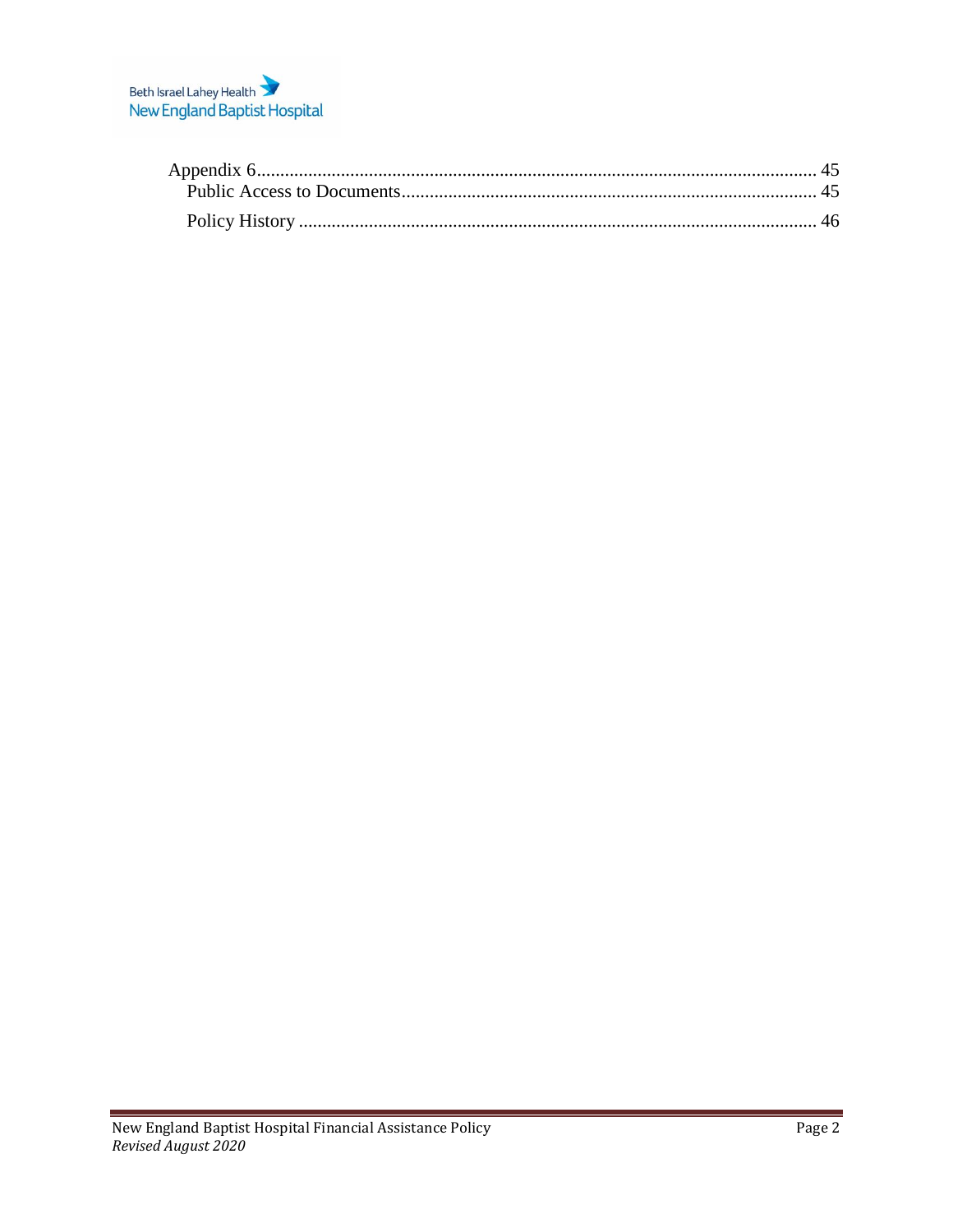

# <span id="page-2-0"></span>**NEBH Financial Assistance Policy**

<span id="page-2-3"></span><span id="page-2-2"></span><span id="page-2-1"></span>

| <b>Applicable To</b> | This policy applies to New England Baptist Hospital ("NEBH," the "hospital"<br>or the "Hospital"), with respect to the hospital it operates and any substantially<br>related entity (as defined in the Department of Treasury section $501(r)$<br>regulations) and providers employed by or affiliated with NEBH (see Appendix<br>Five (5) for the complete list of providers covered under this policy).                                                                                                                                                                                                                                                                                                                                                                                                                                                                                                                                                                                                                                                                                                                                                                                                                                                                                                                                                                                                                         |
|----------------------|-----------------------------------------------------------------------------------------------------------------------------------------------------------------------------------------------------------------------------------------------------------------------------------------------------------------------------------------------------------------------------------------------------------------------------------------------------------------------------------------------------------------------------------------------------------------------------------------------------------------------------------------------------------------------------------------------------------------------------------------------------------------------------------------------------------------------------------------------------------------------------------------------------------------------------------------------------------------------------------------------------------------------------------------------------------------------------------------------------------------------------------------------------------------------------------------------------------------------------------------------------------------------------------------------------------------------------------------------------------------------------------------------------------------------------------|
| <b>References</b>    | <b>EMTALA: Collection of Financial Information</b><br>Credit & Collections Policy<br>Federal Poverty Guidelines, US Dept. of Health and Human Services<br>IRS Notice 2015-46 and 29 CFR §§1.501(r)-(4)-(6)<br>Appendix 1: Financial Assistance Application for Charity Care<br>Appendix 2: Financial Assistance Application for Medical Hardship<br>Appendix 3: Discount Chart Based on Income and Asset Thresholds<br>Appendix 4: Amounts Generally Billed (AGB)<br>Appendix 5: Providers and Departments—Covered and Uncovered<br>Appendix 6: Public Access to Documents                                                                                                                                                                                                                                                                                                                                                                                                                                                                                                                                                                                                                                                                                                                                                                                                                                                        |
| <b>Purpose</b>       | Our mission is to transform the lives of those we serve by promoting wellness,<br>restoring function, lessening disability, alleviating pain, and advancing<br>knowledge of musculoskeletal diseases and related disorders.<br>NEBH is dedicated to providing financial assistance to patients who have<br>health care needs and are uninsured, underinsured, ineligible for a government<br>program, or otherwise unable to pay for Emergency Care, Urgent Care, or other<br>Medically Necessary Care based on their individual financial situation. This<br>Financial Assistance Policy is intended to be in compliance with applicable<br>federal and state laws for our service area. Patients eligible for Financial<br>Assistance will receive discounted care received from qualifying NEBH<br>providers. Patients determined to be eligible for Financial Assistance from an<br>affiliated hospital (including Addison Gilbert Hospital; Anna Jaques Hospital;<br>BayRidge Hospital; Beth Israel Deaconess Medical Center; Beth Israel<br>Deaconess Hospital – Milton; Beth Israel Deaconess Hospital – Needham; Beth<br>Israel Deaconess Hospital - Plymouth; Beverly Hospital; Lahey Hospital &<br>Medical Center, Burlington; Lahey Medical Center, Peabody; Mount Auburn<br>Hospital; and Winchester Hospital) will not be required to reapply for Financial<br>Assistance from NEBH during the Qualification Period. |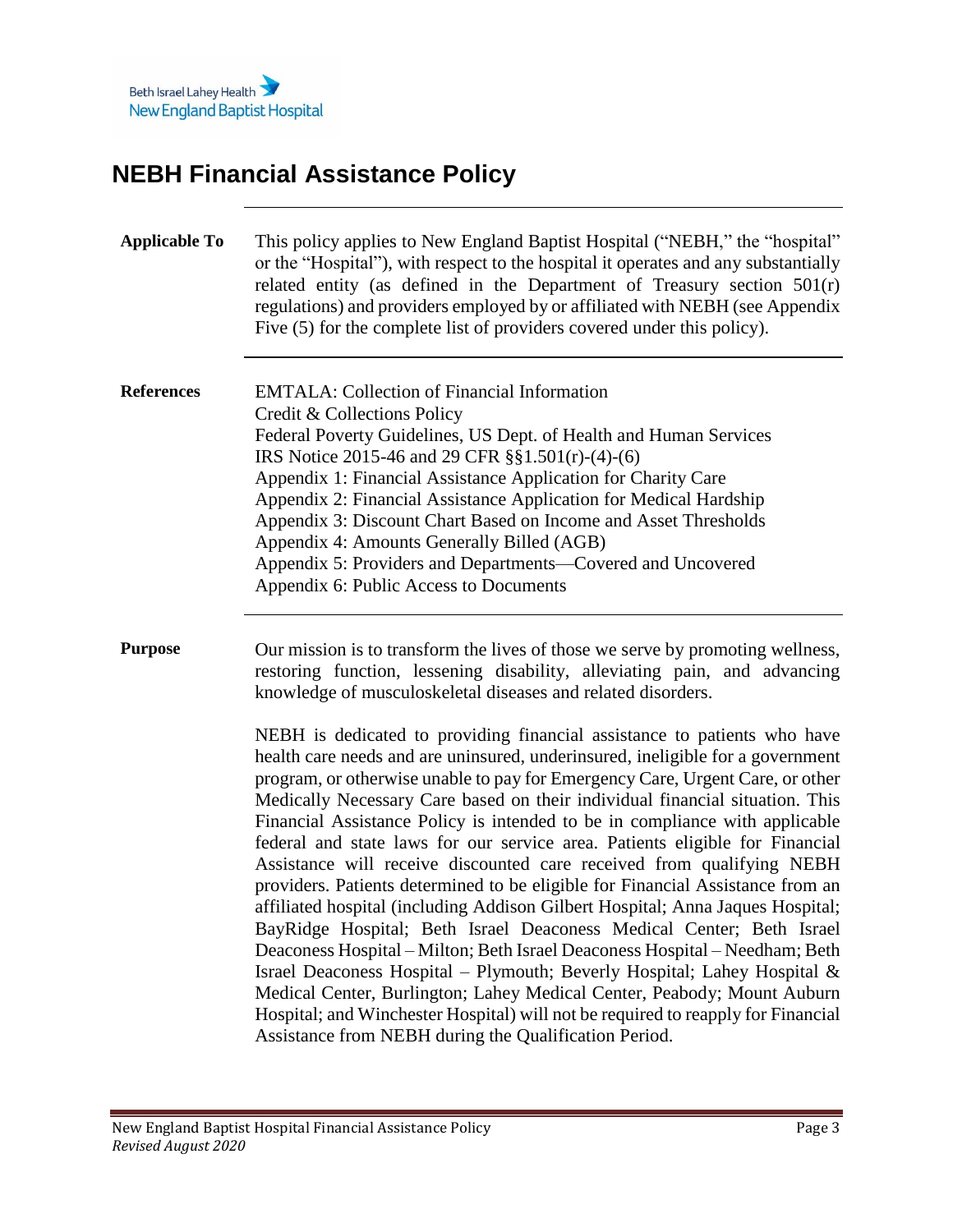Financial Assistance provided under this policy is done so with the expectation that patients will cooperate with the policy's application process and those of public benefit or coverage programs that may be available to cover the cost of care.

We will not discriminate based on the patient's age, gender, race, creed, religion, disability, sexual orientation, gender identity, national origin or immigration status when determining eligibility.

<span id="page-3-0"></span>**Definitions** The following definitions are applicable to all sections of this policy.

Classification of emergency and nonemergency services is based on the following general definitions, as well as the treating clinician's medical determination. The definitions of Emergency Care and Urgent Care provided below are further used by the Hospital for purposes of determining allowable emergency and urgent bad debt coverage under the hospital's Financial Assistance program, including the Health Safety Net.

**Amounts Generally Billed (AGB):** AGB is defined as the amounts generally billed for Emergency Care, Urgent Care, or other Medically Necessary Care to individuals who have insurance covering such care. NEBH uses the "Look-Back" method described in 29 CFR  $\S$  1.501(r)-5(b)(3) to determine its AGB percentage. The AGB percentage is calculated by dividing the sum of the amounts of all of NEBH's claims for Emergency Care, Urgent Care, and other Medically Necessary Care that have been allowed by private insurers and Medicare Fee-for-Service during the prior fiscal year (October 1 – September 30) (including coinsurance, copays and deductibles) by the sum of the associated Gross Charges for those claims. The AGB is then determined by multiplying the AGB percentage against the Gross Charges for care provided to the patient. NEBH uses only one single AGB percentage and does not calculate a different one for different types of care. The AGB percentage will be calculated annually by the  $45<sup>th</sup>$  day following the close of the prior fiscal year, and implemented by the 120<sup>th</sup> day following the close of the fiscal year. Following a determination that an individual is eligible for Financial Assistance under this policy, such individual may not be charged more than the AGB for Emergency Care, Urgent Care, or other Medically Necessary Care.

For more information, see Appendix Four (4).

**Application Period:** The period in which applications will be accepted and processed for Financial Assistance. The application period begins on the date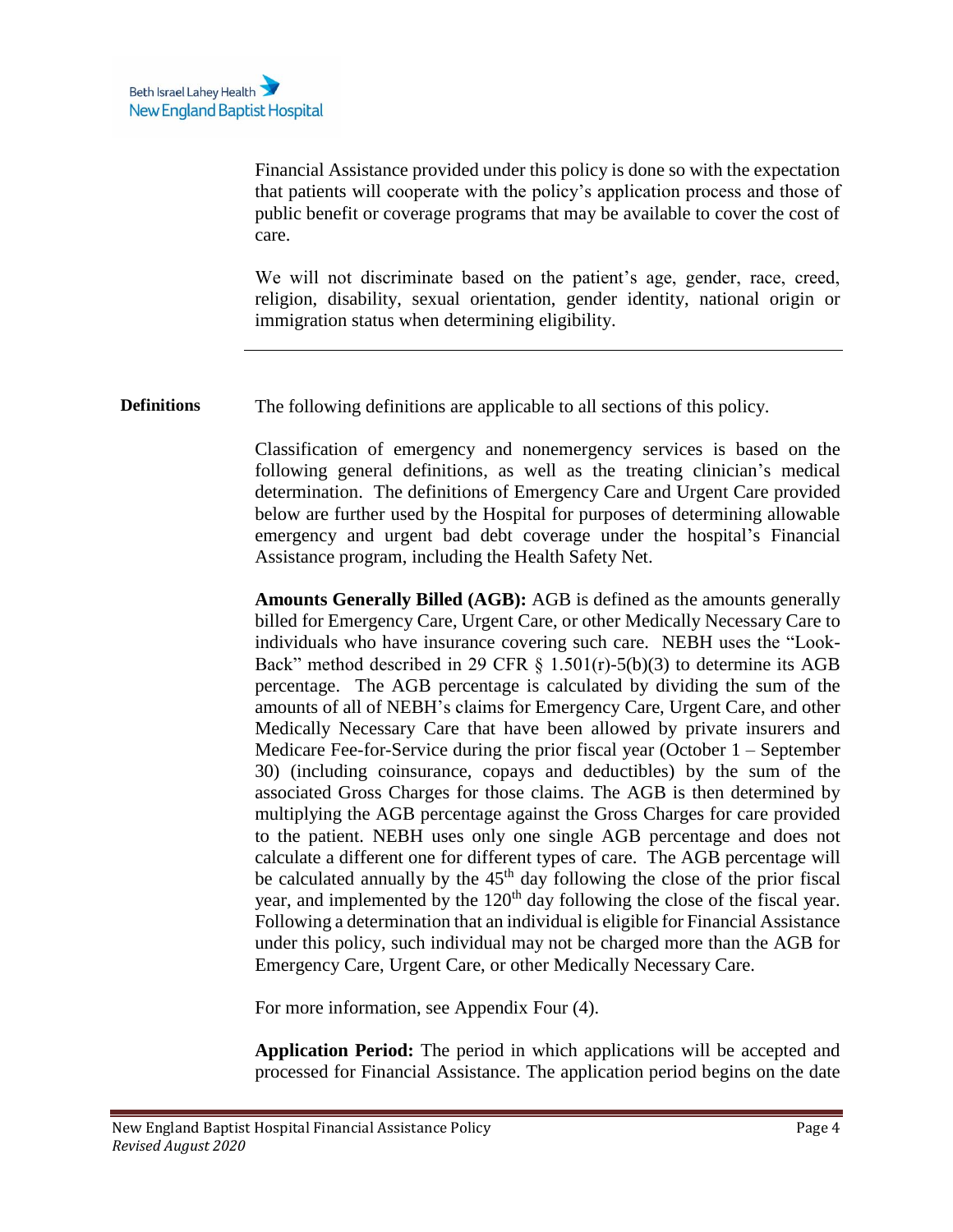that the first post-discharge billing statement is provided and ends on the  $240<sup>th</sup>$ after that date.

**Assets:** Consists of:

- Savings accounts
- Checking accounts
- Health savings accounts (HSA)\*
- Health reimbursement arrangements (HRA)\*
- Flexible spending accounts (FSA)\*
- \*If a patient/Guarantor has an HSA, HRA, FSA or similar fund designated for Family medical expenses, such individual is not eligible for assistance under this policy until such assets are exhausted.

**Charity Care:** Patients, or their Guarantors, with annualized Family Income at or below 400% of the FPL, who otherwise meet other eligibility criteria set forth in this policy, will receive a 100% waiver of patient responsible balance for eligible medical services provided by NEBH.

**Elective Service:** A hospital service that does not qualify as Emergency Care, Urgent Care, or other Medically Necessary Care (as defined below).

**Emergency Care:** Items or services provided for the purpose of evaluation, diagnosis, and/or treatment of an Emergency Medical Condition.

**Emergency Medical Condition:** As defined in Section 1867 of the Social Security Act (42 U.S.C. 1395dd), the term "Emergency Medical Condition" means a medical condition manifesting itself by acute symptoms of sufficient severity such that the absence of medical care could be reasonably expected to result in:

- 1. Placing the health of the individual (or, with respect to a pregnant woman, the health of the woman or her unborn child) in serious jeopardy;
- 2. Serious impairment to bodily functions;
- 3. Serious dysfunction of any bodily organ or part; or
- 4. With respect to a pregnant woman who is having contractions:
	- a. There is inadequate time to effect a safe transfer to another hospital for delivery; and
	- b. That transfer may pose a threat to the health or safety of the woman or unborn child.

**Family:** as defined by the U.S. Census Bureau, a group of two or more people who reside together and who are related by birth, marriage, or adoption. If a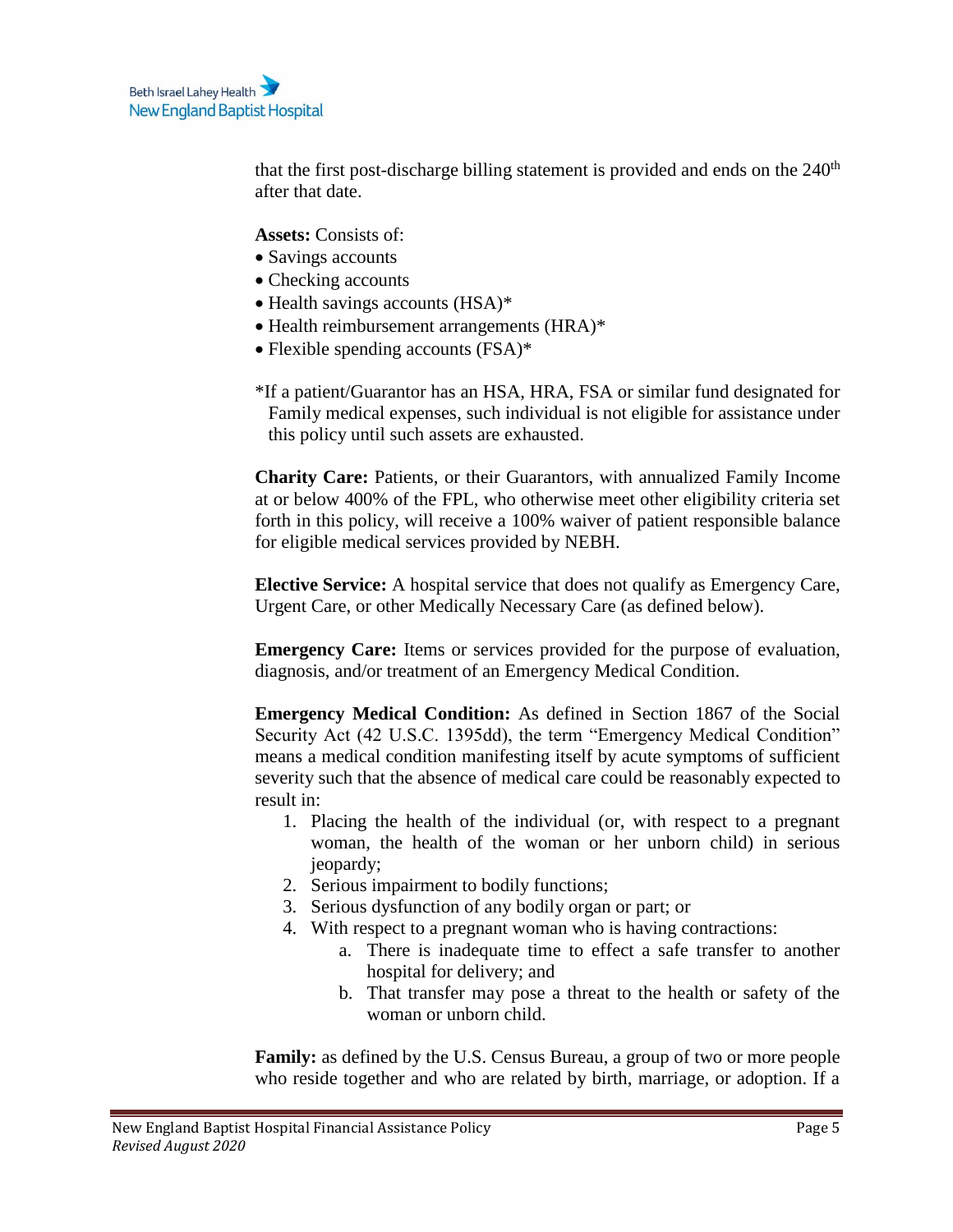patient claims someone as a dependent on their income tax return, according to the Internal Revenue Service rules, they may be considered a dependent for the purpose of determining eligibility for this policy.

**Family Income:** an applicant's Family Income is the combined gross income of all adult members of the Family living in the same household and included on the most recent federal tax return. For patients under 18 years of age, Family Income includes that of the parent, or parents, and/or step-parents, or caretaker relatives. Family Income is determined using the Census Bureau definition as follows when computing Federal Poverty Guidelines:

- 1. Includes earnings, unemployment compensation, worker's compensation, Social Security, Supplemental Security Income, public assistance, veteran's payments, survivor benefits, pension or retirement income, interest, dividends, rents, royalties, income from estates, trusts, educational stipends, alimony and child support
- 2. Noncash benefits (such as food stamps and housing subsidies) do not count
- 3. Determined on a before tax (gross) basis
- 4. Excludes capital gains and losses

**Federal Poverty Level:** The Federal Poverty Level (FPL) uses the income thresholds that vary by Family size and composition to determine who is in poverty in the United States. It is updated periodically in the Federal Register by the United States Department of Health and Human Services under authority of the subsection (2) of Section 9902 of Title 42 of the United States Code. Current FPL guidelines can be referenced at [https://aspe.hhs.gov/poverty](https://aspe.hhs.gov/poverty-guidelines)[guidelines.](https://aspe.hhs.gov/poverty-guidelines)

**Financial Assistance:** Assistance, consisting of Charity Care and Medical Hardship, provided to eligible patients, who would otherwise experience financial hardship, to relieve them of a financial obligation for Emergency Care, Urgent Care, or other Medically Necessary Care provided by NEBH.

**Guarantor:** A person other than the patient who is responsible for the patient's bill.

**Gross Charges:** Total charges at the full established rate for the provision of patient care services before deductions from revenue are applied.

**Homeless:** As defined by the Federal government, and published in the Federal Register by HUD: "An individual or family who lacks a fixed, regular and adequate nighttime residence, meaning the individual or family has a primary nighttime residence that is a public or private place not meant for human habitation or is living in a publicly or privately run shelter designed to provide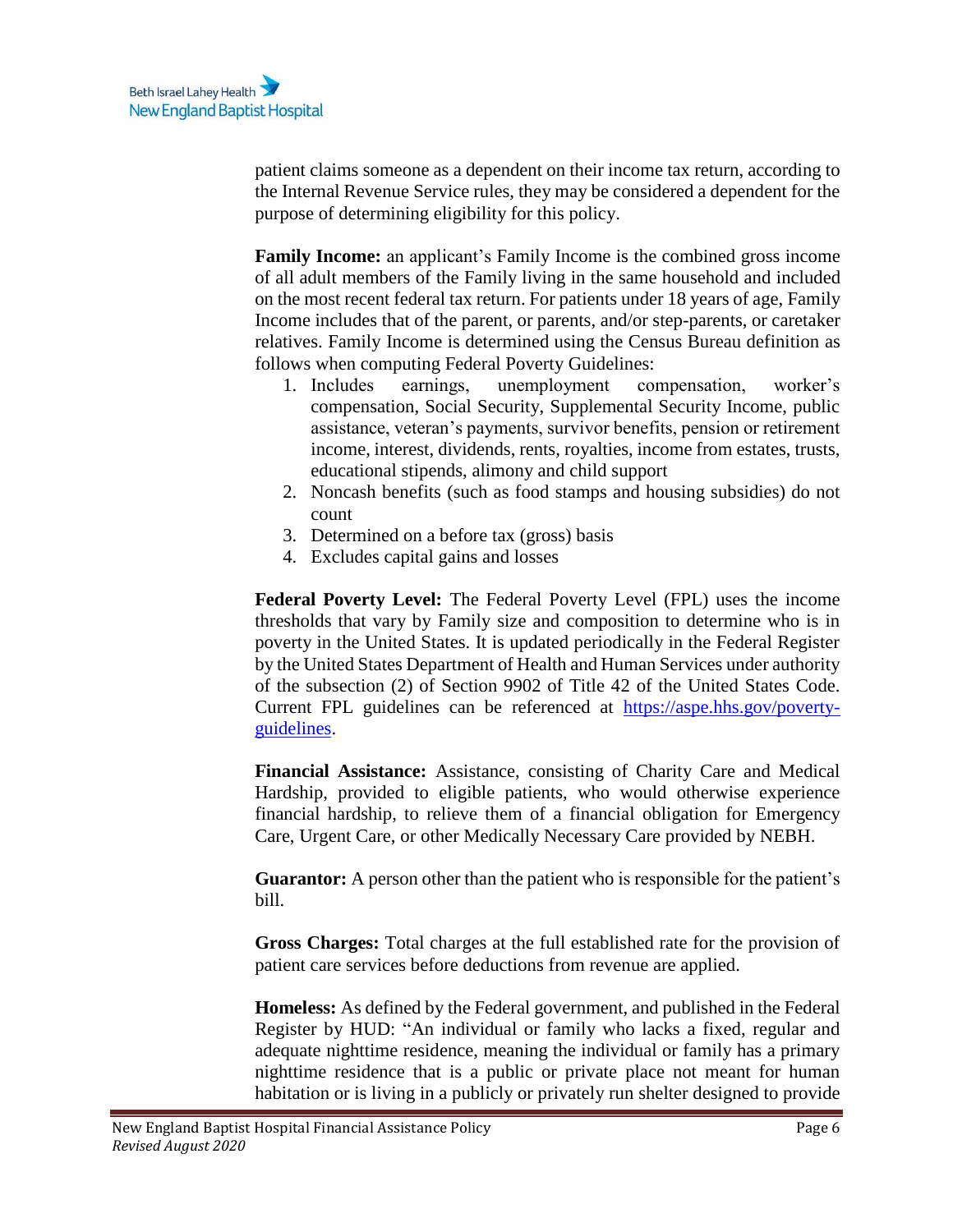temporary living arrangements. This category also includes individuals who are exiting an institution where he or she resided for 90 days or less who resided in an emergency shelter or place not meant for human habitation immediately prior to entry into the institution."

**In-Network:** NEBH and its affiliates are contracted with the patient's insurance company for reimbursement at negotiated rates.

**Medical Hardship:** Financial Assistance provided to eligible patients whose medical bills are greater than or equal to 25% of their Family Income.

**Medically Necessary Care:** Medically necessary items or services, such as inpatient or outpatient health care services provided for the purpose of evaluation, diagnosis, and/or treatment of an injury or illness. In addition to meeting clinical criteria, such items or services are typically defined as covered by Medicare Fee-for-Service, Private Health Insurers, or other third party insurance.

**Medicare Fee-for-Service:** Health insurance offered under Medicare Part A and Part B of Title XVIII of the Social Security Act (42 USC 1395c-1395w-5).

**Out-of-Network**: NEBH and its affiliates are not contracted with the patient's insurance company for reimbursement at negotiated rates, typically resulting in higher patient responsibility.

**Payment Plan:** A payment plan that is agreed to by either NEBH, or a third party vendor representing NEBH, and the patient/Guarantor for out of pocket fees. The Payment Plan will take into account the patient's financial circumstances, the amount owed and any prior payments.

**Presumptive Eligibility:** Under certain circumstances, Uninsured Patients may be presumed or deemed eligible for Financial Assistance based on their enrollment in other means-tested programs or other sources of information, not provided directly by the patient, to make an individual assessment of financial need.

**Private Health Insurer:** Any organization that is not a government unit that offers health insurance, including nongovernmental organizations administering a health insurance plan under Medicare Advantage.

**Qualification Period:** Applicants determined to be eligible for Financial Assistance will be granted assistance for a period of six months from the date of approval. Patients who qualify for Financial Assistance may attest that there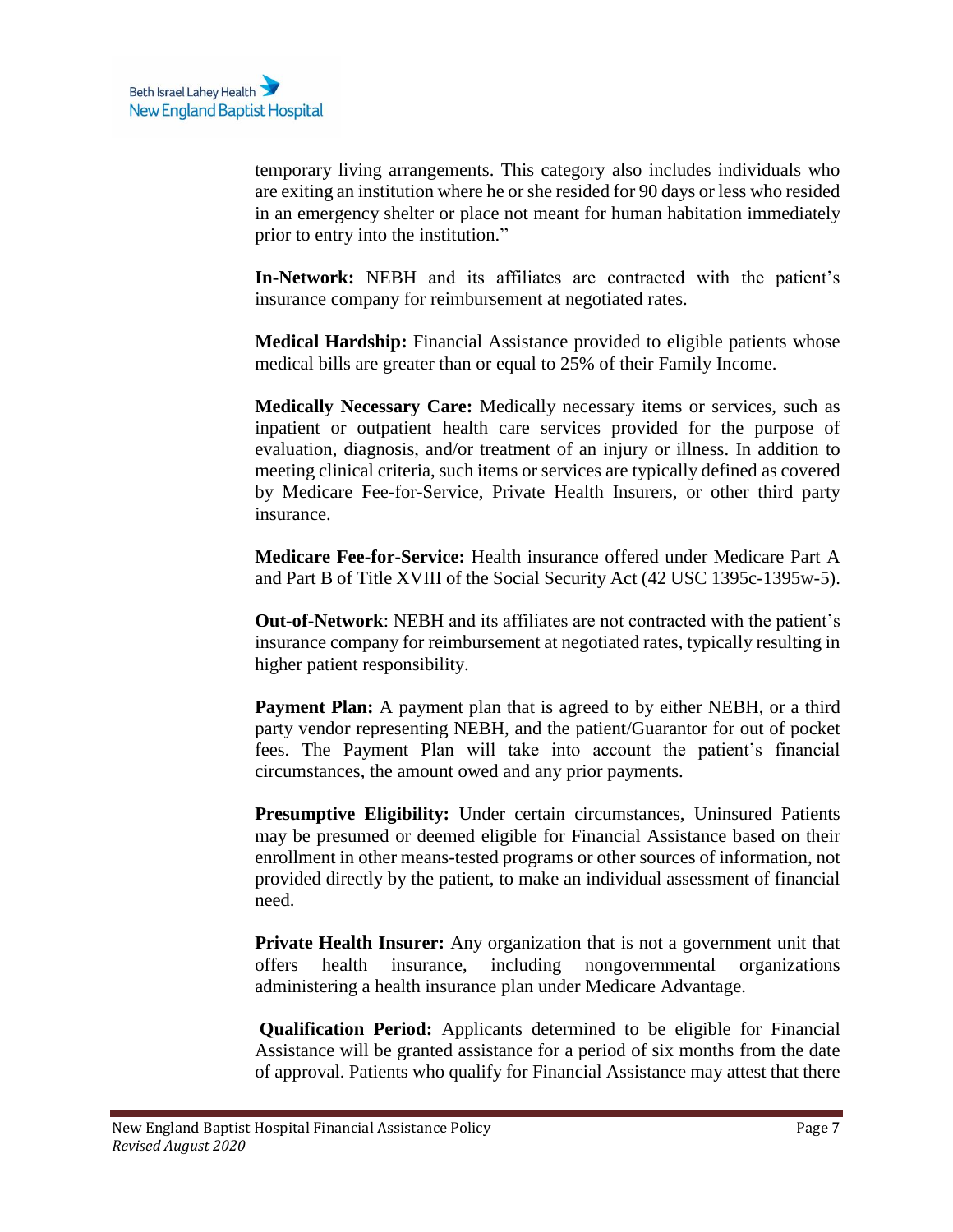<span id="page-7-1"></span><span id="page-7-0"></span>

|                                                                                                         | have been no changes to their financial situation at the end of the six (6) month<br>qualification period to extend eligibility for another six (6) months.                                                                                                                                                                                                                                                                                                                                                                                                                                                                                                                                                                                                                        |
|---------------------------------------------------------------------------------------------------------|------------------------------------------------------------------------------------------------------------------------------------------------------------------------------------------------------------------------------------------------------------------------------------------------------------------------------------------------------------------------------------------------------------------------------------------------------------------------------------------------------------------------------------------------------------------------------------------------------------------------------------------------------------------------------------------------------------------------------------------------------------------------------------|
|                                                                                                         | Uninsured Patient: A patient with no third party coverage provided by a<br>Private Health Insurer, an ERISA insurer, a Federal Healthcare Program<br>(including without limitation Medicare Fee-for-Service, Medicaid, SCHIP, and<br>CHAMPUS), workers' compensation, or other third party assistance available<br>to cover the cost of a patient's healthcare expenses.                                                                                                                                                                                                                                                                                                                                                                                                           |
|                                                                                                         | <b>Underinsured Patients:</b> Any individual with private or government coverage<br>for whom it would be a financial hardship to fully pay the expected out-of-<br>pocket expenses for medical services provided by NEBH.                                                                                                                                                                                                                                                                                                                                                                                                                                                                                                                                                          |
|                                                                                                         | <b>Urgent Care:</b> Medically Necessary Care provided in an acute hospital after the<br>sudden onset of a medical condition, whether physical or mental, manifesting<br>itself by acute symptoms of sufficient severity (including severe pain) such that a<br>prudent layperson would believe that the absence of medical attention within 24<br>hours could reasonably result in placing a patient's health in jeopardy, impairment<br>to bodily function, or dysfunction of any bodily organ or part.                                                                                                                                                                                                                                                                           |
| <b>Eligibility for</b><br><b>Financial</b><br><b>Assistance from</b><br><b>NEBH</b>                     | Services eligible for Financial Assistance must be clinically appropriate and<br>within acceptable medical practice standards, and include:<br>1. In-Network and Out-of-Network facility charges for Emergency Care<br>as defined above.<br>In-Network and Out-of-Network professional fees for Emergency Care<br>2.<br>as defined above, rendered by providers employed by NEBH and its<br>affiliates, as listed in Appendix Five (5).<br>3. In-Network facility charges for Urgent Care, as defined above.<br>4. In-Network facility charges for Medically Necessary Care, as defined<br>above.<br>5. In-Network professional fees for Urgent Care and Medically Necessary<br>Care rendered by providers employed by NEBH and its affiliates, as<br>listed in Appendix Five (5). |
| <b>Services Not</b><br><b>Eligible for</b><br><b>Financial</b><br><b>Assistance from</b><br><b>NEBH</b> | Services not eligible for Financial Assistance include:<br>1. Professional fees and facility charges for Elective Services, as defined<br>above.<br>2. Professional fees for care rendered by providers who do not follow the<br>Financial Assistance Policy (e.g. private or non-NEBH medical or<br>physician professionals, ambulance transport, etc.), as listed in<br>Appendix Five (5). Patients are encouraged to contact these providers<br>directly to see if they offer any financial assistance and to make                                                                                                                                                                                                                                                              |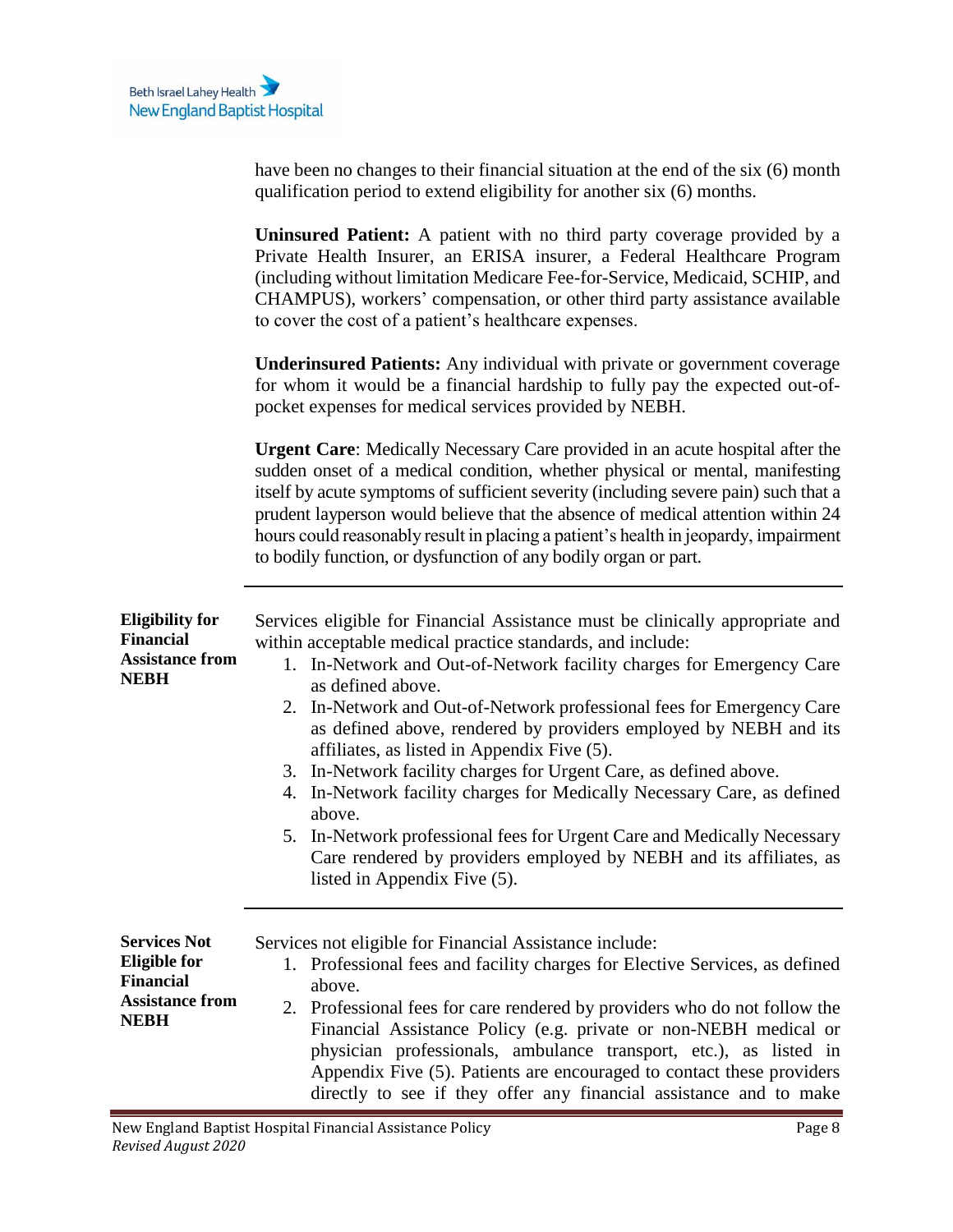<span id="page-8-0"></span>**Available Assistance**

payment arrangements. See Appendix Five (5) for a full listing of providers not covered under this policy.

3. Out-of-Network facility charges and professional fees for Urgent Care and Medically Necessary Care that is not Emergency Care, as defined above.

NEBH offers patients assistance with applying for public assistance programs and hospital Financial Assistance, as described in greater detail, below.

NEBH will make diligent efforts to collect the patient's insurance status and other information in order to verify coverage for the emergency, inpatient or outpatient health care services to be provided by the Hospital. All information will be obtained prior to the delivery of any items or services that does not constitute Emergency Care or Urgent Care. The Hospital will delay any attempt to obtain this information during the delivery of any EMTALA-level Emergency Care or Urgent Care, if the process to obtain this information will delay or interfere with either the medical screening examination or the services undertaken to stabilize an Emergency Medical Condition.

The hospital's reasonable due diligence efforts to investigate whether a third party insurance or other resource may be responsible for the cost of services provided by the hospital shall include, but not be limited to, determining from the patient if there is an applicable policy to cover the cost of the claims, including: (1) motor vehicle or home owner's liability policy, (2) general accident or personal injury protection policy, (3) workers' compensation programs, and (4) student insurance policies, among others. If the hospital is able to identify a liable third party or has received a payment from a third party or another resource (including from a private insurer or another public program), the hospital will report the payment to the applicable program and offset it, if applicable per the program's claims processing requirements, against any claim that may have been paid by the third party or other resource. For state public assistance programs that have actually paid for the cost of services, the hospital is not required to secure assignment on a patient's right to third party coverage of services. In these cases, the patient should be aware that the applicable state program may attempt to seek assignment on the costs of the services provided to the patient.

NEBH will check the Massachusetts Eligibility Verification System (EVS) to ensure that the patient is not a Low Income Patient and has not submitted an application for coverage for either MassHealth, the premium assistance payment program operated by the Health Connector, the Children's Medical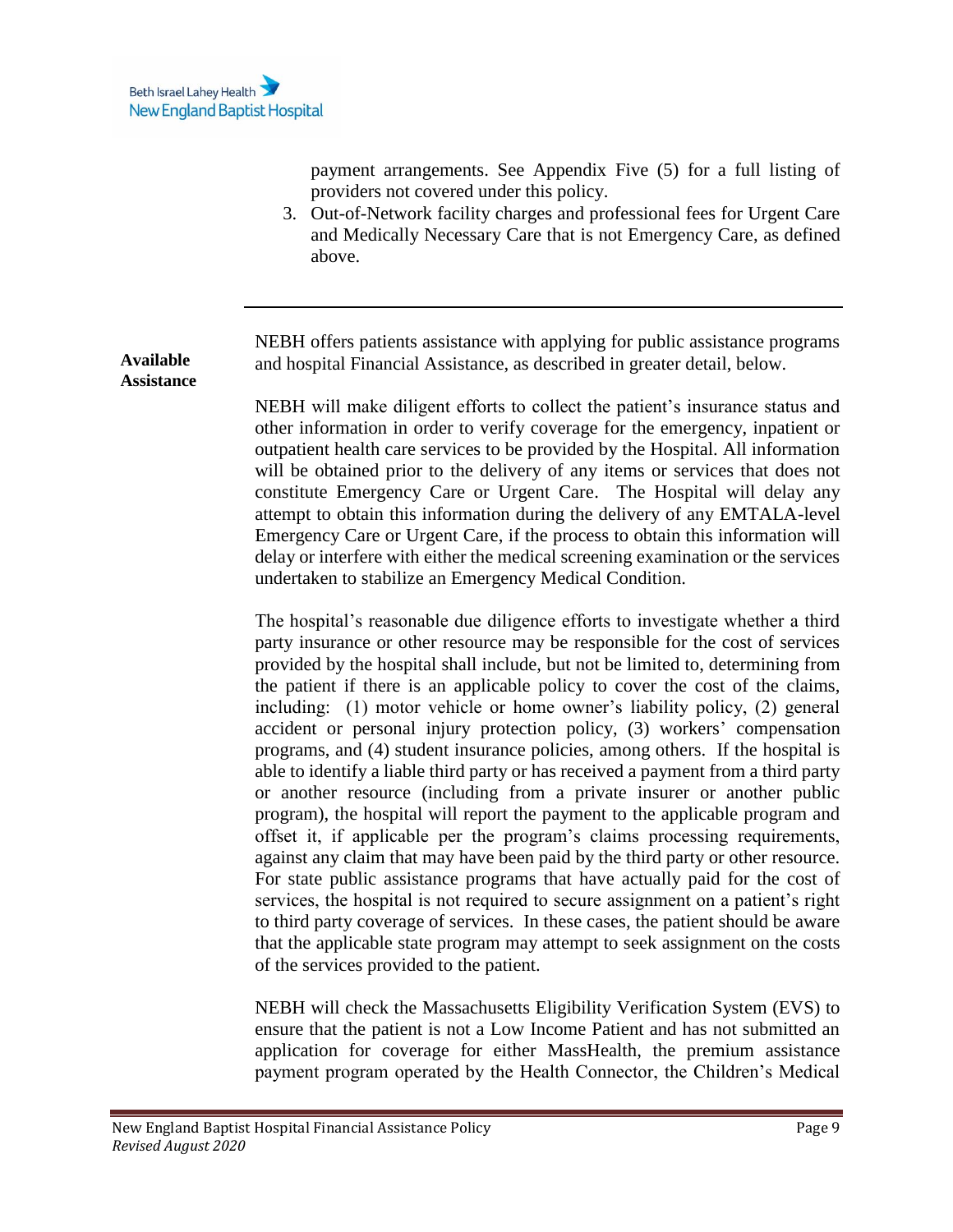Security Program, or Health Safety Net, prior to submitting claims to the Health Safety Net Office for bad debt coverage.

<span id="page-9-0"></span>**Public Assistance Programs** For Uninsured Patients or Underinsured Patients, the hospital will work with such patients to assist them in applying for public assistance programs that may cover some or all of their unpaid hospital bills. In order to help Uninsured Patients and Underinsured Patients find available and appropriate options, the hospital will provide all individuals with a general notice of the availability of public assistance programs during the patient's initial in-person registration at a hospital location for a service, in all billing invoices that are sent to a patient or Guarantor, and when the provider is notified, or through its own due diligence becomes aware, of a change in the patient's eligibility status for public or private insurance coverage.

> Hospital patients may be eligible for free or reduced cost of health care services through various state public assistance programs (including but not limited to MassHealth, the premium assistance payment program operated by the Health Connector, the Children's Medical Security Program, and the Health Safety Net). Such programs are intended to assist low-income patients taking into account each individual's ability to contribute to the cost of his or her care. For Uninsured Patients or Underinsured Patients, the hospital will, when requested, help them with applying for coverage through public assistance programs that may cover all or some of their unpaid hospital bills.

> The Hospital is available to assist patients in enrolling into state health coverage programs. These include MassHealth, the premium assistance payment program operated by the state's Health Connector, and the Children's Medical Security Plan. For these programs, applicants can submit an application through an online website (which is centrally located on the state's Health Connector Website), a paper application, or over the phone with a customer service representative located at either MassHealth or the Connector. Individuals may also ask for assistance from hospital financial counselors (also called certified application counselors) with submitting the application either on the website or through a paper application.

<span id="page-9-1"></span>**Assistance through Health Safety Net** Through its participation in the Massachusetts Health Safety Net, the Hospital also provides financial assistance to low-income Uninsured Patients and Underinsured Patients who are Massachusetts residents and who meet income qualifications. The Health Safety Net was created to more equitably distribute the cost of providing uncompensated care to low income Uninsured Patients and Underinsured Patients through free or discounted care across acute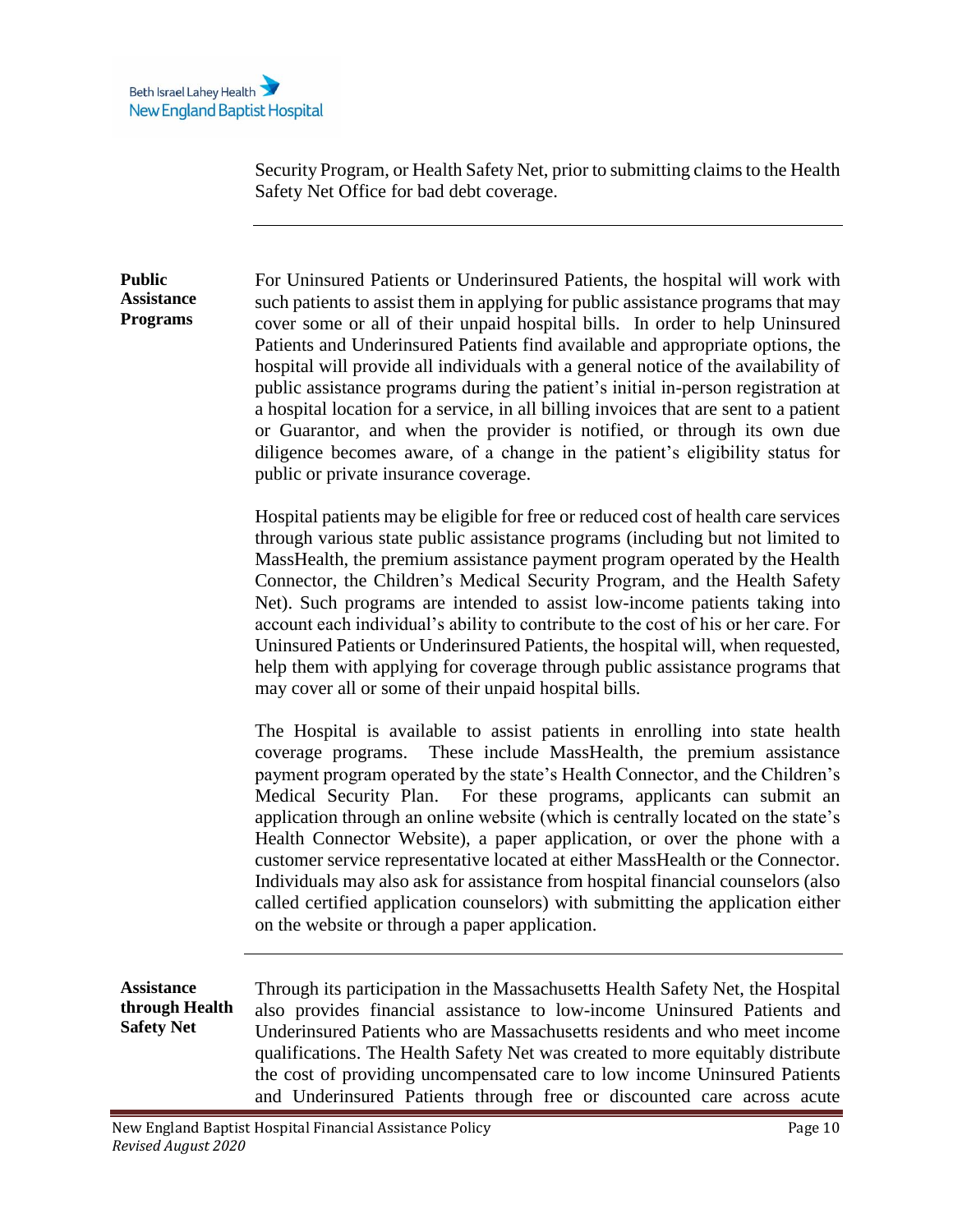hospitals in Massachusetts. The Health Safety Net pooling of uncompensated care is accomplished through an assessment on each hospital to cover the cost of care for Uninsured Patients and Underinsured Patients with incomes under 300% of the Federal Poverty Level.

Low-income patients receiving services at the Hospital may be eligible for financial assistance through the Health Safety Net, including free or partially free care for Health Safety Net eligible services defined in 101 CMR 613.00.

### *(a) Health Safety Net - Primary*

Uninsured Patients who are Massachusetts residents with verified MassHealth MAGI Household Income or Medical Hardship Family Income, as described in 101 CMR 613.04(1), between 0-300% of the Federal Poverty Level may be determined eligible for Health Safety Net Eligible Services.

The eligibility period and type of services for *Health Safety Net - Primary* is limited for patients eligible for enrollment in the Premium Assistance Payment Program operated by the Health Connector as described in 101 CMR 613.04(5)(a) and (b). Patients subject to the Student Health Program requirements of M.G.L. c. 15A, § 18 are not eligible for *Health Safety Net – Primary*.

### *(b) Health Safety Net – Secondary*

Patients that are Massachusetts residents with primary health insurance and MassHealth MAGI Household Income or Medical Hardship Family Countable Income, as described in 101 CMR 613.04(1), between 0 and 300% of the FPL may be determined eligible for Health Safety Net Eligible Services. The eligibility period and type of services for *Health Safety Net - Secondary* is limited for patients eligible for enrollment in the Premium Assistance Payment Program operated by the Health Connector as described in 101 CMR 613.04(5)(a) and (b). Patients subject to the Student Health Program requirements of M.G.L. c. 15A, § 18 are not eligible for *Health Safety Net – Secondary*.

### *(c) Health Safety Net - Partial Deductibles*

Patients that qualify for *Health Safety Net – Primary* or *Health Safety Net – Secondary* with MassHealth MAGI Household Income or Medical Hardship Family Countable Income between 150.1% and 300% of the FPL may be subject to an annual deductible if all members of the Premium Billing Family Group (PBFG) have an income that is above 150.1% of the FPL. This group is defined in 130 CMR 501.0001.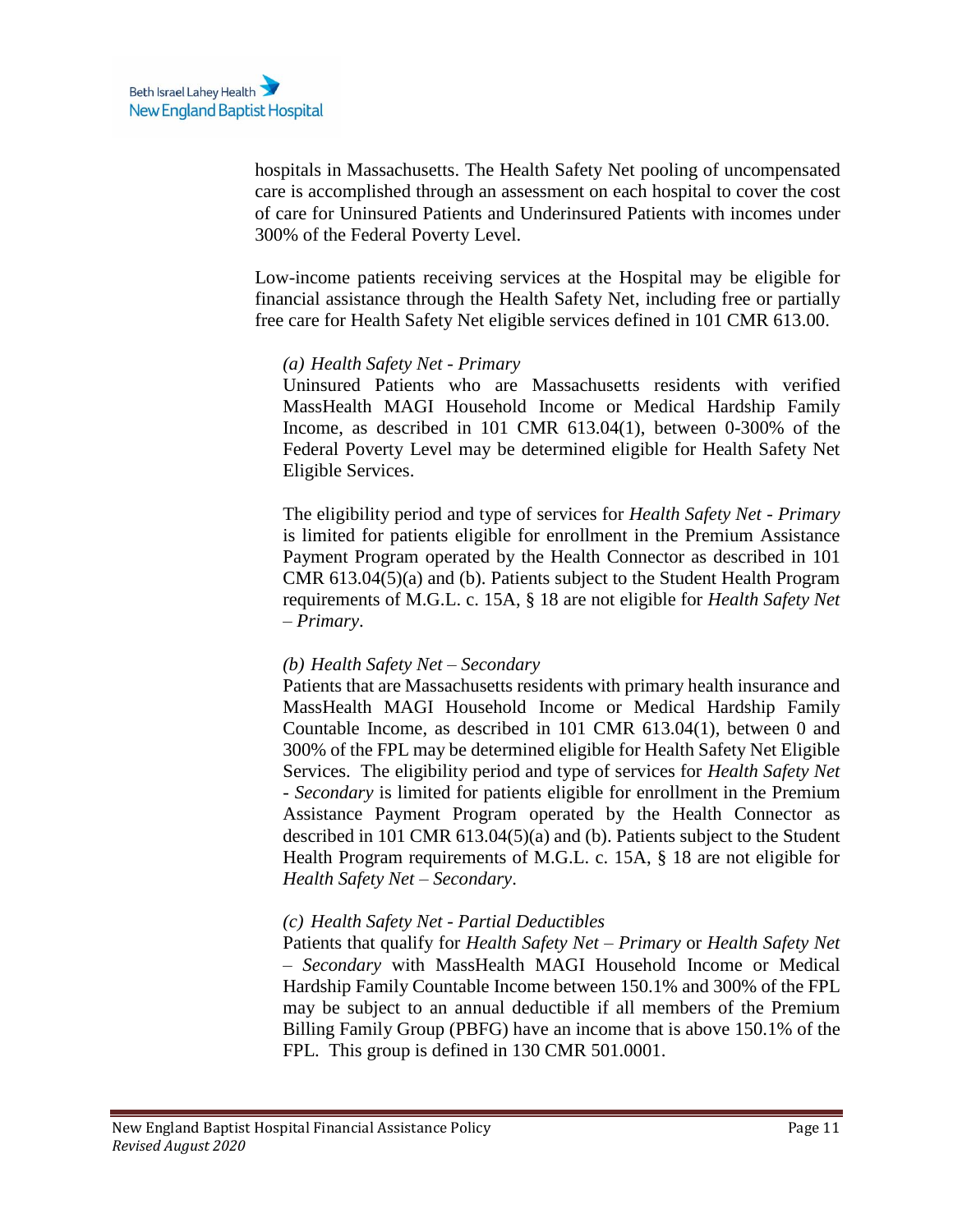If any member of the PBFG has an FPL below 150.1% there is no deductible for any member of the PBFG. The annual deductible is equal to the greater of:

1. the lowest cost Premium Assistance Payment Program operated by the Health Connector premium, adjusted for the size of the PBFG proportionally to the MassHealth FPL income standards, as of the beginning of the calendar year; or

2. 40% of the difference between the lowest MassHealth MAGI Household Income or Medical Hardship Family Countable Income, as described in 101 CMR 613.04(1), in the applicant's PBFG and 200% of the FPL.

### *(d)Health Safety Net - Medical Hardship*

A Massachusetts resident of any income may qualify for *Health Safety Net – Medical Hardship (Medical Hardship)* through the Health Safety Net if allowable medical expenses have so depleted his or her countable income that he or she is unable to pay for health services. To qualify for *Medical Hardship*, the applicant's allowable medical expenses must exceed a specified percentage of the applicant's Countable Income defined in 101 CMR 613.

The applicant's required contribution is calculated as the specified percentage of Countable Income in 101 CMR 613.05(1)(b) based on the *Medical Hardship* Family's FPL multiplied by the actual Countable Income less bills not eligible for Health Safety Net payment, for which the applicant will remain responsible. Further requirements for *Medical Hardship* are specified 101 CMR 613.05.

A hospital may request a deposit from patients eligible for Medical Hardship. Deposits will be limited to 20% of the Medical Hardship contribution up to \$1,000. All remaining balances will be subject to the payment plan conditions established in 101 CMR 613.08(1)(g).

For Medical Hardship, the hospital will work with the patient to determine if a program like Medical Hardship would be appropriate and submit a Medical Hardship Application to the Health Safety Net. It is the patient's obligation to provide all necessary information as requested by the hospital in an appropriate timeframe to ensure that the hospital can submit a completed application.

<span id="page-11-0"></span>**Role of the Financial Assistance Counselor** The hospital will help Uninsured Patients and Underinsured Patients apply for health coverage through a public assistance program (including but not limited to MassHealth, the premium assistance payment program operated by the Health Connector, and the Children's Medical Security Program), and work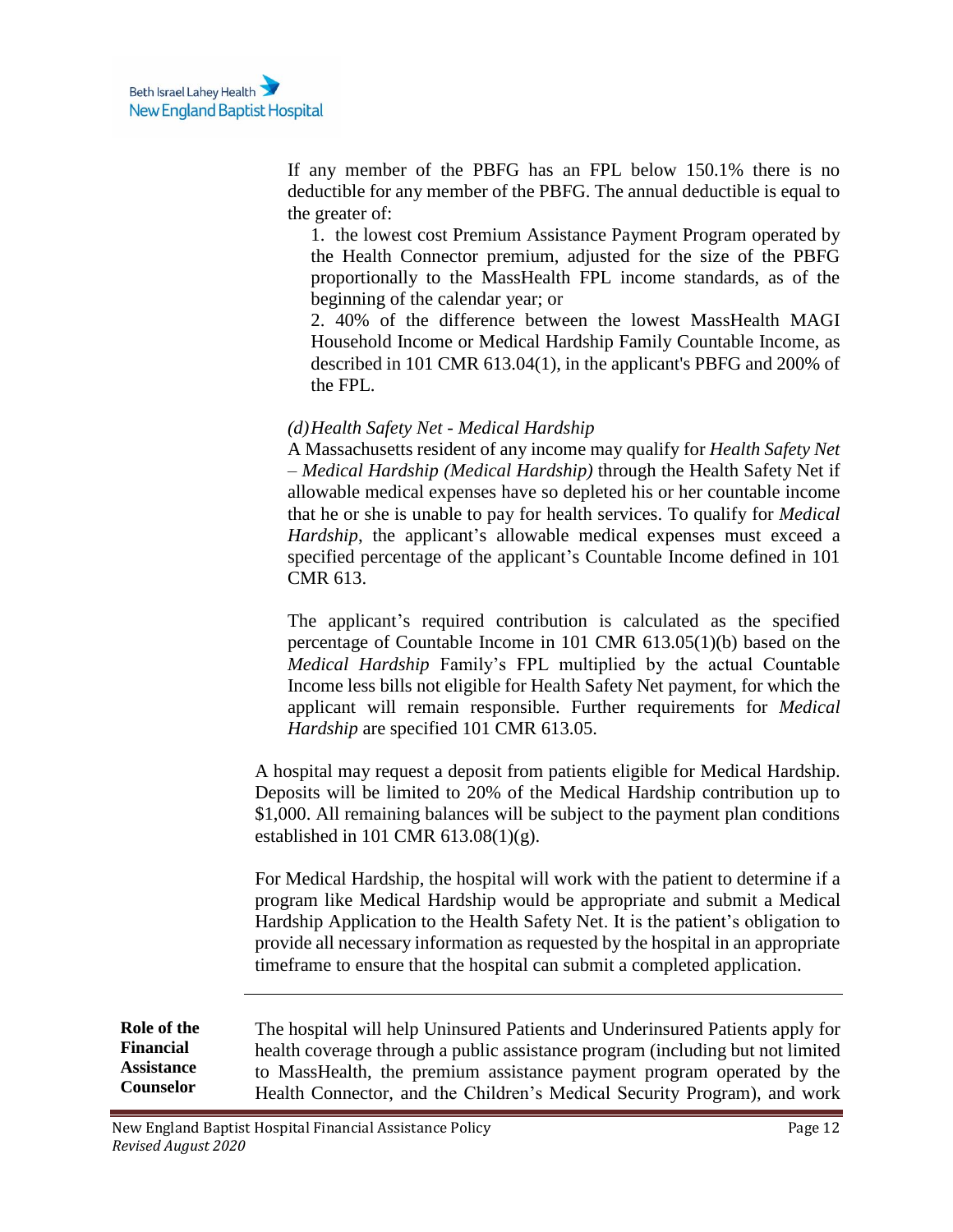with individuals to enroll them as appropriate. The hospital will also help patients that wish to apply for financial assistance through the Health Safety Net.

The hospital will:

- a) provide information about the full range of programs, including MassHealth, the premium assistance payment program operated by the Health Connector, the Children's Medical Security Program, and the Health Safety Net;
- b) help individuals complete a new application for coverage or submit a renewal for existing coverage;
- c) work with the individual to obtain all required documentation;
- d) submit applications or renewals (along with all required documentation);
- e) interact, when applicable and as allowed under the current system limitations, with the programs on the status of such applications and renewals;
- f) help to facilitate enrollment of applicants or beneficiaries in insurance programs; and
- g) offer and provide voter registration assistance.

The hospital will advise the patient of their obligation to provide the hospital and the applicable state agency with accurate and timely information regarding their full name, address, telephone number, date of birth, social security number (if available), current insurance coverage options (including home, motor vehicle, and other liability insurance) that can cover the cost of the care received, any other applicable financial resources, and citizenship and residency information. This information will be submitted to the state as part of the application for public program assistance to determine coverage for the services provided to the individual.

If the individual or Guarantor is unable to provide the necessary information, the hospital may (at the individual's request) make reasonable efforts to obtain any additional information from other sources. Such efforts also include working with individuals, when requested by the individual, to determine if a bill for services should be sent to the individual to assist with meeting the onetime deductible. This will occur when the individual is scheduling their services, during pre-registration, while the individual is admitted in the hospital, upon discharge, or for a reasonable time following discharge from the hospital. Information that the hospital obtains will be maintained in accordance with applicable federal and state privacy and security laws.

The hospital will also notify the patient during the application process of their responsibility to report to both the hospital and the state agency providing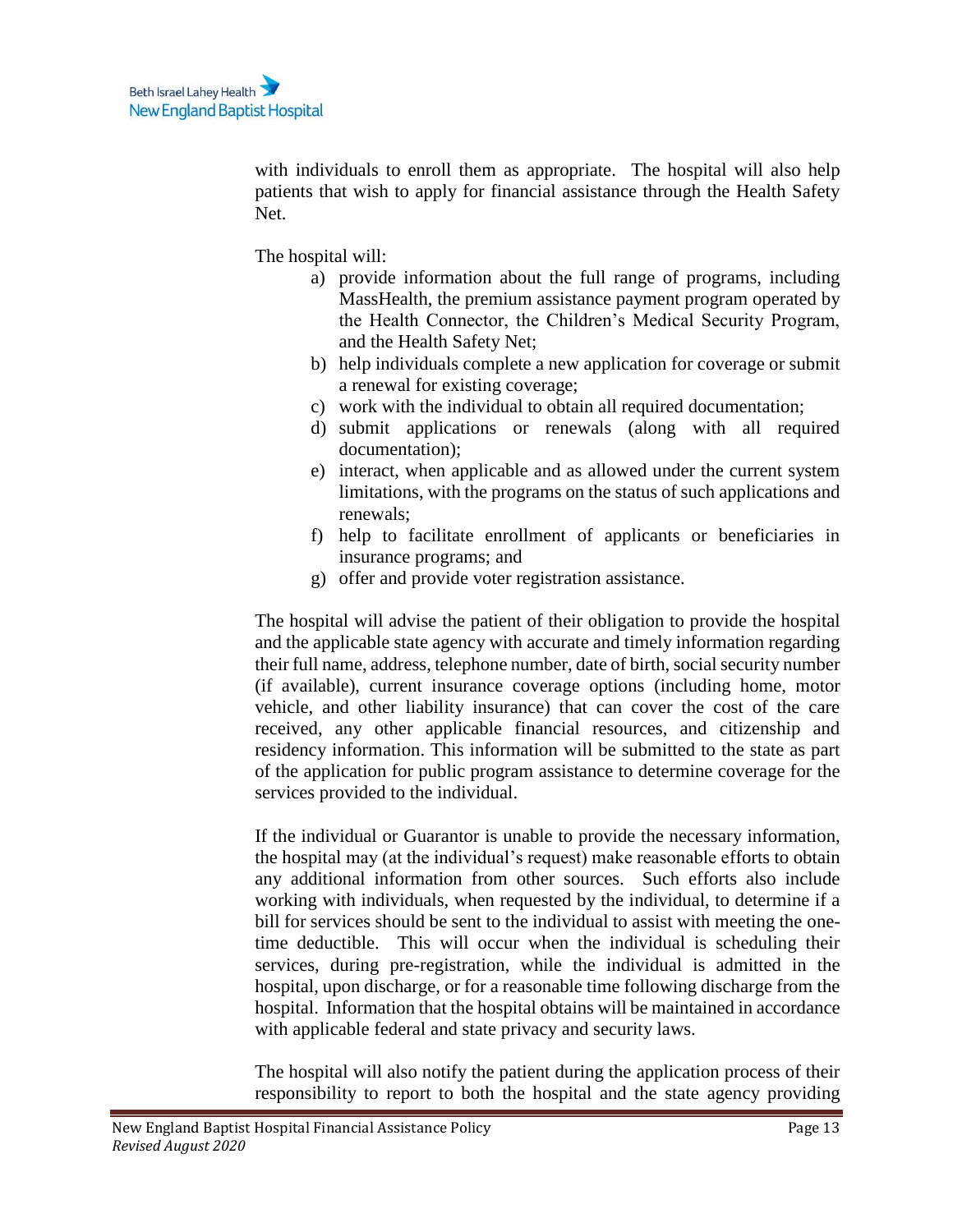coverage of healthcare services any third party that may be responsible for paying claims, including a home, auto, or other insurance liability policy. If the patient has submitted a third party claim or filed a lawsuit against a third party, the hospital will notify the patient of the requirement to notify the provider and the state program within 10 days of such actions. The patient will also be informed that they must repay the appropriate state agency the amount of the healthcare covered by the state program if there is a recovery on the claim, or assign rights to the state to allow it to recover its applicable amount.

When the individual contacts the hospital, the hospital will attempt to identify if an individual qualifies for a public assistance program or for Financial Assistance from the hospital. An individual who is enrolled in a public assistance program may qualify for certain benefits. Individuals may also qualify for additional assistance based on the hospital's Financial Assistance program based on the individual's documented income, Assets and allowable medical expenses.

#### <span id="page-13-0"></span>**Patient Obligations** Prior to the delivery of any health care services (except for services that are provided to stabilize a patient determined to have an Emergency Medical Condition or needing Urgent Care), the patient is expected to provide timely and accurate information on their current insurance status, demographic information, changes to their Family Income or group policy coverage (if any), and, if known, information on deductibles, co-insurance and co-payments that are required by their applicable insurance or financial program. The detailed information for each item should include, but not be limited to:

- Full name, address, telephone number, date of birth, social security number (if available), current health insurance coverage options, citizenship and residency information, and the patient's applicable financial resources that may be used to pay their bill;
- If applicable, the full name of the patient's Guarantor, their address, telephone number, date of birth, social security number (if available), current health insurance coverage options, and their applicable financial resources that may be used to pay for the patient's bill; and
- Other resources that may be used to pay their bill, including other insurance programs, motor vehicle or homeowners insurance policies if the treatment was due to an accident, workers' compensation programs, student insurance policies, and any other Family Income such as an inheritances, gifts, or distributions from an available trust, among others.

The patient is responsible for keeping track of their unpaid hospital bill, including any existing co-payments, co-insurance, and deductibles, and contacting the hospital should they need assistance in paying their bill. The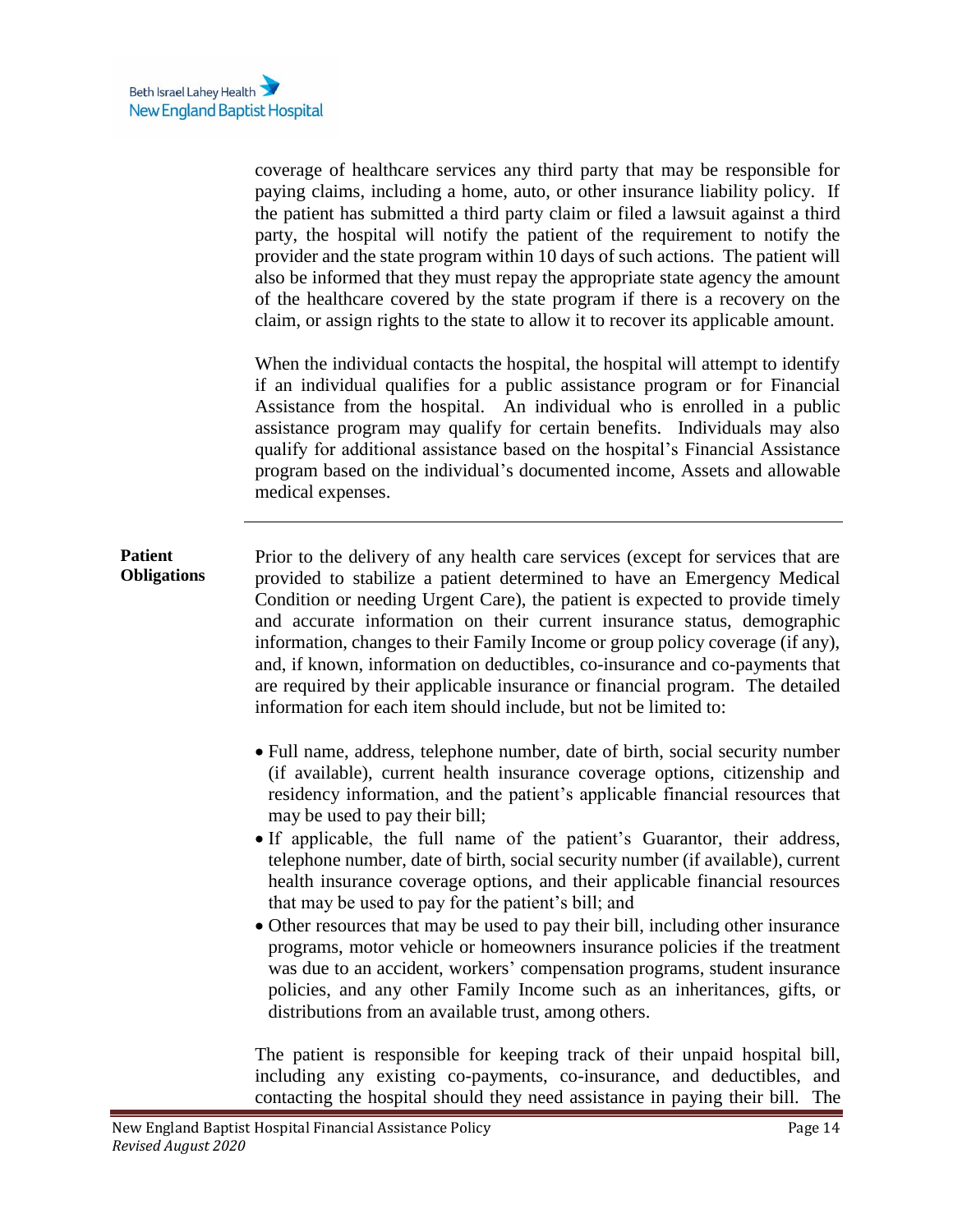patient is further required to inform either their current health insurer (if they have one) or the state agency that determined the patient's eligibility status in a public program of any changes in Family Income or insurance status. The hospital may also assist the patient with updating their eligibility in a public program when there are any changes in Family Income or insurance status provided that the patient informs the hospital of any such changes in the patient's eligibility status.

Patients are also required to notify the hospital and the applicable program in which they are receiving assistance (e.g., MassHealth, Connector, or Health Safety Net), of any information related to a change in Family Income, or if they are part of an insurance claim that may cover the cost of the services provided by the hospital. If there is a third party (such as, but not limited to, home or auto insurance) that is responsible to cover the cost of care due to an accident or other incident, the patient will work with the hospital or applicable program (including, but not limited to, MassHealth, Connector, or Health Safety Net) to assign the right to recover the paid or unpaid amount for such services.

<span id="page-14-0"></span>**Hospital Financial Assistance** Financial Assistance will be extended to Uninsured Patients, Underinsured Patients and their respective Guarantors who meet specific criteria as defined below. These criteria will assure that this Financial Assistance Policy is applied consistently across NEBH. NEBH reserves the right to revise, modify or change this policy as necessary or appropriate. NEBH will help individuals apply for hospital Financial Assistance by completing an application (see Appendix 1 and Appendix 2).

> Payment resources (insurance available through employment, Medicaid, Indigent Funds, Victims of Violent Crime, etc.) must be reviewed and evaluated before a patient is considered for Financial Assistance. If it appears that a patient may be eligible for other assistance, NEBH will refer the patient to the appropriate agency for assistance in completing the applications and forms or assist the patient with those applications. Applicants for assistance are required to exhaust all other payment options as a condition of their approval for hospital Financial Assistance, including applying to public assistance programs and the Health Safety Net, as described above.

> Financial Assistance applicants are responsible for applying to public programs and pursuing private health insurance coverage. Patients/Guarantors choosing not to cooperate in applying for programs identified by NEBH as possible sources of payment may be denied Financial Assistance. Applicants are expected to contribute to the cost of their care based on their ability to pay as outlined in this policy.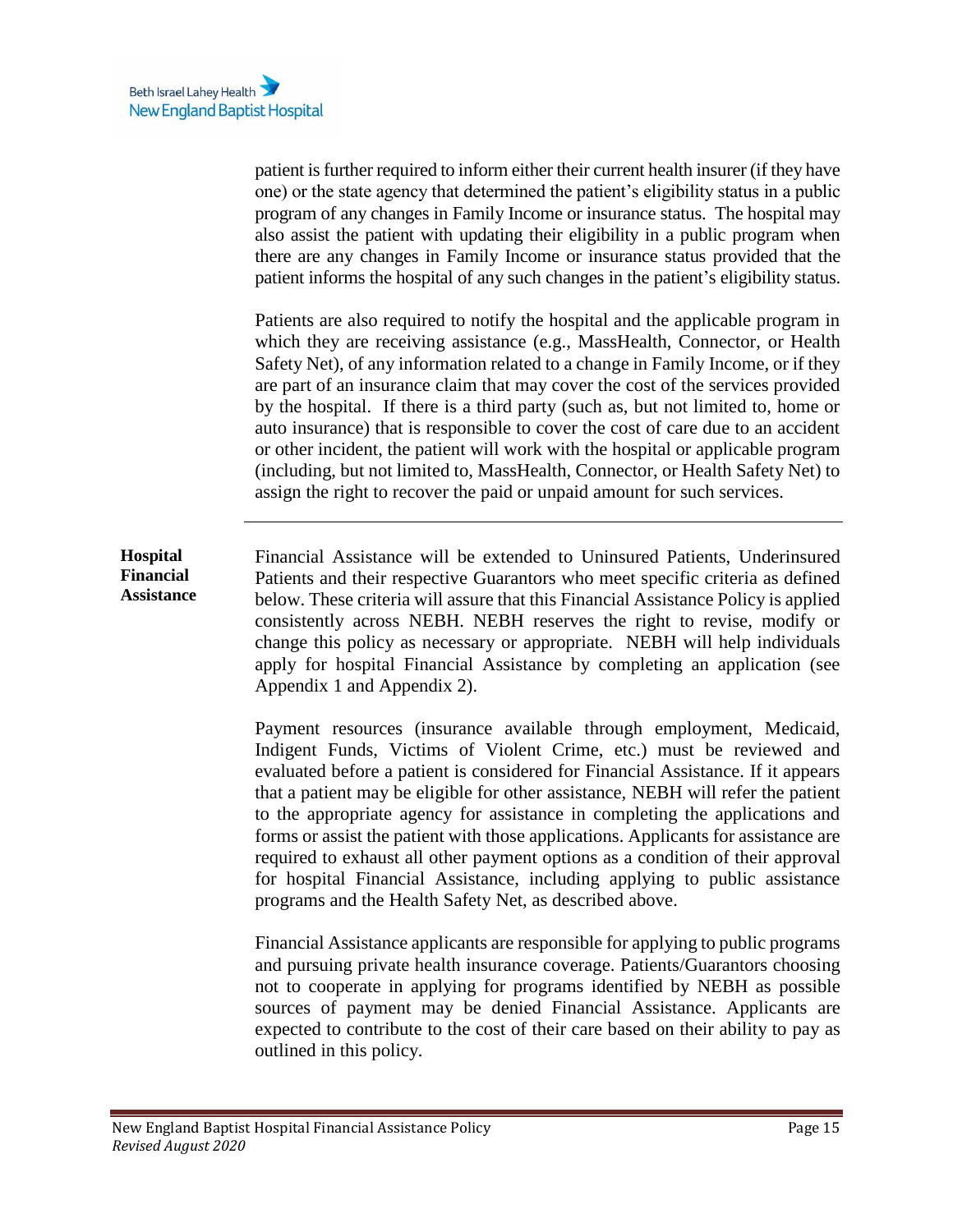Patients/Guarantors that may qualify for Medicaid or other health insurance must apply for Medicaid coverage or show proof that he or she has applied for Medicaid or other health insurance through the Federal Health Insurance Marketplace within the previous six (6) months of applying for NEBH Financial Assistance. Patients/Guarantors must cooperate with the application process outlined in this policy in order to qualify for Financial Assistance.

The criteria to be considered by NEBH when evaluating a patient's eligibility for hospital Financial Assistance include:

- Family Income
- Assets
- Medical obligations
- Exhaustion of all other available public and private assistance

NEBH's Financial Assistance program is available to all patients meeting the eligibility requirements set forth in this policy, regardless of geographic location or residency status. Financial Assistance will be granted to patients/Guarantors based on financial need and in compliance with state and federal law.

Financial Assistance will be offered to eligible underinsured patients, providing such assistance is in accordance with the insurer's contractual agreement. Financial Assistance is generally not available for patient copayment or balances in the event the patient fails to comply with the insurance requirements.

Patients with a Health Savings Account (HSA), Health Reimbursement Account (HRA), or a Flexible Spending Account (FSA) will be expected to utilize account funds prior to being considered eligible for hospital Financial Assistance. NEBH reserves the right to reverse the discounts described in this policy in the event that it reasonably determines that such terms violate any legal or contractual obligation of NEBH.

<span id="page-15-0"></span>**Financial Assistance Discounts** Based on an assessment of an applicant's Family Income, Assets and medical obligations, patients may receive one of the discounts listed below. All discounts noted are with respect to patient responsible balance. Out-of-Network co-payments, coinsurance and deductibles are not eligible for Financial Assistance. Likewise, insured patients who opt to not utilize available third party coverage ("voluntary self-pay") are not eligible for Financial Assistance for the amount owed on any account registered as voluntary self-pay.In no case, however, will a patient determined to be eligible for hospital Financial Assistance be charged more than the AGB.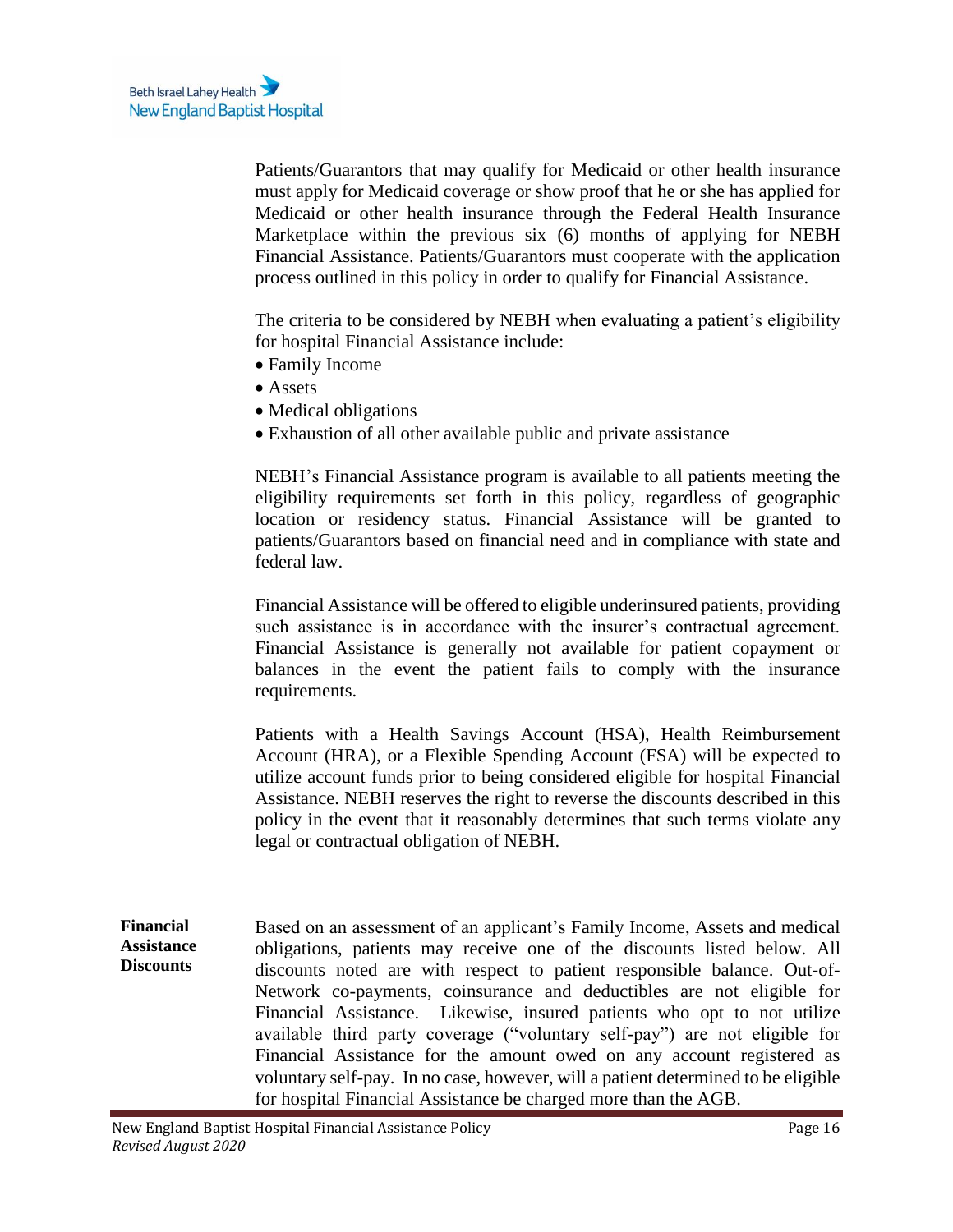**Charity Care:** NEBH will provide care at 100% discount under this policy for patients/Guarantors whose Family Income is at or below 400% of the current FPL, who otherwise meet other eligibility criteria set forth in this policy.

**Medical Hardship:** A 100% discount will be provided for eligible patients whose medical debt is greater than or equal to 25% of their Family Income, who otherwise meet other eligibility criteria set forth in this policy.

<span id="page-16-0"></span>

| <b>Financial</b><br><b>Assistance</b><br><b>Policy</b> | Information regarding NEBH's Financial Assistance Policy, Plain Language<br>Summary and Financial Assistance Application are available, free of charge,<br>on NEBH's website, posted in hospital and clinic locations and will be<br>translated into any language that is the primary language spoken by the lesser<br>of 1,000 people or 5% of the residents in the community served by NEBH.                                                                                                                                                                                                                                                   |
|--------------------------------------------------------|--------------------------------------------------------------------------------------------------------------------------------------------------------------------------------------------------------------------------------------------------------------------------------------------------------------------------------------------------------------------------------------------------------------------------------------------------------------------------------------------------------------------------------------------------------------------------------------------------------------------------------------------------|
|                                                        | In addition, NEBH references payment policies and Financial Assistance on all<br>printed monthly patient statements and collection letters. Information on the<br>Financial Assistance Policy is available, at any time, upon request.                                                                                                                                                                                                                                                                                                                                                                                                           |
|                                                        | 1. Patients/Guarantors may apply for Financial Assistance at any time<br>during the Application Period.<br>2. In order to be considered for Financial Assistance, patients/Guarantors<br>are required to cooperate and supply financial, personal or other<br>documentation relevant to making a determination of financial need. A<br>Financial Assistance Application Form can be obtained in any of the<br>following ways:<br>a. On the NEBH public website: https://www.nebh.org/patient-<br>rights-regulations/<br>b. In person at Patient Access<br>125 Parker Hill Ave<br><b>Boston, MA 02120</b><br>$(617)$ 754-5974 or $(617)$ 754-5979 |
|                                                        | c. Call the number above to request a copy to be mailed<br>d. Call the number above to request an electronic copy<br>3. Patients/Guarantors are required to provide an accounting of financial<br>resources readily available to the patient/Guarantor.<br>Family Income may be verified using any or all of the following:<br>a. Current Forms W-2 and/or Forms 1099<br>b. Current state or federal tax returns<br>c. Four (4) most recent payroll stubs<br>d. Four (4) most recent checking and/or savings statements<br>e. Health savings accounts                                                                                            |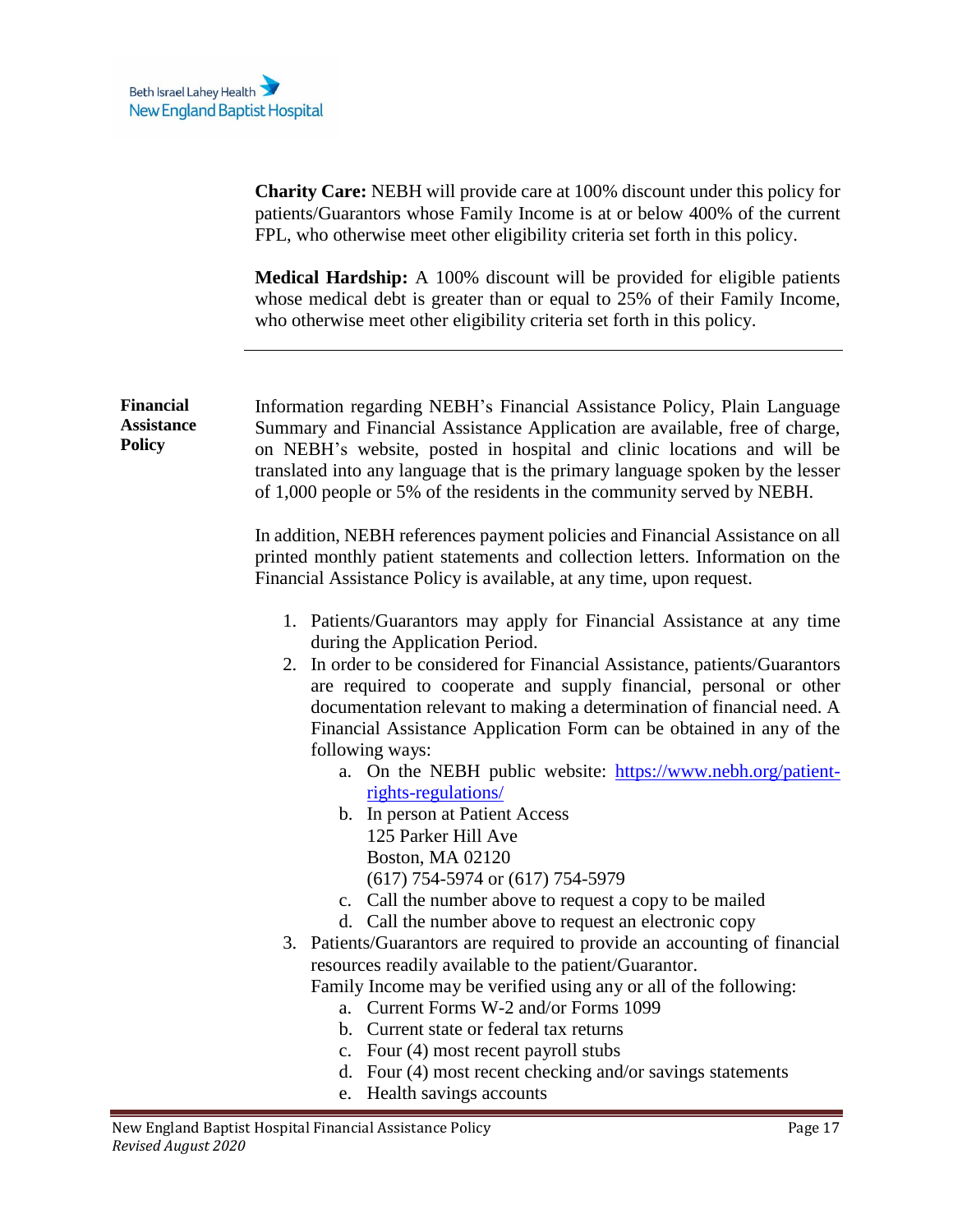- f. Health reimbursement arrangements
- g. Flexible spending accounts
- 4. Prior to evaluating eligibility for Financial Assistance, the patient/Guarantor must show proof that he or she has applied for Medicaid or other health insurance through the Federal Health Insurance Marketplace, and must provide documentation of any existing third party coverage.
	- a. NEBH financial counselors will assist patient/Guarantors with applying for Medicaid and will subsequently assist those same individuals with applying for Financial Assistance.
	- b. If an individual applies for Financial Assistance during the Federal Health Insurance Marketplace open enrollment, such individual is required to seek coverage prior to NEBH's evaluation of any Financial Assistance Application.
- 5. NEBH may *not* deny Financial Assistance under this policy based on an individual's failure to provide information or documentation that is *not* clearly described in this policy or the Financial Assistance Application.
- 6. NEBH will determine final eligibility for Financial Assistance within thirty (30) business days upon receipt of a completed application.
- 7. Documentation of the final eligibility determination will be made on all current (open balance) patient accounts retroactive to 6 months from the application. A determination letter will be sent to the patient/Guarantor.
- 8. If a patient/Guarantor submits an incomplete application, a notification will be sent to the patient/Guarantor explaining what information is missing. The patient/Guarantor will have thirty (30) days to comply and provide the requested information. Failure to complete the application will result in the Financial Assistance being denied.
- 9. A determination of eligibility for Financial Assistance based on the submission of a Financial Assistance Application will remain valid for the Qualification Period for all eligible medical services provided, and will include all outstanding receivables for the previous six (6) months including those at bad debt agencies. Patients who have been determined to be eligible for Financial Assistance by NEBH or an affiliated hospital within the Qualification Period will automatically be considered eligible for hospital Financial Assistance for the 6-month period from the date of that eligibility determination. It is the patient/Guarantors responsibility to notify NEBH of any financial change during the Qualification Period. Failure to do so may result in the loss of eligibility.
- 10. Patients that are eligible for Financial Assistance will receive a refund for any payments made that exceed the amount the individual is personally responsible for paying.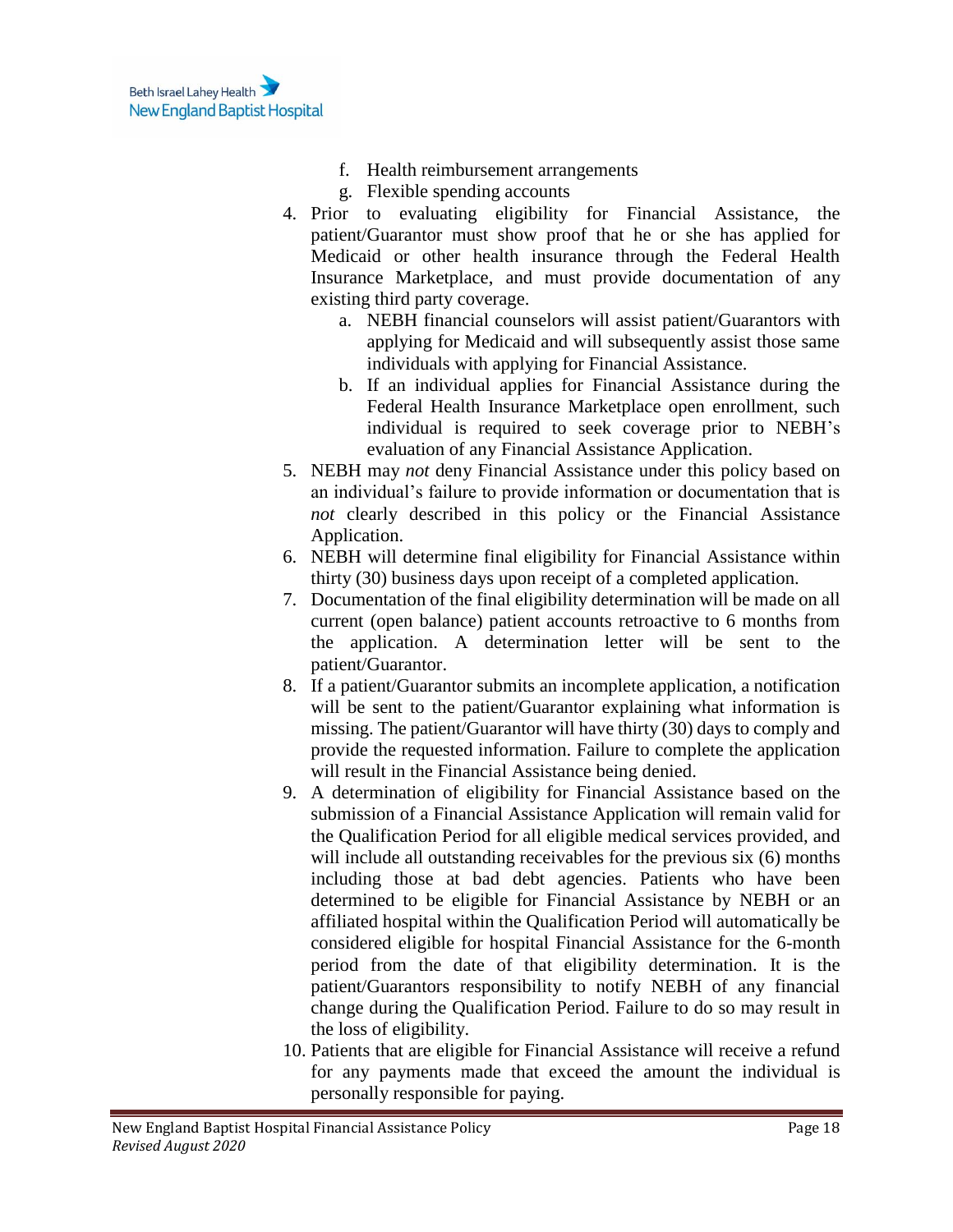<span id="page-18-1"></span><span id="page-18-0"></span>

| <b>Reasons for</b><br><b>Denial</b> | NEBH may deny a request for Financial Assistance for a variety of reasons<br>including, but not limited to:<br>• Sufficient Family Income<br>• Sufficient Asset level<br>• Patient uncooperative or unresponsive to reasonable efforts to work with the<br>patient/Guarantor<br>• Incomplete Financial Assistance Application despite reasonable efforts to<br>work with the patient/Guarantor<br>• Pending insurance or liability claim<br>• Withholding insurance payment and/or insurance settlement funds, including<br>payments sent to the patient/Guarantor to cover services provided by NEBH,<br>and personal injury and/or accident related claims                                              |
|-------------------------------------|-----------------------------------------------------------------------------------------------------------------------------------------------------------------------------------------------------------------------------------------------------------------------------------------------------------------------------------------------------------------------------------------------------------------------------------------------------------------------------------------------------------------------------------------------------------------------------------------------------------------------------------------------------------------------------------------------------------|
| <b>Presumptive</b><br>Eligibility   | NEBH understands that not all patients are able to complete a Financial<br>Assistance Application or comply with requests for documentation. There may<br>be instances in which a patient/Guarantor's qualification for Financial<br>Assistance is established without completing the application form. Other<br>information may be used by NEBH to determine whether a patient/Guarantor's<br>account is uncollectible and this information will be used to determine<br>Presumptive Eligibility.<br>Presumptive Eligibility may be granted to patients based on their eligibility for                                                                                                                   |
|                                     | other programs or life circumstances such as:<br>· Patients/Guarantors who have declared bankruptcy. In cases involving<br>bankruptcy, only the account balance as of the date the bankruptcy is<br>discharged will be written off.<br>• Patients/Guarantors who are deceased with no estate in probate.<br>• Patients/Guarantors determined to be Homeless.<br>• Accounts returned by the collection agency as uncollectible due to any of the<br>reasons above and no payment has been received.<br>• Patients/Guarantors who qualify for state Medicaid programs will be eligible<br>for Financial Assistance for any cost sharing obligations associated with the<br>program or non-covered services. |
|                                     | Patient accounts granted Presumptive Eligibility will be reclassified under the                                                                                                                                                                                                                                                                                                                                                                                                                                                                                                                                                                                                                           |

Financial Assistance Policy. They will not be sent to collection nor will they be subject to further collection actions.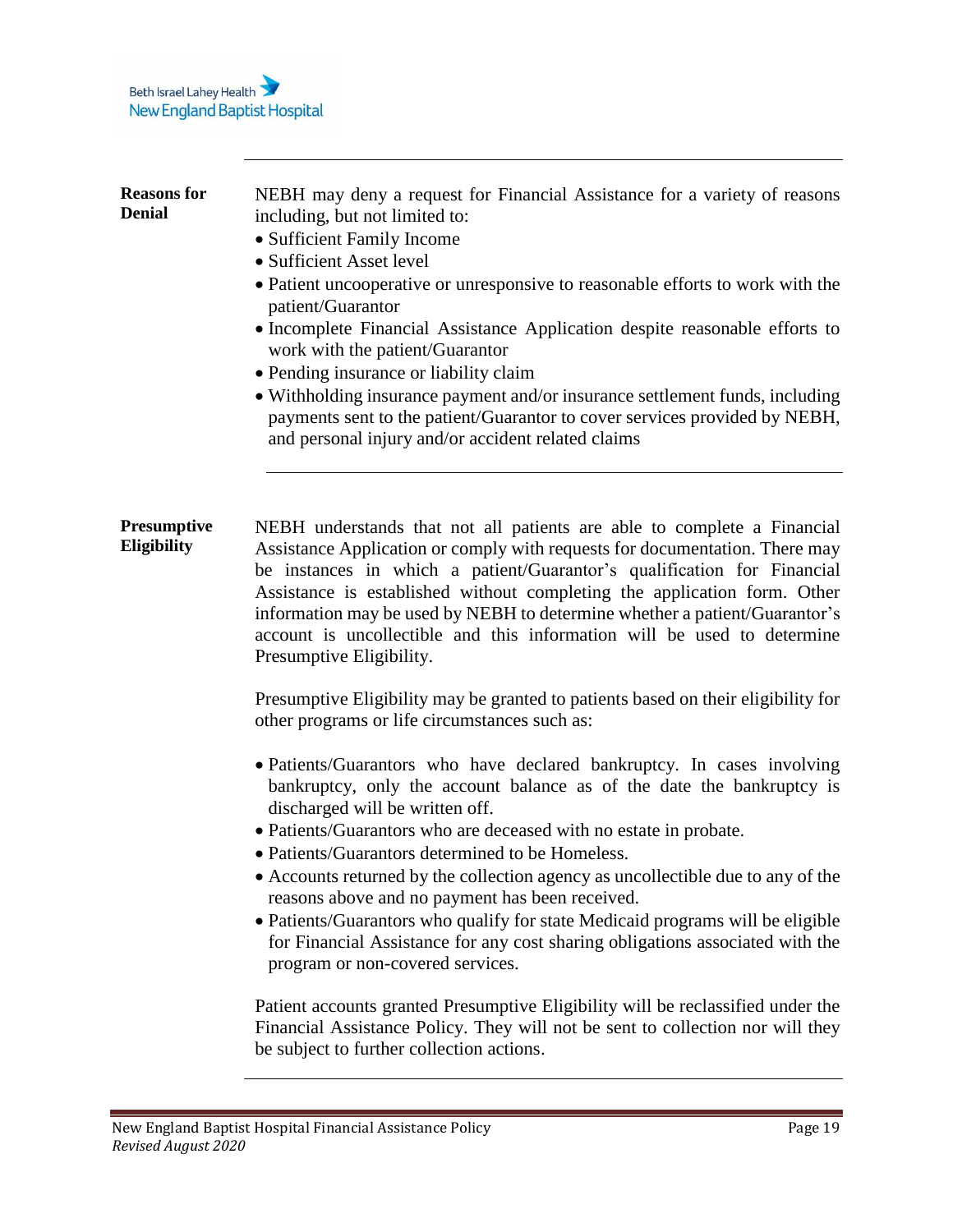<span id="page-19-3"></span><span id="page-19-2"></span><span id="page-19-1"></span><span id="page-19-0"></span>

| <b>Prompt Pay</b><br><b>Discount</b>                  | Patients that do not qualify for public assistance or Financial Assistance will be<br>provided a discount of 30% contingent upon prompt payment of their account<br>balance on all care provided, including Emergency Care, Urgent Care,<br>Medically Necessary Care, and Elective Services. Payment of the negotiated<br>amount must be made in full within fifteen days of the patient's receipt of their<br>first statement. This discount will not be offered for any service in which a<br>separate self-pay fee schedule has been assigned. Additionally, In-Network and<br>Out-of-Network co-payments, coinsurance and deductibles are not eligible for<br>the prompt pay discount. For the avoidance of doubt, this discount also will not<br>be offered to any patient paying for services in accordance with a Payment<br>Plan. |
|-------------------------------------------------------|-------------------------------------------------------------------------------------------------------------------------------------------------------------------------------------------------------------------------------------------------------------------------------------------------------------------------------------------------------------------------------------------------------------------------------------------------------------------------------------------------------------------------------------------------------------------------------------------------------------------------------------------------------------------------------------------------------------------------------------------------------------------------------------------------------------------------------------------|
| <b>Emergency</b><br><b>Medical</b><br><b>Services</b> | In accordance with Federal Emergency Medical Treatment and Labor Act<br>(EMTALA) regulations, no patient is to be screened for Financial Assistance<br>or payment information prior to the rendering of services in an emergency<br>situation. NEBH may request that patient cost sharing payments (i.e. co-<br>payments) be made at the time of service, provided such requests do not cause                                                                                                                                                                                                                                                                                                                                                                                                                                             |
|                                                       | delay in the screening examination or necessary treatment to stabilize the<br>patient in an emergency situation. NEBH will provide, without discrimination,<br>care for Emergency Medical Conditions to individuals regardless of whether<br>they are eligible under this policy. NEBH will not engage in actions that<br>discourage individuals from seeking Emergency Care.                                                                                                                                                                                                                                                                                                                                                                                                                                                             |
| <b>Credit and</b><br><b>Collections</b>               | The actions that may be taken by NEBH in the event of non-payment are<br>described in a separate Credit and Collections Policy.<br>Members of the public may obtain a free copy by:<br>Going to the NEBH public website: https://www.nebh.org/patient-<br>a.<br>rights-regulations/<br>b. Visiting Patient Access located at:<br>125 Parker Hill Ave<br>Boston, MA 02120<br>$(617)$ 754-5974 or $(617)$ 754-5979<br>c. Calling the number above to request a copy to be mailed<br>d. Calling the number above to request an electronic copy                                                                                                                                                                                                                                                                                               |
| <b>Regulatory</b><br><b>Requirements</b>              | NEBH will comply with all federal, state and local laws, rules and regulations,<br>and reporting requirements that may apply to activities pursuant to this policy.<br>This policy requires that NEBH track Financial Assistance provided to ensure                                                                                                                                                                                                                                                                                                                                                                                                                                                                                                                                                                                       |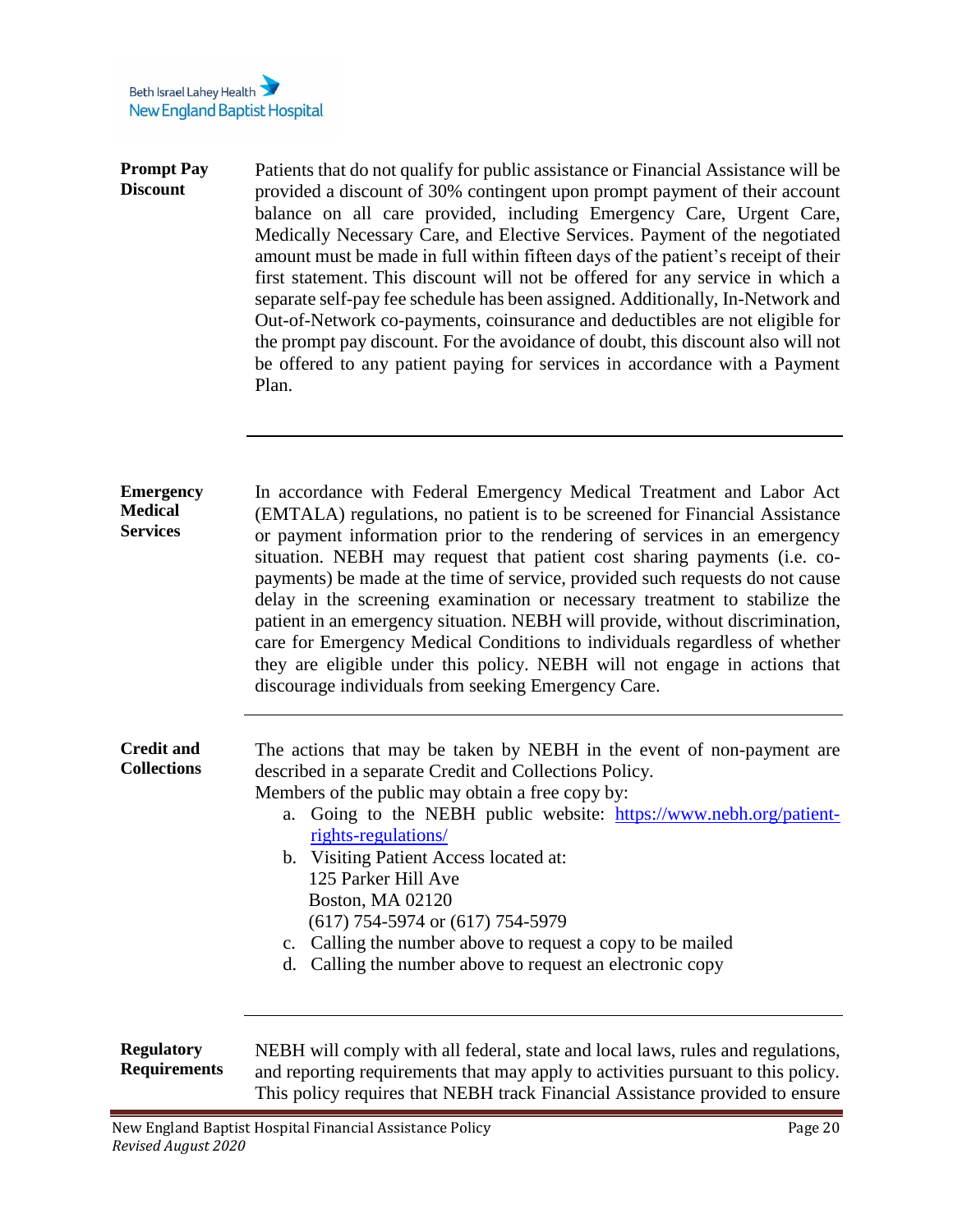accurate reporting. Information on the Financial Assistance provided under this policy will be reported annually on the IRS form 990 Schedule H.

<span id="page-20-0"></span>NEBH will document all Financial Assistance in order to maintain proper controls and meet all internal and external compliance requirements.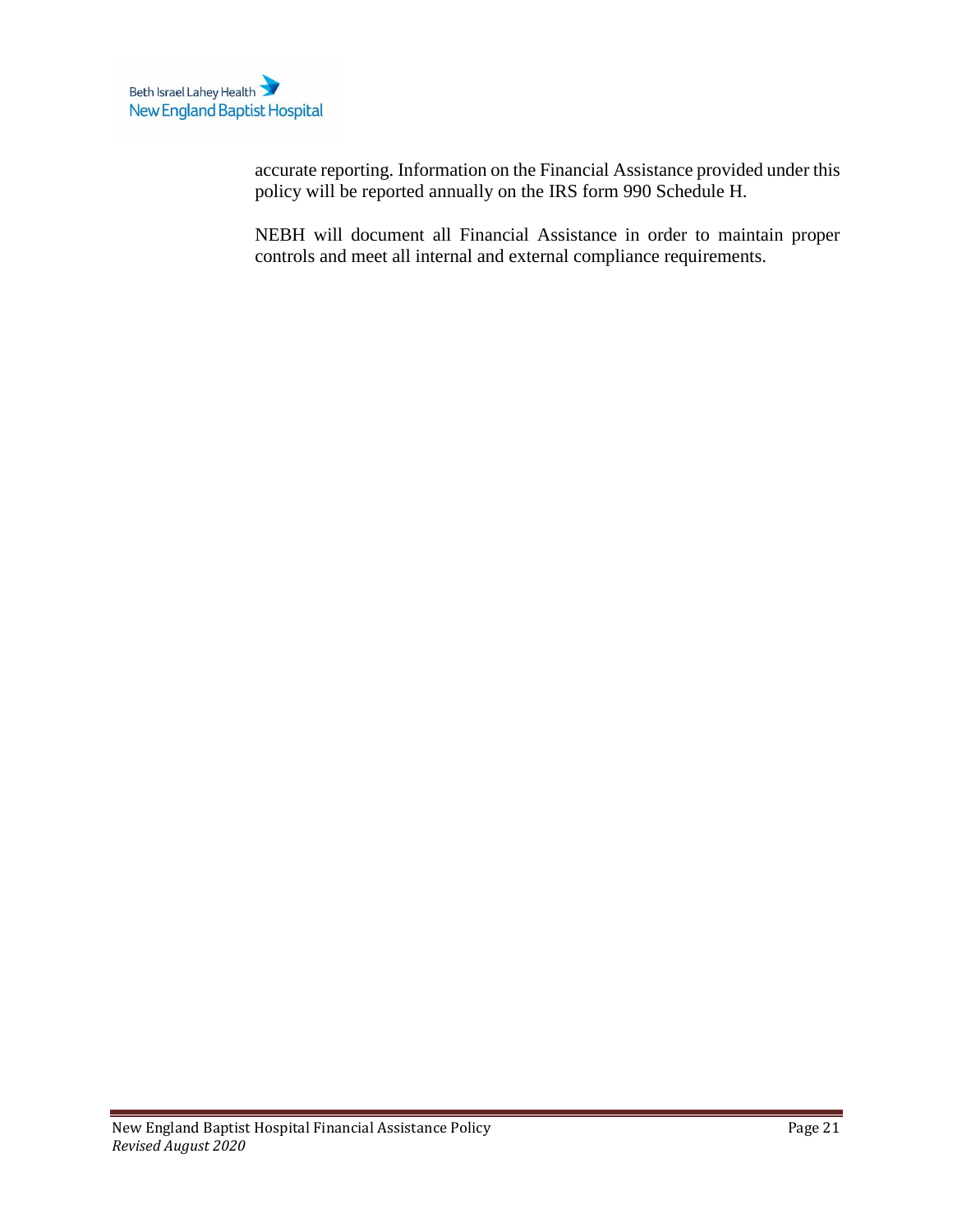<span id="page-21-0"></span>

| <b>Charity Care</b><br><b>Application</b><br>Form | <b>Please Print</b>                                                                                                                                                                                                                                                                             |     |                        | <b>Financial Assistance Application for Charity Care</b> |                               |
|---------------------------------------------------|-------------------------------------------------------------------------------------------------------------------------------------------------------------------------------------------------------------------------------------------------------------------------------------------------|-----|------------------------|----------------------------------------------------------|-------------------------------|
|                                                   |                                                                                                                                                                                                                                                                                                 |     |                        |                                                          |                               |
|                                                   |                                                                                                                                                                                                                                                                                                 |     |                        |                                                          |                               |
|                                                   | <b>Patient Name:</b>                                                                                                                                                                                                                                                                            |     |                        |                                                          |                               |
|                                                   | Address:                                                                                                                                                                                                                                                                                        |     |                        |                                                          |                               |
|                                                   | Street                                                                                                                                                                                                                                                                                          |     |                        |                                                          | Apt. Number                   |
|                                                   | City                                                                                                                                                                                                                                                                                            |     |                        | State                                                    | Zip Code                      |
|                                                   |                                                                                                                                                                                                                                                                                                 |     |                        |                                                          |                               |
|                                                   |                                                                                                                                                                                                                                                                                                 |     |                        |                                                          |                               |
|                                                   | Did the patient have health insurance or Medicaid** at the time of hospital service?<br>Yes $\Box$ No $\Box$<br>If "Yes", attach a copy of the insurance card (front and back) and complete the following:                                                                                      |     |                        |                                                          |                               |
|                                                   |                                                                                                                                                                                                                                                                                                 |     |                        |                                                          |                               |
|                                                   |                                                                                                                                                                                                                                                                                                 |     |                        |                                                          |                               |
|                                                   |                                                                                                                                                                                                                                                                                                 |     |                        |                                                          |                               |
|                                                   |                                                                                                                                                                                                                                                                                                 |     |                        |                                                          |                               |
|                                                   | ** Prior to applying for financial assistance, you must have applied for Medicaid in the past 6<br>months and will need to show proof of denial.                                                                                                                                                |     |                        |                                                          |                               |
|                                                   | Note: If a patient/guarantor has a Health Savings Account (HSA), Health Reimbursement<br>Account (HRA), Flexible Spending Account (FSA) or similar fund designated for family<br>medical expenses, such individual is not eligible for financial assistance until such assets are<br>exhausted. |     |                        |                                                          |                               |
|                                                   | To apply for financial assistance complete the following:<br>List all family members including the patient, parents, children and/or siblings, natural or<br>adopted, under the age 18 living at home.                                                                                          |     |                        |                                                          |                               |
|                                                   | <b>Family Member</b>                                                                                                                                                                                                                                                                            | Age | <b>Relationship to</b> | <b>Source of Income</b>                                  | <b>Monthly</b>                |
|                                                   |                                                                                                                                                                                                                                                                                                 |     | <b>Patient</b>         | or Employer<br><b>Name</b>                               | <b>Gross</b><br><b>Income</b> |
|                                                   | 1.                                                                                                                                                                                                                                                                                              |     |                        |                                                          |                               |
|                                                   | 2.                                                                                                                                                                                                                                                                                              |     |                        |                                                          |                               |
|                                                   | 3.                                                                                                                                                                                                                                                                                              |     |                        |                                                          |                               |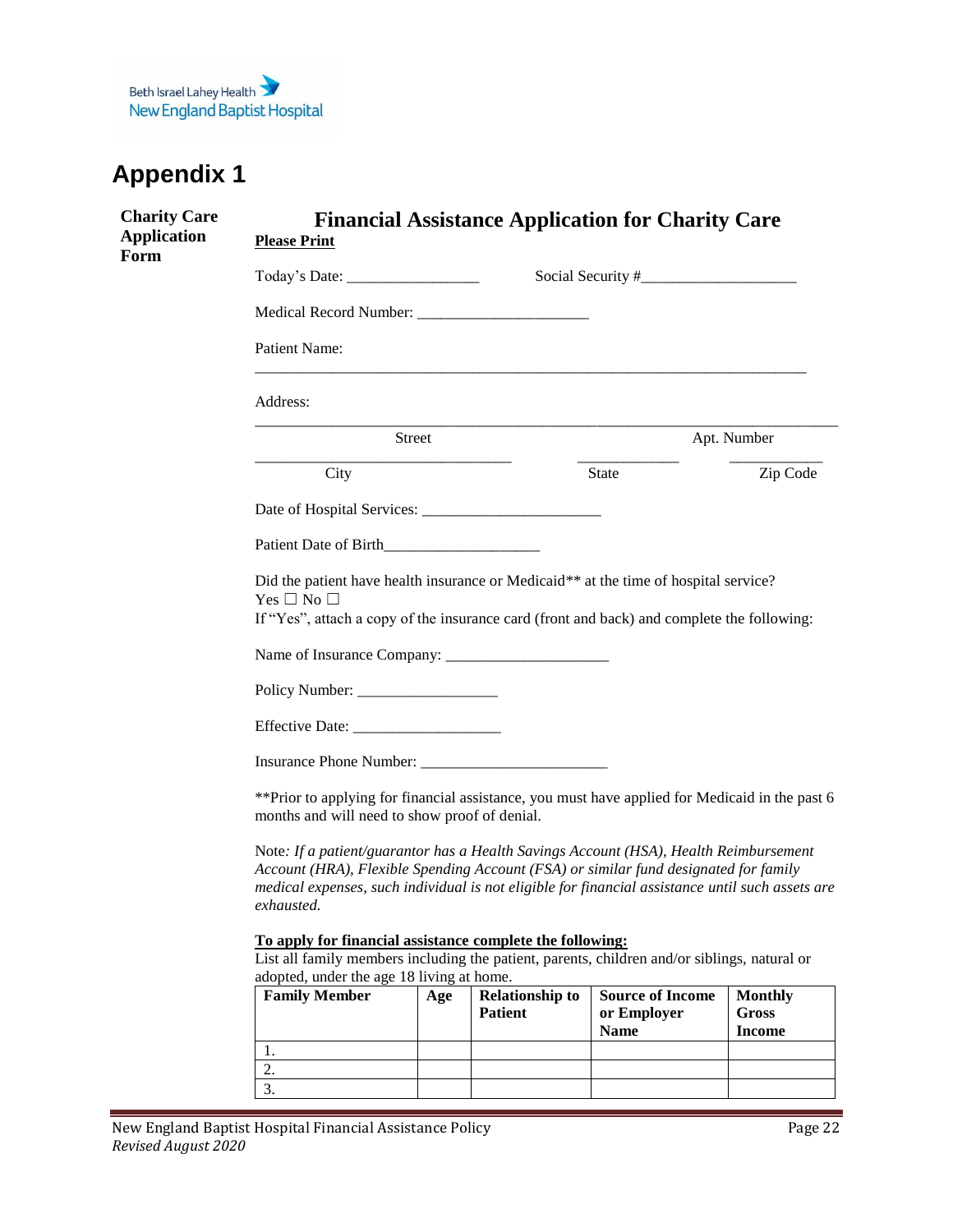In addition to the Financial Assistance Application we also need the following documentation attached to this application:

- Current state or federal income tax returns
- Current Forms W-2 and/or Forms 1099
- Four most recent payroll stubs
- Four most recent checking and/or savings account statements
- Health savings accounts
- Health reimbursement arrangements
- Flexible spending accounts

If these are not available, please call the Financial Counseling Unit to discuss other documentation they may provide.

By my signature below, I certify that I have carefully read the Financial Assistance Policy and Application and that everything I have stated or any documentation I have attached is true and correct to the best of my knowledge. I understand that it is unlawful to knowingly submit false information to obtain financial assistance.

Applicant's Signature: \_\_\_\_\_\_\_\_\_\_\_\_\_\_\_\_\_\_\_\_\_\_\_\_\_\_\_\_\_ \_\_\_\_\_\_\_\_\_\_\_\_\_\_\_\_\_\_\_\_\_\_\_\_\_\_\_\_\_

\_\_\_\_\_\_\_\_\_\_\_\_\_\_\_\_\_\_\_\_\_\_\_\_\_\_\_\_\_\_\_\_\_\_\_\_\_\_\_\_\_\_\_\_\_\_\_\_\_\_\_\_\_\_\_\_\_\_

Relationship to Patient:

Date Completed:

If your income is supplemented in any way or you reported \$0.00 income on this application, have the Support Statement below completed by the person(s) providing help to you and your family.

#### **Support Statement**

I have been identified by the patient/responsible party as providing financial support. Below is a list of services and support that I provide.

\_\_\_\_\_\_\_\_\_\_\_\_\_\_\_\_\_\_\_\_\_\_\_\_\_\_\_\_\_\_\_\_\_\_\_\_\_\_\_\_\_\_\_\_\_\_\_\_\_\_\_\_\_\_\_\_\_\_\_\_\_\_\_\_\_\_\_\_\_\_\_\_\_\_\_

\_\_\_\_\_\_\_\_\_\_\_\_\_\_\_\_\_\_\_\_\_\_\_\_\_\_\_\_\_\_\_\_\_\_\_\_\_\_\_\_\_\_\_\_\_\_\_\_\_\_\_\_\_\_\_\_\_\_\_\_\_\_\_\_\_\_\_\_\_\_\_\_\_\_\_

\_\_\_\_\_\_\_\_\_\_\_\_\_\_\_\_\_\_\_\_\_\_\_\_\_\_\_\_\_\_\_\_\_\_\_\_\_\_\_\_\_\_\_\_\_\_\_\_\_\_\_\_\_\_\_\_\_\_\_\_\_\_\_\_\_\_\_\_\_\_\_\_\_\_\_

\_\_\_\_\_\_\_\_\_\_\_\_\_\_\_\_\_\_\_\_\_\_\_\_\_\_\_\_\_\_\_\_\_\_\_\_\_\_\_\_\_\_\_\_\_\_\_\_\_\_\_\_\_\_\_\_\_\_\_\_\_\_\_\_\_\_\_\_\_\_\_\_\_\_\_

\_\_\_\_\_\_\_\_\_\_\_\_\_\_\_\_\_\_\_\_\_\_\_\_\_\_\_\_\_\_\_\_\_\_\_\_\_\_\_\_\_\_\_\_\_\_\_\_\_\_\_\_\_\_\_\_\_\_\_\_\_\_\_\_\_\_\_\_\_\_\_\_\_\_

\_\_\_\_\_\_\_\_\_\_\_\_\_\_\_\_\_\_\_\_\_\_\_\_\_\_\_\_\_\_\_\_\_\_\_\_\_\_\_\_\_\_\_\_\_\_\_\_\_\_\_\_\_\_\_\_\_\_\_\_\_\_\_\_\_\_\_\_\_\_\_\_\_\_\_

\_\_\_\_\_\_\_\_\_\_\_\_\_\_\_\_\_\_\_\_\_\_\_\_\_\_\_\_\_\_\_\_\_\_\_\_\_\_\_\_\_\_\_\_\_\_\_\_\_\_\_\_\_\_\_\_\_\_\_\_\_\_\_\_\_\_\_\_\_\_\_\_\_\_\_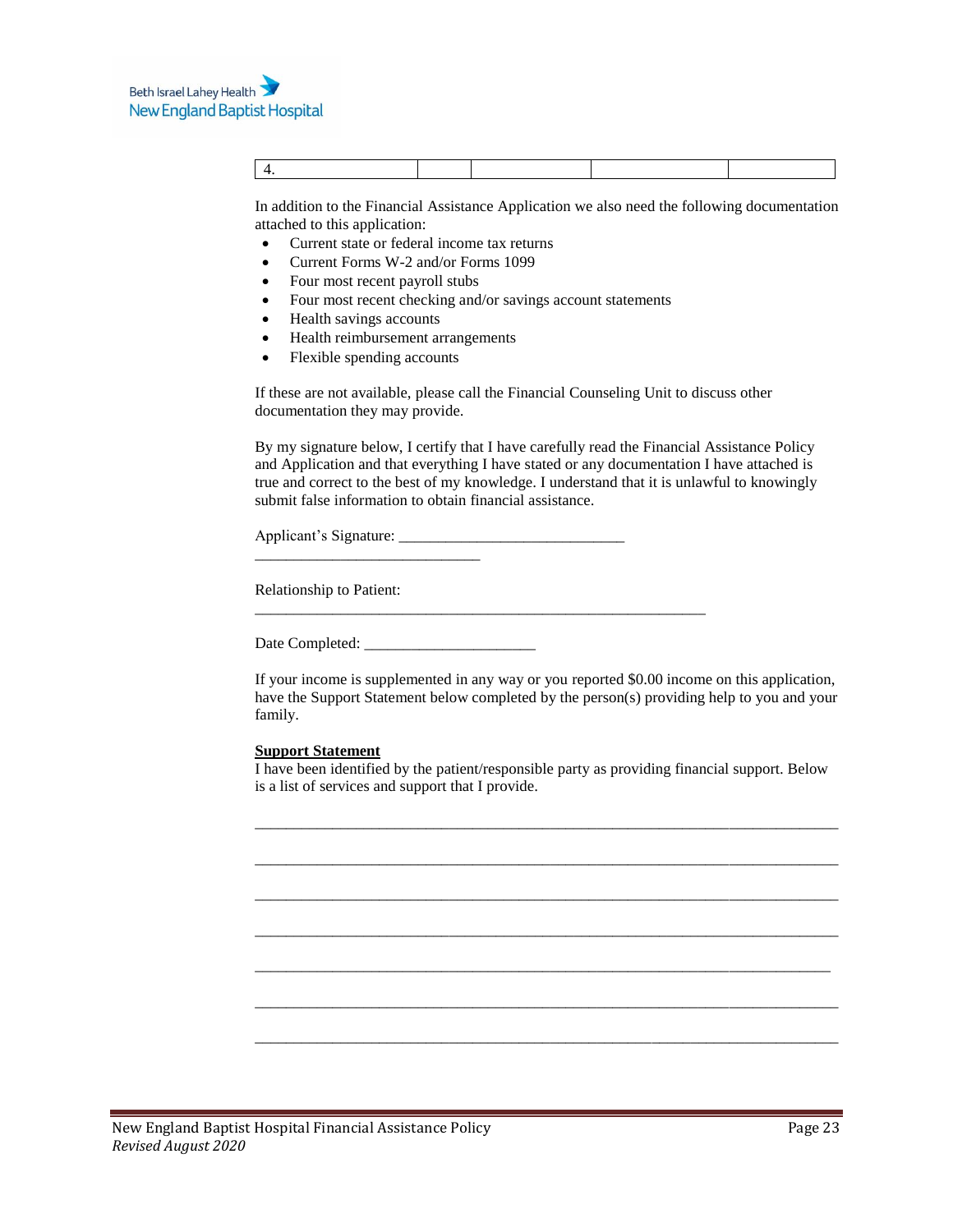I hereby certify and verify that all of the information given is true and correct to the best of my knowledge. I understand that my signature will not make me financially responsible for the patient's medical expenses.

| Signature: |  |
|------------|--|
|            |  |

| Date Completed: |  |  |
|-----------------|--|--|
|-----------------|--|--|

Please allow 30 days from the date the completed application is received for eligibility determination.

If eligible, financial assistance is granted for six months from the date of approval and is valid for all Beth Israel Lahey Health affiliates as set forth

| vanu for an Deur islael Lane y Ficalul affinates as set fortif<br>in Appendix 5 of their respective Financial Assistance | Staff Only.                  |
|--------------------------------------------------------------------------------------------------------------------------|------------------------------|
| Policies:                                                                                                                | Application Received by:     |
| Anna Jaques Hospital                                                                                                     | <b>AJH</b>                   |
| <b>Addison Gilbert Hospital</b>                                                                                          | AGH                          |
| BayRidge Hospital                                                                                                        | BayRidge                     |
| <b>Beth Israel Deaconess Medical Center-Boston</b>                                                                       | <b>BIDMC</b>                 |
| <b>Beth Israel Deaconess Milton</b>                                                                                      | <b>BID</b> Milton            |
| <b>Beth Israel Deaconess Needham</b>                                                                                     | <b>BID</b> Needham<br>$\Box$ |
| <b>Beth Israel Deaconess Plymouth</b>                                                                                    | $BID$ Plymouth $\Box$        |
| <b>Beverly Hospital</b>                                                                                                  | Beverly                      |
| Lahey Hospital & Medical Center, Burlington                                                                              | <b>LHMC</b>                  |
| Lahey Medical Center, Peabody                                                                                            | <b>LMC</b> Peabody           |
| Mount Auburn Hospital                                                                                                    | <b>MAH</b>                   |
| New England Baptist Hospital                                                                                             | <b>NEBH</b>                  |
| Winchester Hospital                                                                                                      | <b>WH</b>                    |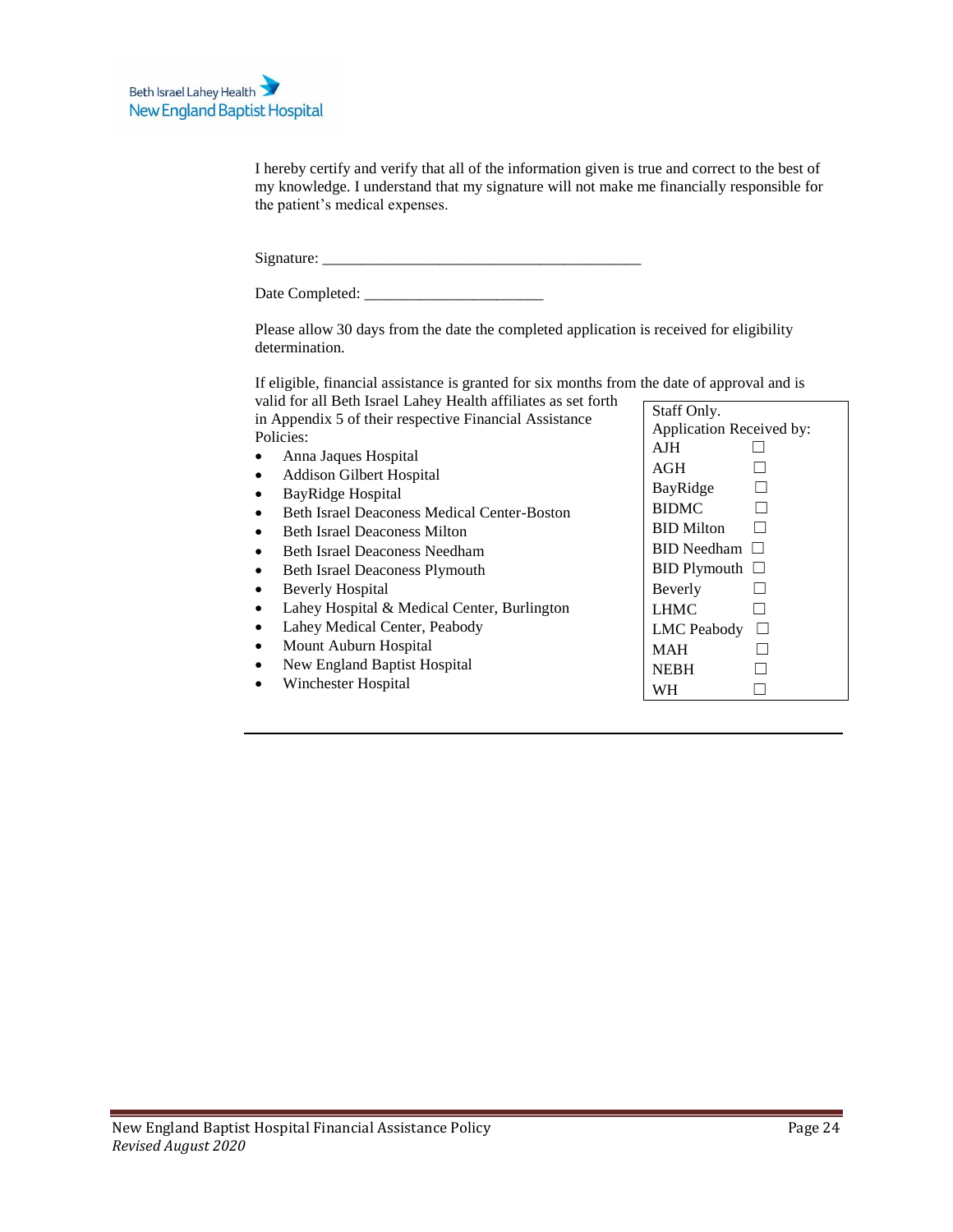<span id="page-24-1"></span><span id="page-24-0"></span>

| <b>Medical</b><br><b>Hardship</b><br><b>Application</b> | <b>Financial Assistance Application for Medical Hardship</b><br><b>Please Print</b>                                                                                                                                                                                                             |                     |               |
|---------------------------------------------------------|-------------------------------------------------------------------------------------------------------------------------------------------------------------------------------------------------------------------------------------------------------------------------------------------------|---------------------|---------------|
|                                                         |                                                                                                                                                                                                                                                                                                 |                     |               |
|                                                         |                                                                                                                                                                                                                                                                                                 |                     |               |
|                                                         |                                                                                                                                                                                                                                                                                                 |                     |               |
|                                                         | Patient Name:                                                                                                                                                                                                                                                                                   |                     |               |
|                                                         | Patient Date of Birth                                                                                                                                                                                                                                                                           |                     |               |
|                                                         | Address:                                                                                                                                                                                                                                                                                        |                     |               |
|                                                         | <b>Street</b>                                                                                                                                                                                                                                                                                   |                     | Apt. Number   |
|                                                         | City                                                                                                                                                                                                                                                                                            | State               | Zip Code      |
|                                                         | Did the patient have health insurance or Medicaid at the time of hospital service(s)?<br>Yes $\square$ No $\square$<br>If "Yes", attach a copy of the insurance card (front and back) and complete the following:                                                                               |                     |               |
|                                                         |                                                                                                                                                                                                                                                                                                 |                     |               |
|                                                         |                                                                                                                                                                                                                                                                                                 |                     |               |
|                                                         |                                                                                                                                                                                                                                                                                                 |                     |               |
|                                                         |                                                                                                                                                                                                                                                                                                 |                     |               |
|                                                         | Note: If a patient/guarantor has a Health Savings Account (HSA), Health Reimbursement<br>Account (HRA), Flexible Spending Account (FSA) or similar fund designated for family<br>medical expenses, such individual is not eligible for financial assistance until such assets are<br>exhausted. |                     |               |
|                                                         | To apply for Medical Hardship assistance, complete the following:<br>List all family members including the patient, parents, children and/or siblings, natural or<br>adopted, under the age 18 living at home.                                                                                  |                     |               |
|                                                         | <b>Family Member</b>   Age   Relationshin                                                                                                                                                                                                                                                       | Source of Income or | Monthly Gross |

| <b>Family Member</b> | Age | Relationship<br>to Patient | <b>Source of Income or</b><br><b>Employer Name</b> | <b>Monthly Gross</b><br><b>Income</b> |
|----------------------|-----|----------------------------|----------------------------------------------------|---------------------------------------|
|                      |     |                            |                                                    |                                       |
|                      |     |                            |                                                    |                                       |
|                      |     |                            |                                                    |                                       |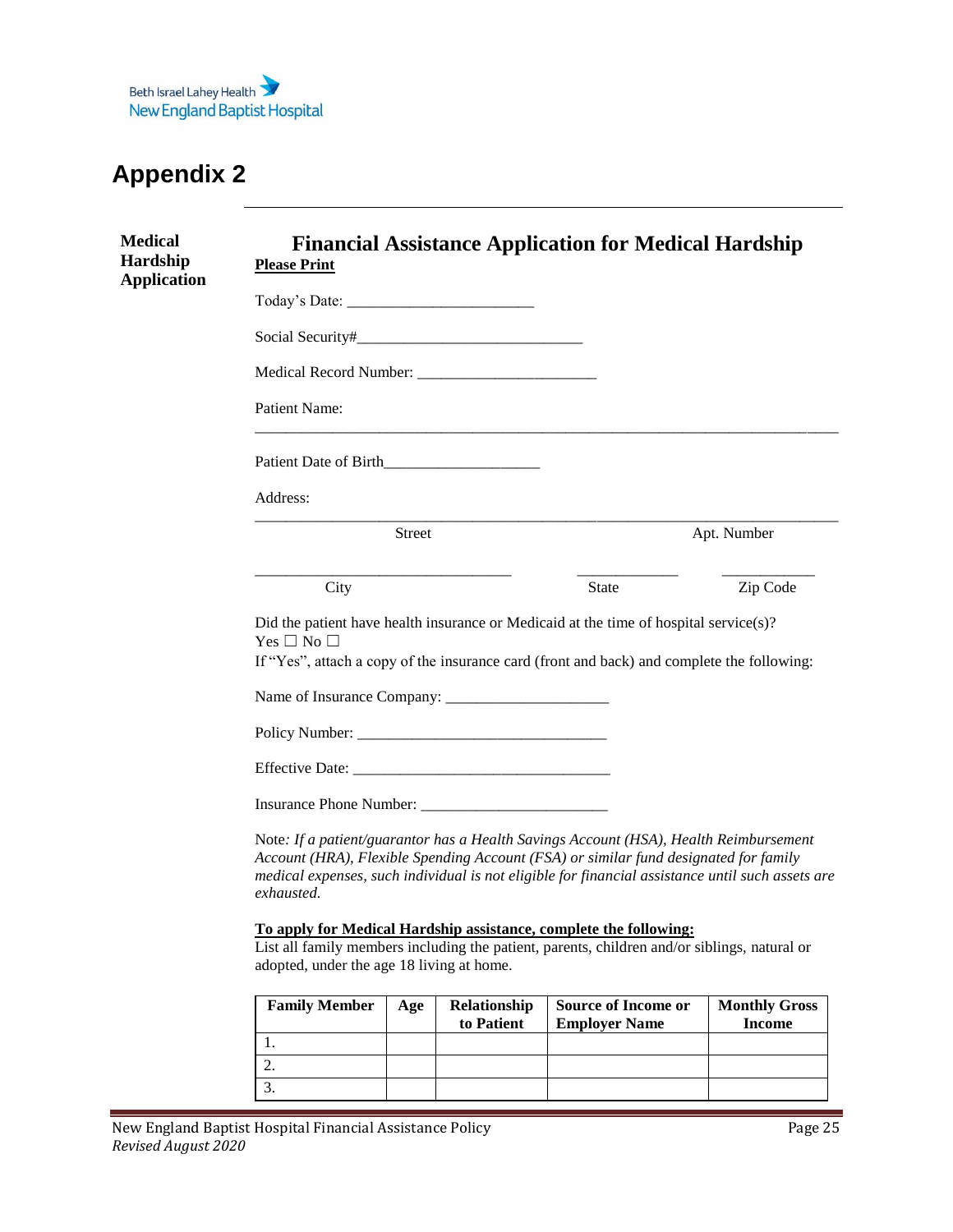In addition to the Medical Hardship Application we also need the following documentation attached to this application:

- Current state or federal income tax returns
- Current W-2 and/or Forms 1099
- Four most recent payroll stubs
- Four most recent checking and/or savings account statements
- Health savings accounts
- Health reimbursement arrangements
- Flexible spending accounts
- Copies of all medical bills

If these are not available, please call the Financial Counseling Unit to discuss other documentation they may provide.

List all medical debt and provide copies of bills incurred in the previous twelve months:

| Date of service | Place of Service                                                                         | Amount owed                                         |
|-----------------|------------------------------------------------------------------------------------------|-----------------------------------------------------|
|                 |                                                                                          |                                                     |
|                 |                                                                                          |                                                     |
|                 |                                                                                          |                                                     |
|                 |                                                                                          |                                                     |
|                 |                                                                                          | <u> 1980 - Johann John Stone, Amerikaansk konst</u> |
|                 |                                                                                          |                                                     |
|                 | Please provide a brief explanation of why paying these medical bills will be a hardship: |                                                     |
|                 |                                                                                          |                                                     |
|                 |                                                                                          |                                                     |
|                 |                                                                                          |                                                     |
|                 |                                                                                          |                                                     |
|                 |                                                                                          |                                                     |
|                 |                                                                                          |                                                     |

\_\_\_\_\_\_\_\_\_\_\_\_\_\_\_\_\_\_\_\_\_\_\_\_\_\_\_\_\_\_\_\_\_\_\_\_\_\_\_\_\_\_\_\_\_\_\_\_\_\_\_\_\_\_\_\_\_\_

Applicant's Signature: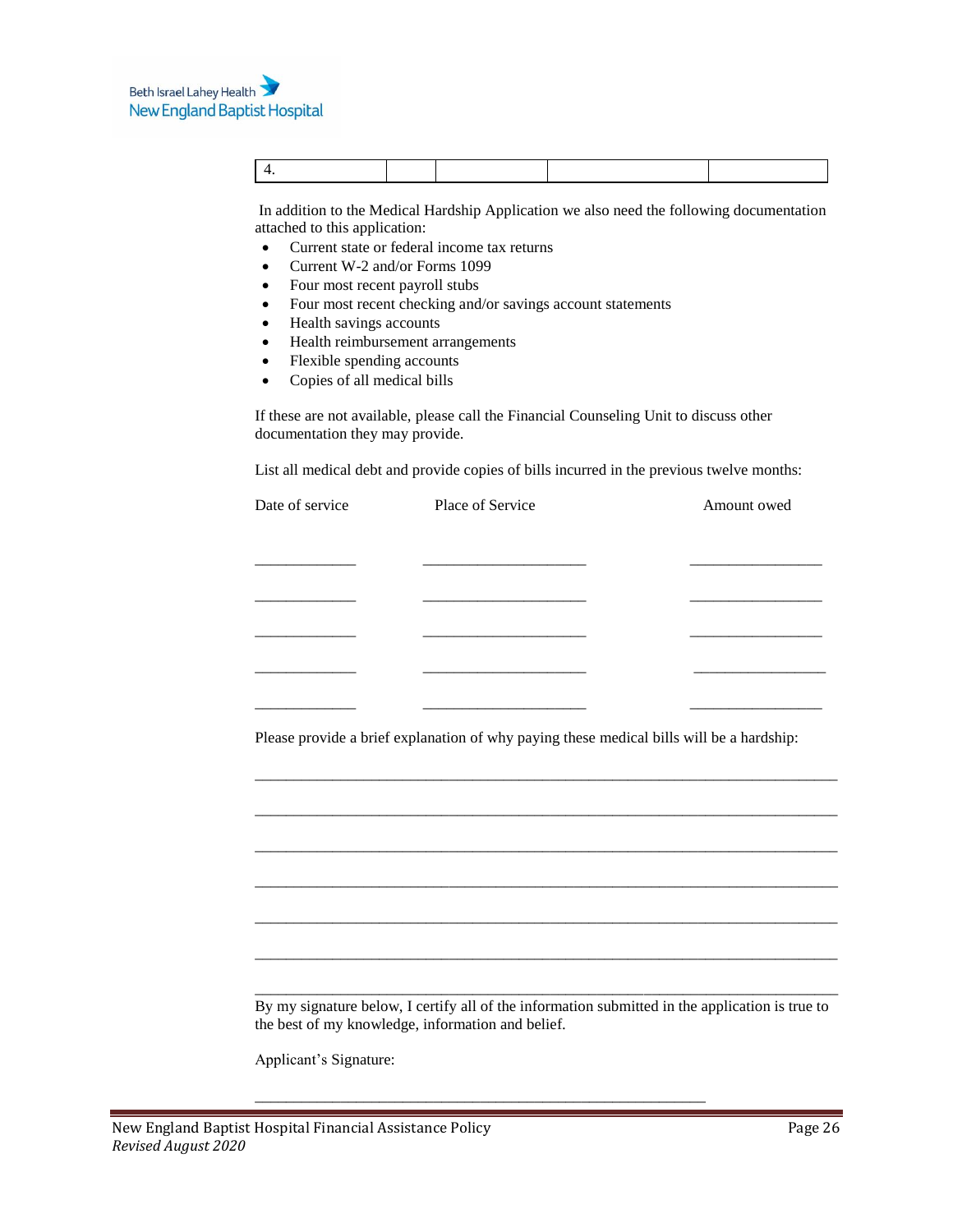| Relationship to |  |  |
|-----------------|--|--|
| Patient:        |  |  |
|                 |  |  |

Date Completed: \_\_\_\_\_\_\_\_\_\_\_\_\_\_\_\_\_\_\_\_\_\_

Please allow 30 days from the date the completed application is received for eligibility determination.

If eligible, assistance is granted for six months from the date of approval and is valid for all Beth Israel Lahey Health affiliates as set forth in Appendix 5 of their respective Financial Assistance Policies:

| Anna Jaques Hospital<br>$\bullet$                                        | Staff Only.              |
|--------------------------------------------------------------------------|--------------------------|
| <b>Addison Gilbert Hospital</b><br>$\bullet$                             | Application Received by: |
| BayRidge Hospital<br>$\bullet$                                           | AJH.                     |
| <b>Beth Israel Deaconess Medical Center-Boston</b><br>$\bullet$          | AGH                      |
| <b>Beth Israel Deaconess Milton</b><br>$\bullet$                         | BayRidge                 |
| <b>Beth Israel Deaconess Needham</b><br>$\bullet$                        | <b>BIDMC</b>             |
| <b>Beth Israel Deaconess Plymouth</b><br>$\bullet$                       | <b>BID Milton</b>        |
| <b>Beverly Hospital</b><br>٠                                             | $BID$ Needham $\Box$     |
| Lahey Hospital & Medical Center, Burlington<br>$\bullet$                 | $BID$ Plymouth $\Box$    |
| Lahey Medical Center, Peabody<br>$\bullet$<br>Mount Auburn Hospital<br>٠ | Beverly                  |
| New England Baptist Hospital<br>٠                                        | <b>LHMC</b>              |
| Winchester Hospital<br>$\bullet$                                         | LMC Peabody              |
|                                                                          | <b>MAH</b>               |
|                                                                          | <b>NEBH</b>              |
|                                                                          | WH                       |
|                                                                          |                          |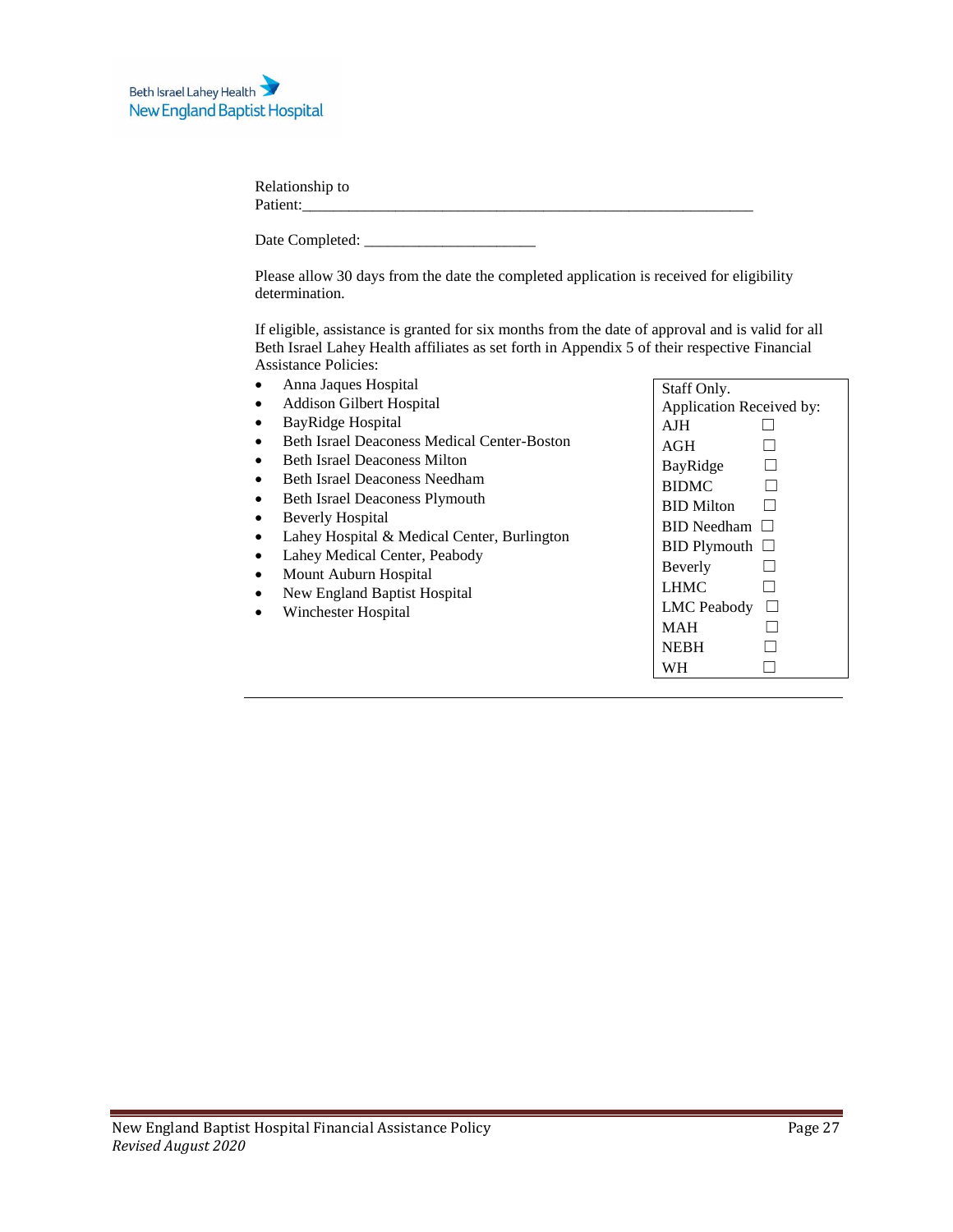

<span id="page-27-1"></span><span id="page-27-0"></span>**Discount Chart Based on Income and Asset Thresholds Prompt Pay Discount:** Patients that do not qualify for public assistance or Financial Assistance will be provided a discount of 30% contingent upon prompt payment of their account balance on all care provided, including Emergency Care, Urgent Care, Medically Necessary Care, and Elective Services. Payment of the negotiated amount must be made in full within fifteen days of the patient's receipt of their first statement. This discount will not be offered for any service in which a separate self-pay fee schedule has been assigned. Additionally, In-Network and Out-of-Network co-payments, coinsurance and deductibles are not eligible for the prompt pay discount. For the avoidance of doubt, this discount also will not be offered to any patient paying for services in accordance with a Payment Plan.

> **Discounts for Financial Assistance and Medical Hardship are applied to a patient's responsible balance for eligible medical services as described in the policy.**

**Financial Assistance Discount for Eligible Patients:**

### **Charity Care**

| <b>Income Level</b>            | <b>Discount</b> |
|--------------------------------|-----------------|
| Less than or equal to 400% FPL | 100%            |

### **Medical Hardship**

Patients will be determined as eligible for Medical Hardship if the medical bills are greater than or equal to 25% of Family Income and will receive a 100% discount.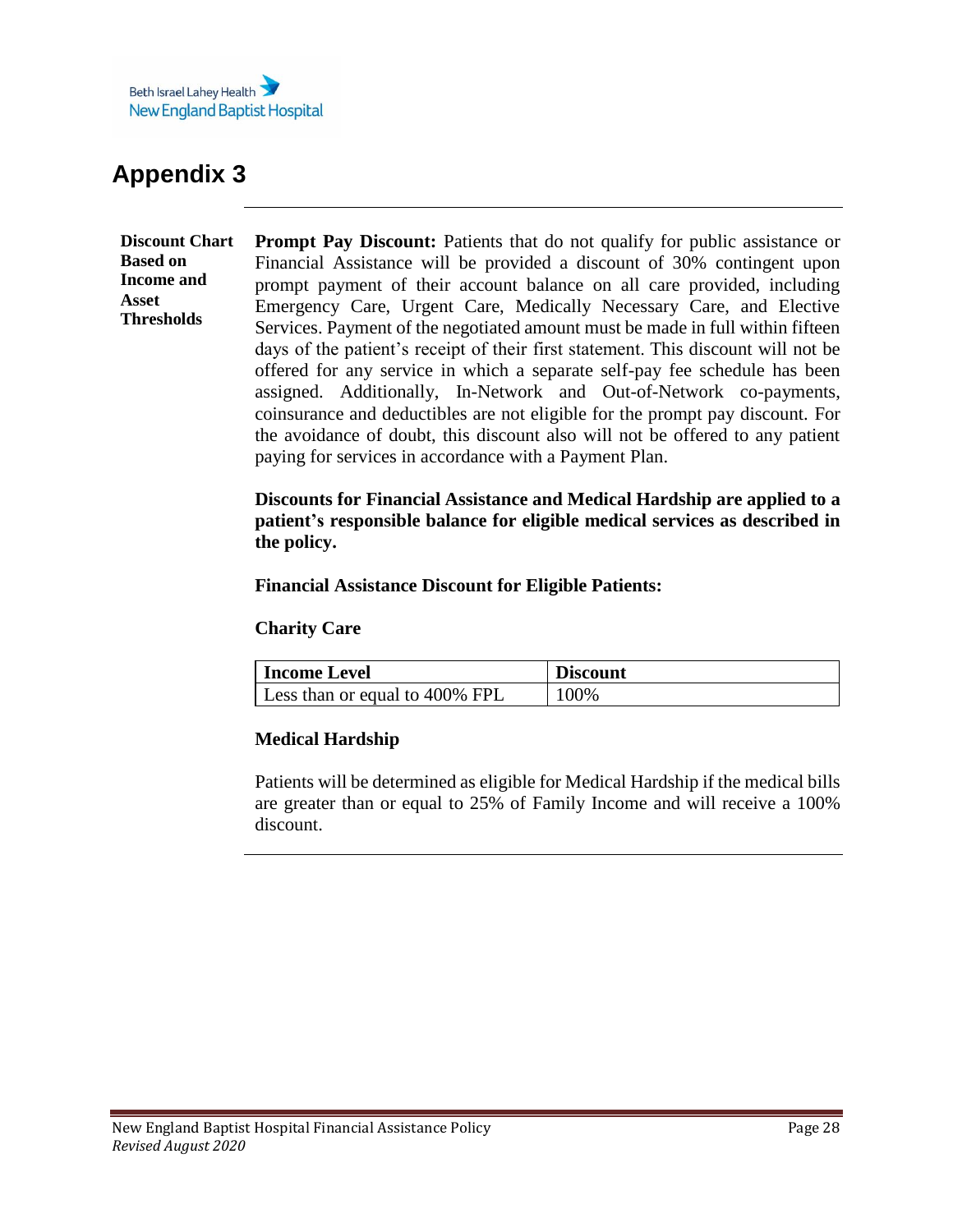

<span id="page-28-1"></span><span id="page-28-0"></span>**Amounts Generally Billed (AGB)**  See the definition of Amounts Generally Billed in the policy, above, for a description of how the AGB is calculated using the "Look-Back" method. NEBH's current AGB percentage based on claims for fiscal year 2021 equals

57.18%.

The AGB is subject to change at any time due to the following reasons:

- Private Health Insurer and Medicare Fee-for-Service contract changes
- Settlements received by Private Health Insurer plans and Medicare Feefor-Service

Updated 1/2022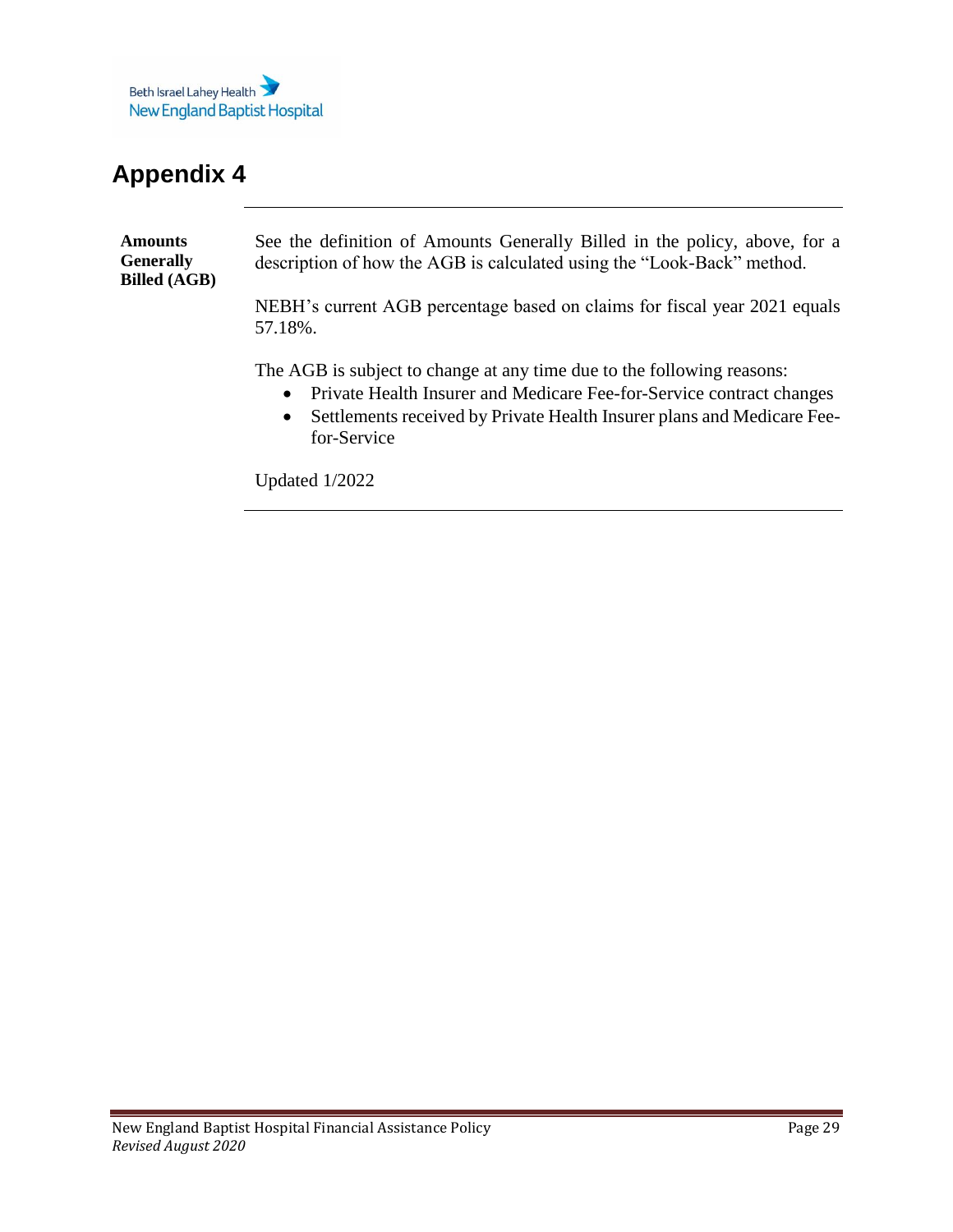

<span id="page-29-1"></span><span id="page-29-0"></span>

| <b>Providers and</b><br>Clinics—<br><b>Covered and</b> | This Financial Assistance Policy covers all Hospital (Facility) charges at the<br><b>following NEBH locations:</b> |
|--------------------------------------------------------|--------------------------------------------------------------------------------------------------------------------|
| <b>Uncovered</b>                                       | • New England Baptist Hospital – Boston, 125 Parker Hill Ave, Boston,<br>MA 02120                                  |
|                                                        | • New England Baptist Outpatient Care Center at Brookline $-$ One<br>Brookline Place, Brookline, MA 02445          |
|                                                        | • Physicians of New England Baptist Hospital at Cape $\text{Cod} - 123$<br>Waterhouse Road, Bourne, MA 02532       |
|                                                        | • New England Baptist Outpatient Care Center at Chestnut Hill $-830$<br>Boylston St, Chestnut Hill, MA 02467       |

• New England Baptist Outpatient Care Center at Dedham – 40 Allied Drive, Dedham, MA 02026

**This Financial Assistance Policy also covers the charges from the individuals and entities listed in this section below for services provided within the Hospital facilities listed above:**

| <b>Provider Last Name</b> | <b>Provider First Name</b> |
|---------------------------|----------------------------|
| Ansari                    | Essam                      |
| Ascione                   | Matthew                    |
| <b>Bacalia</b>            | Ray                        |
| Bandazian                 | Lindsay                    |
| <b>Barbosa</b>            | Juliano                    |
| <b>Bellanti</b>           | Katherine                  |
| <b>Beuttler</b>           | Taryn                      |
| <b>Bloch</b>              | Matthew                    |
| Bowen                     | Stephen                    |
| <b>Brown</b>              | Jennifer                   |
| Bruni                     | Stephan                    |
| <b>Buchanan</b>           | Stephen                    |
| <b>Busher</b>             | Ellen                      |
| <b>Butler</b>             | Schaillee                  |
| Calantropo                | Vanja (NP)                 |
| Camillo                   | Nathaniel (CRNA            |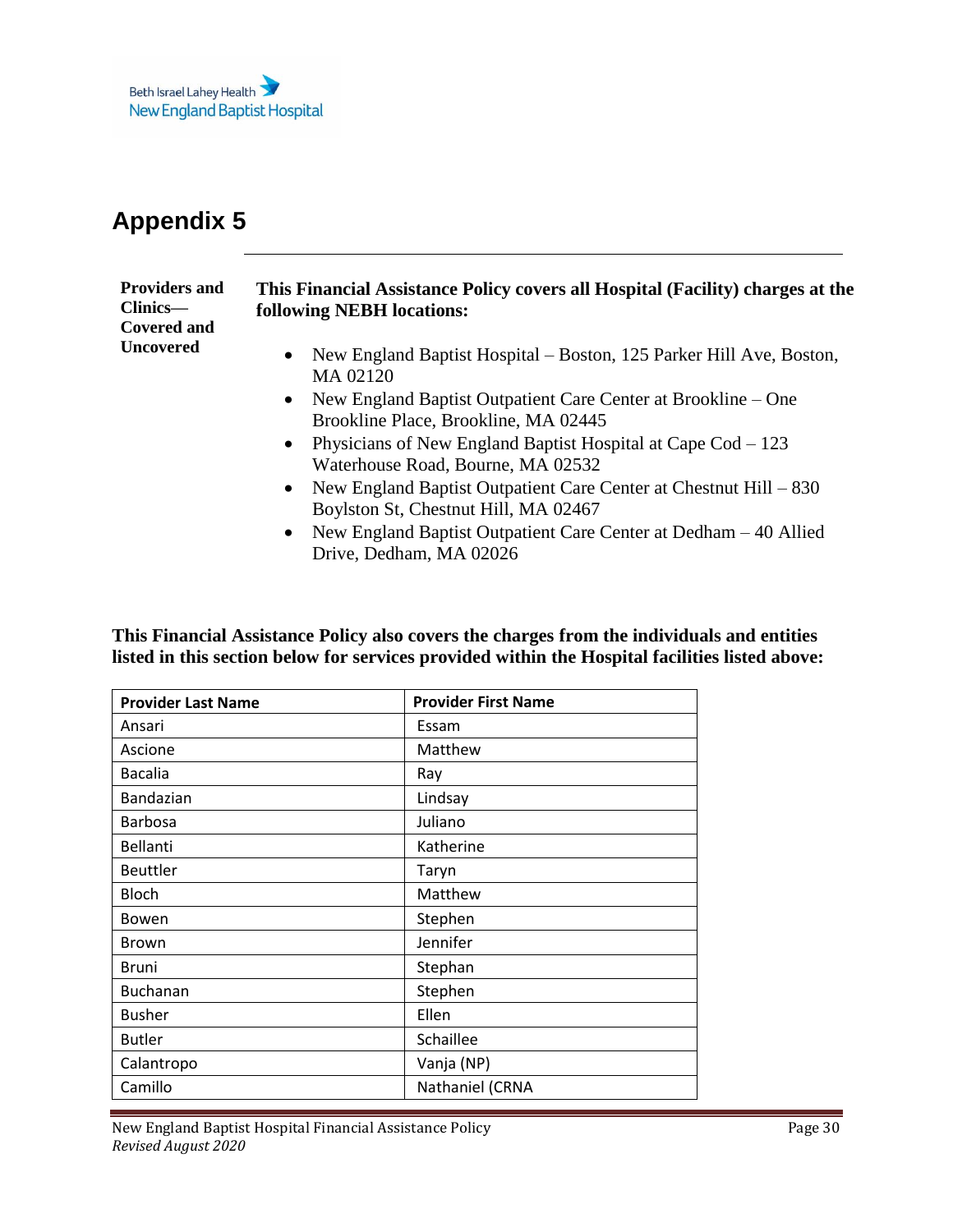|                      | Allyson (PA)     |
|----------------------|------------------|
| Campagna<br>Campbell | Katharine (CRNA) |
| Chen                 | Guoli            |
|                      |                  |
| Cheney               | <b>Brittany</b>  |
| Clancy               | Corinne          |
| Clancy               | Megan            |
| Collins              | Nicole (CRNA)    |
| Coombs               | Matthew          |
| Cruz-Gervis          | Roberto          |
| Damsgaard            | Christopher      |
| Dang                 | Michelle (PA)    |
| <b>Daniels</b>       | Alfred           |
| Davis                | Alexander        |
| Diaz Collado         | Pablo            |
| Doherty              | Michelle         |
| <b>Dubinchik</b>     | Irina            |
| Dundon               | Christine        |
| Dwyer                | Michelle         |
| El-Khatib            | Maher            |
| Erlich               | Jason            |
| Finocchiaro          | Philip           |
| Frankel              | Mark             |
| Frisch               | Skylar           |
| Frost                | Lauren (CRNA)    |
| Gottlieb             | Erica            |
| Grall                | Emer             |
| Greer                | Roman            |
| Guyumdzhyan          | Karapet          |
| Hall                 | Alicia           |
| Hartigan             | Carol            |
| Hassan               | Mohammed         |
| Haughton             | Megan            |
| Hayek                | Jihad            |
| Healy                | Jennifer         |
| Higgins              | Sharon           |
| Hollenbeck           | <b>Brian</b>     |
| Homsy                | Farhat           |
| Hon                  | Stephanie        |
|                      | Mihaela          |
| Ionita               |                  |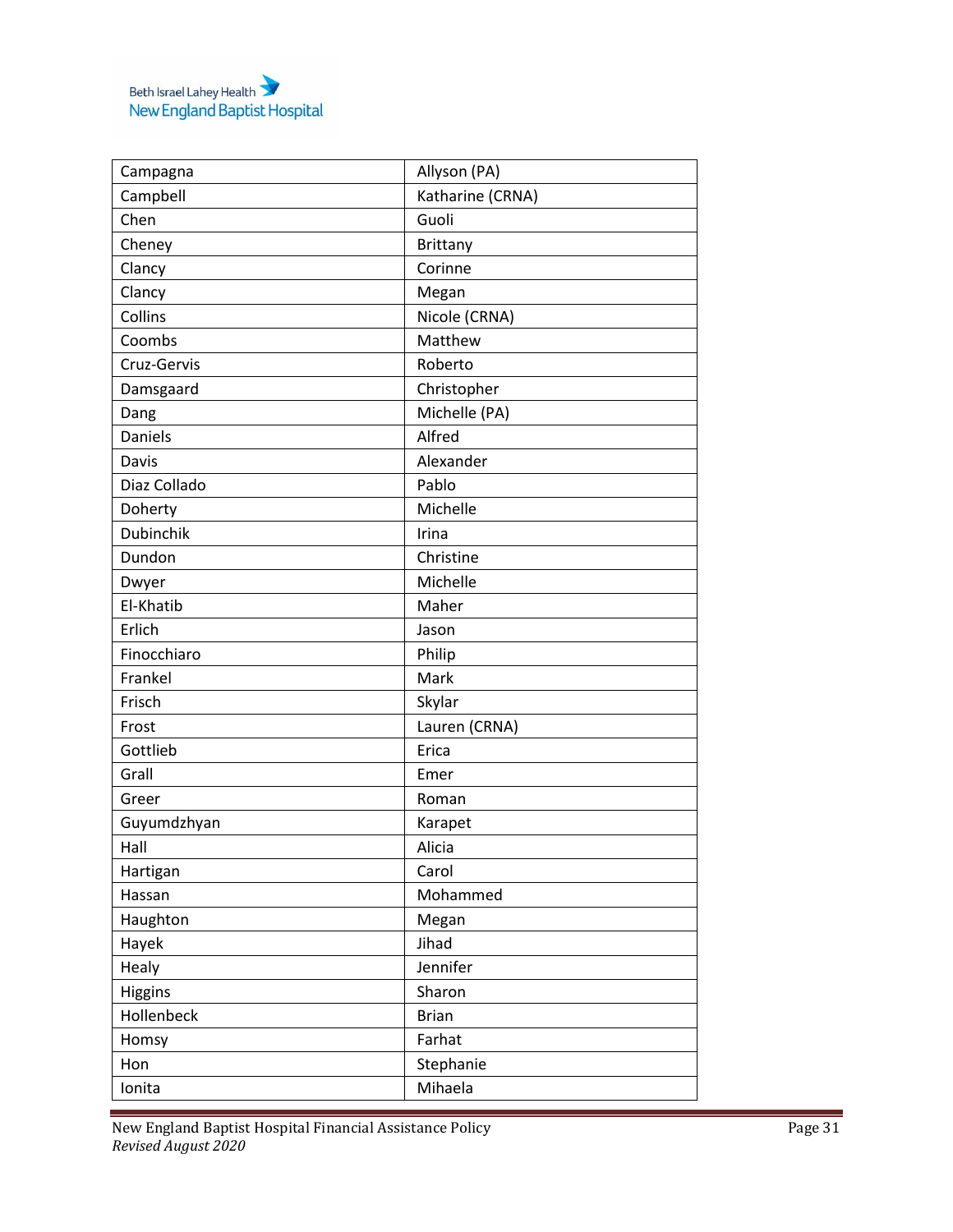| Jacklin         | Florence        |
|-----------------|-----------------|
| Kabbash         | Lynda           |
| Kapoor          | Sonia           |
| Kasimati        | lvi             |
| Kazakin         | Vladimir        |
| Keating         | Lauren          |
| Kittredge       | Elizabeth       |
| Kucher          | Emily (CRNA)    |
| Kwan            | Lily (CRNA)     |
| LaFave          | Danielle        |
| Laho            | Haki            |
| Lazor           | Marissa         |
| Le              | Kiet            |
| Lehman          | Danielle        |
| Long            | Carolyn (CRNA)  |
| Ma              | Jingli          |
| Martinez        | Eugenio         |
| Martins         | Juliana         |
| Matejka         | Jan             |
| Matthews        | Kheyla          |
| McCowan         | James           |
| <b>Medeiros</b> | Joshua          |
| Melamed         | Yair            |
| Miley           | Gerald          |
| Miller          | Steven (CRNA)   |
| Mills           | Janet           |
| Moceri          | Lia             |
| Montalto        | Heather         |
| Moses           | Robert          |
| Mounsey         | Tara            |
| Mustafa         | Wissam          |
| Musumeci        | Ross            |
| Natarelli       | Nicole (PA)     |
| Nyman           | Michelle        |
| O'Brien         | Thomas          |
| O'Leary         | Nancy           |
| O'Such          | Joseph (CRNA)   |
| Oconnor         | Patricia (CRNA) |
| Oppenheim       | Kathleen (CRNA) |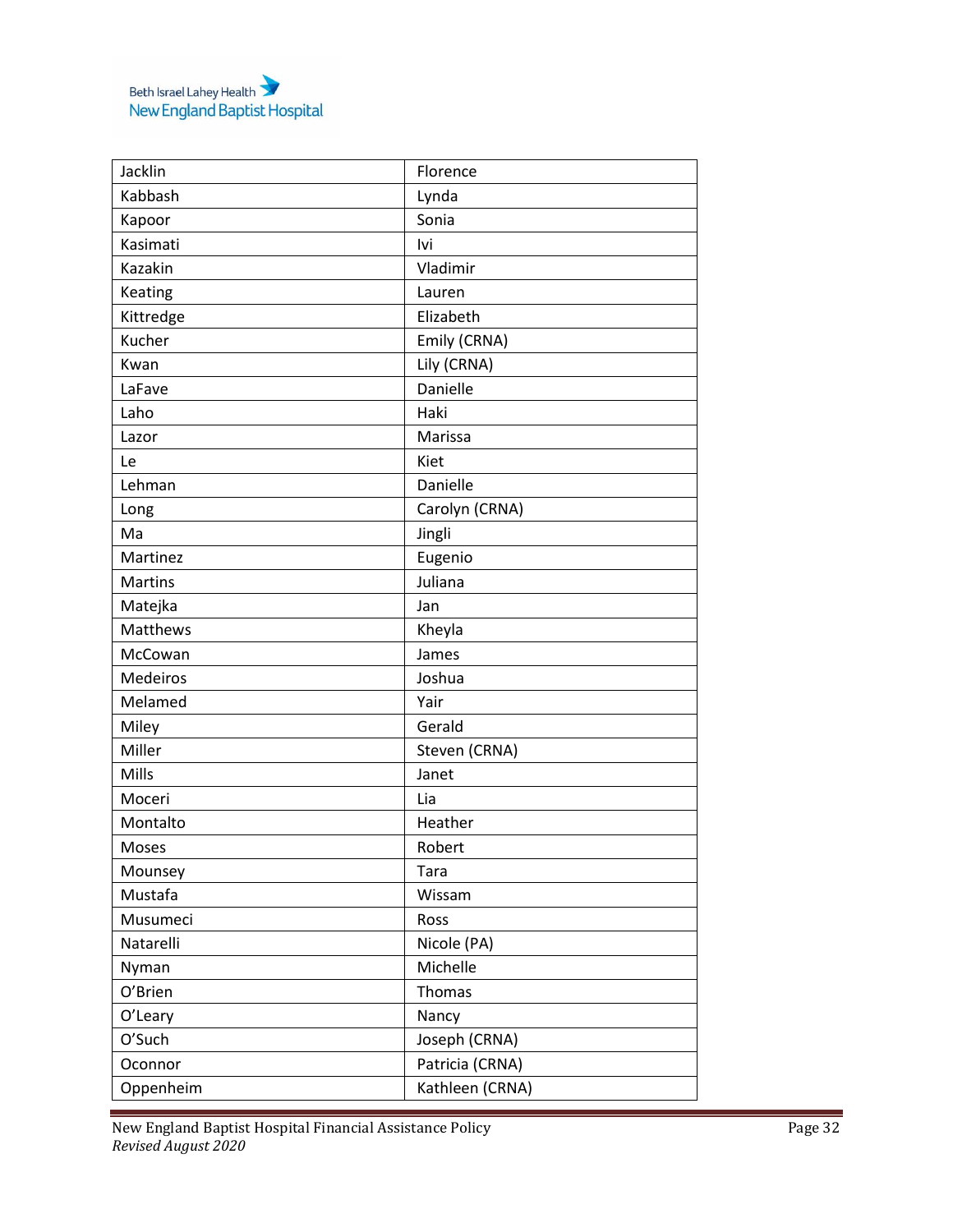| Pastore         | John           |
|-----------------|----------------|
| Patel           | Samir          |
| Pattavina       | Meghan (CRNA)  |
| Patterson       | Monique        |
| Peredna         | Sarah          |
| Peterson        | Anna           |
| Piecyk          | Monica         |
| Querfurth       | Sheila         |
| Ramsden         | David          |
| Ravino-Magner   | Lorraine       |
| Reddy           | Indu           |
| Reddy           | Muralidharan   |
| Reeder          | Shahdokht      |
| Robishaw        | <b>Therese</b> |
| Rohne-Garlapati | Daniela        |
| Sarna           | Mukesh         |
| Saund           | Meghan         |
| Schinis         | Michael (CRNA) |
| Schneiderman    | Rebecca        |
| Scott           | Nancy          |
| Serrao          | Richard        |
| Smith           | Eric           |
| Soni            | Anil           |
| Spaho           | Kristi         |
| Spilkova        | Zornitsa       |
| Squires         | Megan          |
| Starnbach       | Aileen         |
| Steiner         | Marcia         |
| Sullivan        | Kristin (PA)   |
| Sun             | Daniel         |
| Talat           | Arslan         |
| Tamez Aguilar   | Hector         |
| Tang            | Tony (CRNA)    |
| Turner          | Julianna       |
| Wenger          | Christopher    |
| White           | Jessica        |
| Wollman         | Lisa           |
| Woo             | Shihchung      |
| Woodbury        | Virginia       |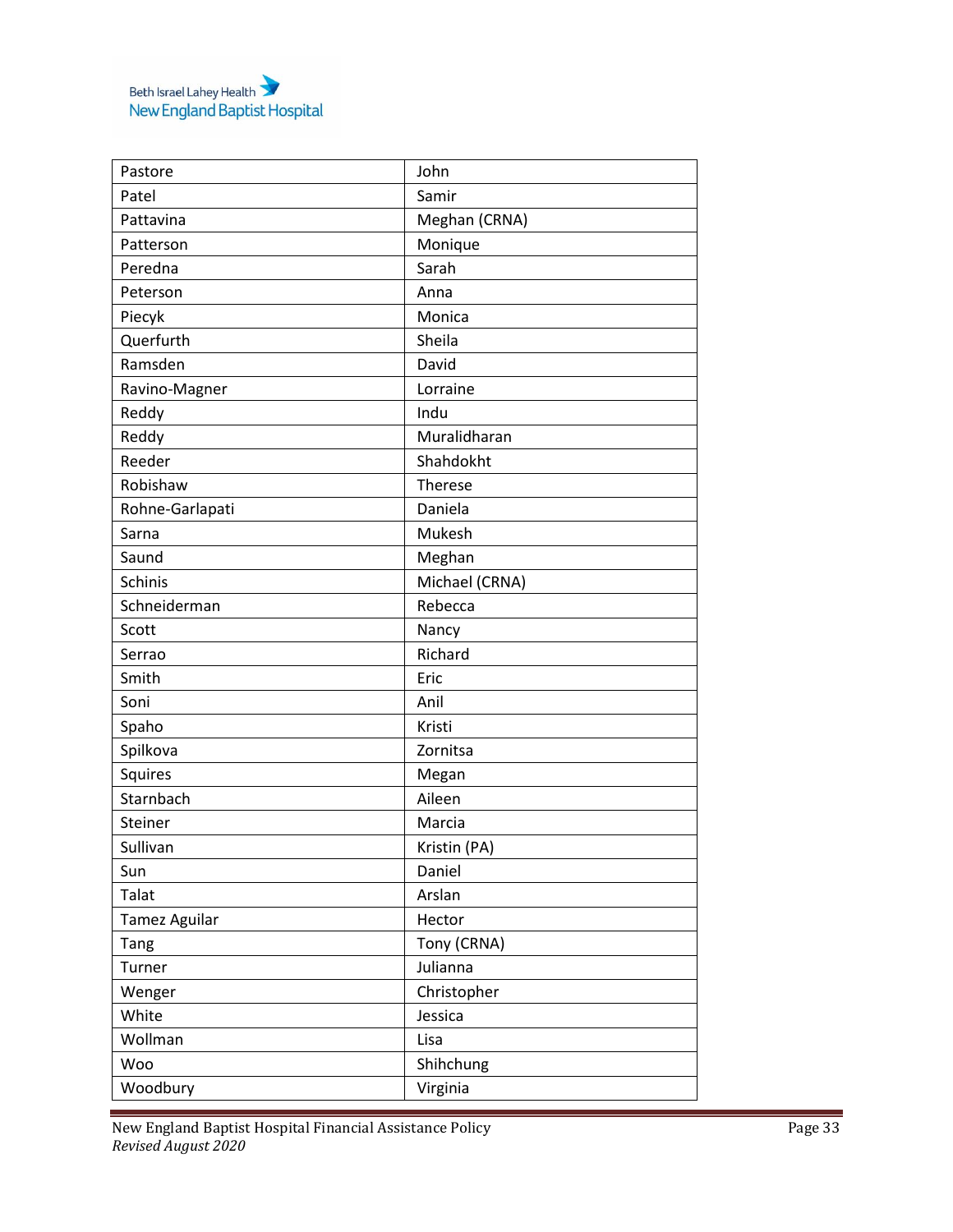

| Yordanov | Svetla  |
|----------|---------|
| Young    | Michael |
| Zaidi    | Sana    |
| Zalkind  | Dana    |
| Zhang    | Dezhen  |
| Zodda    | Lindsay |

Updated 07/2022

**For the providers listed below, this Financial Assistance Policy only covers the Hospital Facility charge. It does not cover provider charges from the individuals and entities listed below. Patients are encouraged to contact these providers directly to see if they offer any assistance and to make payment arrangements.** 

| <b>Provider Last Name</b> | <b>First Name</b>  |
|---------------------------|--------------------|
| Abujaber                  | Samar              |
| Ackland                   | Michael            |
| Akhouri                   | Vimal (MD)         |
| Almacari                  | Georges            |
| Ambrus                    | Claudia            |
| Ames                      | Andrew             |
| Anastasi                  | Amanda             |
| Ansevin                   | Carl               |
| Arevalo Flynn             | Nury               |
| Arndt                     | Kenneth            |
| Artinian                  | Mihran             |
| Ascione                   | Melissa            |
| Athienites                | <b>Nicolaos</b>    |
| Aung                      | Soe                |
| Austin                    | <b>Brett</b>       |
| Awolesi                   | Olaoluwakitan (MD) |
| Ayers                     | Michael            |
| <b>Babb</b>               | Richard            |
| <b>Baratz</b>             | Michael            |
| <b>Barko</b>              | <b>Holly A</b>     |
| <b>Basel</b>              | Allison (MD)       |
| <b>Basilico</b>           | Frederick          |
| <b>Beck</b>               | <b>Aaron W</b>     |
| <b>Belkin</b>             | Michael            |
| <b>Benoit</b>             | <b>Alina</b>       |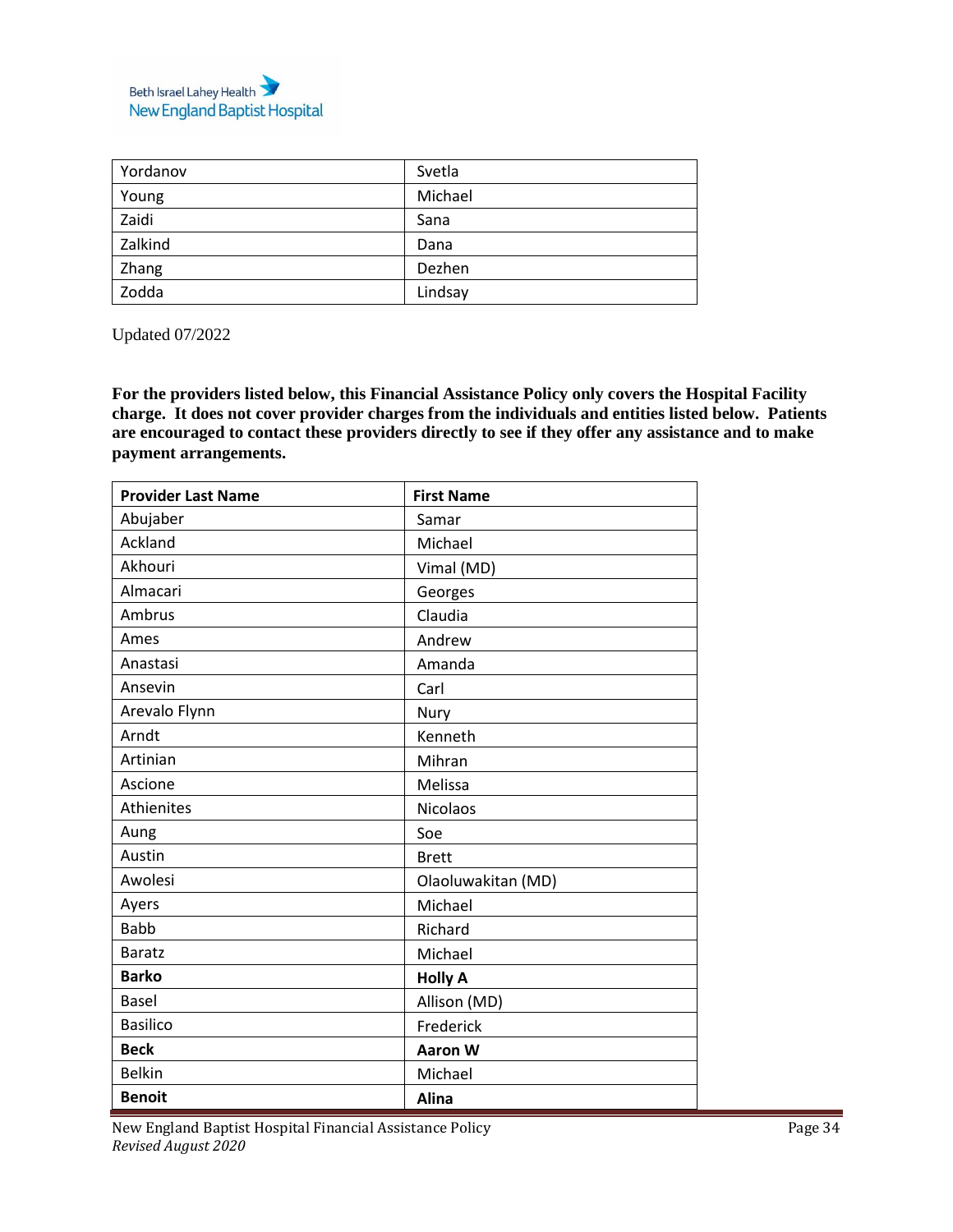| <b>Blevins</b>  | Natalie             |
|-----------------|---------------------|
| Bley            | Louis               |
| <b>Block</b>    | Aaron               |
| Bloom           | Hilary              |
| Blythe          | Alicia Kathleen     |
| Boakye          | Lorraine            |
| <b>Bock</b>     | Matthew             |
| Bogosian        | Amy                 |
| Bono            | James               |
| <b>Borrelli</b> | Maria C (DO)        |
| Boustany        | Ashley              |
| <b>Braziel</b>  | Andrew              |
| Breitenstein    | Scott E             |
| <b>Brenner</b>  | Jason E             |
| <b>Brodie</b>   | Richard             |
| <b>Brook</b>    | Emily M             |
| <b>Brown</b>    | Amy                 |
| Bryan           | Justin              |
| <b>Bueno</b>    | Raphael             |
| <b>Bunguri</b>  | Gentiana            |
| <b>Burdo</b>    | Danielle            |
| <b>Burgess</b>  | Stephanie           |
| <b>Burke</b>    | Thomas              |
| <b>Burns</b>    | Erin (MD)           |
| <b>Burns</b>    | Richard             |
| Cain            | Gregory             |
| Caldwell        | Ryan                |
| Camer           | Stephen             |
| Camillo         | Nathaniel           |
| Campbell        | Lorrie-Jeanne       |
| Cao             | Yi (MD)             |
| Cardone         | Elizabeth           |
| Carkner         | Eric                |
| Casassa         | Joseph              |
| Cataldo         | Thomas (MD)         |
| Cauley          | Ryan                |
| Chahine         | <b>Joseph Elias</b> |
| Chapman         | Andrew              |
| Charubhumi      | Vanessa             |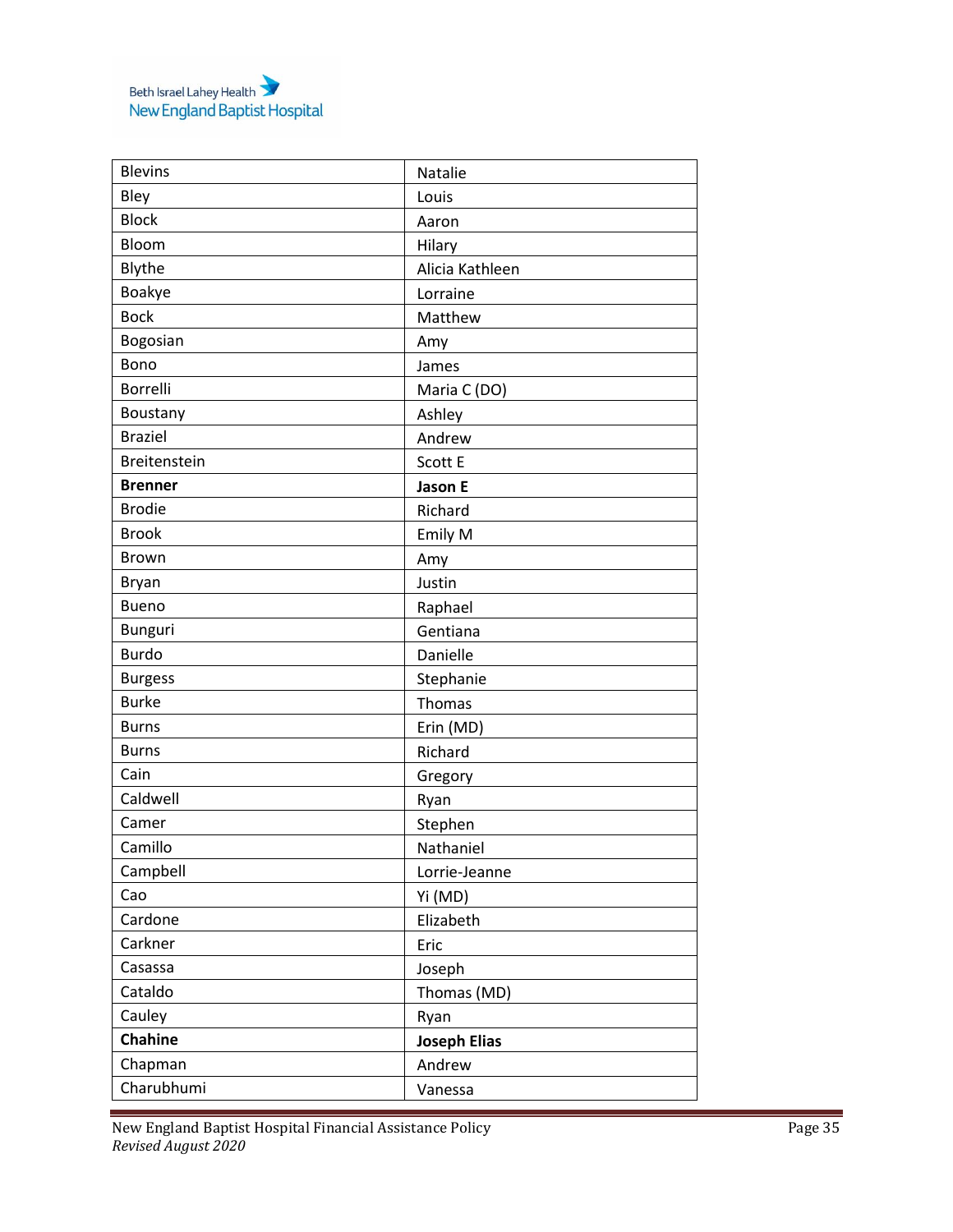| Chin               | Kimberly           |
|--------------------|--------------------|
| Chong              | Minwook            |
| Chopra             | Shreekant          |
| Christman          | Mitalee            |
| Chung              | Hyun Kee           |
| Clancy             | Corinne            |
| Clancy             | Megan              |
| Cohen              | Allyson            |
| Colella            | Meredith I         |
| Comerford          | Alice              |
| Connors            | Grayson            |
| Coxson-Bunnell     | Jessica            |
| Cronin             | Patrick            |
| Crowell            | Kristen            |
| Cullen             | Richard            |
| Curtis             | Alan               |
| Dalton             | Bedjamin (CRNA)    |
| Davis              | Michael            |
| Davis              | Robert             |
| Dawicki            | Erin               |
| De Peralta         | Edgar              |
| DeAngelis          | Joseph             |
| <b>DeConciliis</b> | Gregory            |
| Demartini          | Steven             |
| DeSouza            | Naucika Marie (MD) |
| Dinh               | Thanh (DPM)        |
| Distasio           | Jenna              |
| Dolan              | Martin             |
| Dolgov             | L. Douglas         |
| Dolloff            | Lauren             |
| Dover              | Jeffrey            |
| Dow                | Charles            |
| Dowlatshahi        | Arriyan            |
| Drew               | Jacob              |
| <b>Drews</b>       | Reed               |
| Eccher             | Matthew            |
| Endo               | Atsushi            |
| Evans              | Patrick            |
| Fabrizio           | Anne               |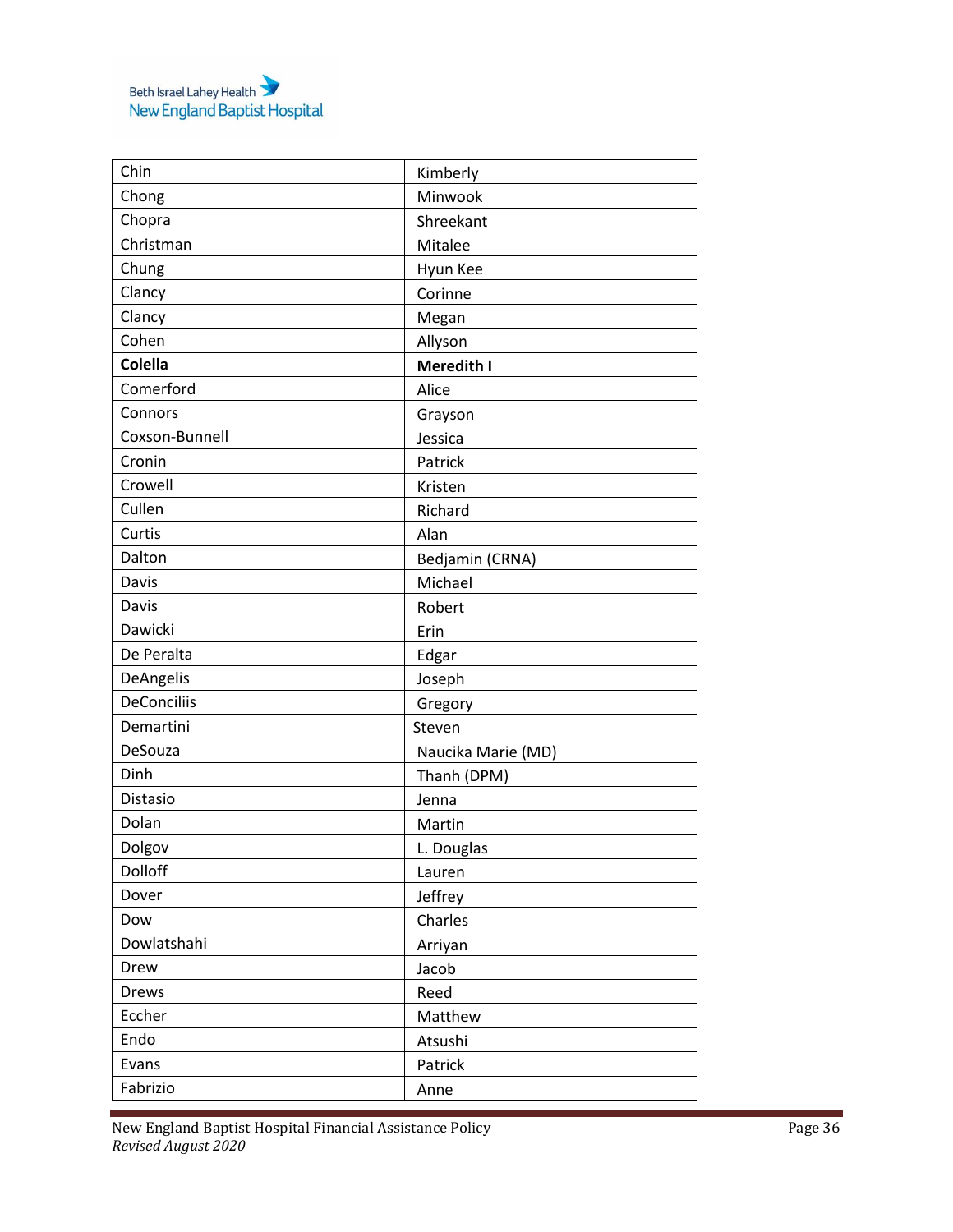| Falardeau       | John           |
|-----------------|----------------|
| Ferrari         | Nicholas       |
| Ferzoco         | Stephen        |
| Fitzgerald      | Kimberly       |
| Foley           | Mary           |
| Freed           | Jason          |
| Fukudome        | Eugene         |
| <b>Furnas</b>   | Rachel         |
| Gale            | <b>Bennett</b> |
| Gallardo        | Ashley (PA)    |
| Gandhi          | Sapan          |
| Gardiner        | Aaron          |
| Ghobrial        | Irene          |
| Gill            | Thomas         |
| Gillum          | Codey          |
| Girard          | Dennis         |
| Giurini         | John           |
| Gomolin         | David          |
| Govindan        | Sapna          |
| Grannatt        | Kathryn        |
| Green           | Jennifer       |
| Griffin         | Marilyn        |
| Gualtieri       | Anthony        |
| Guillaume       | Richard        |
| Guss            | Michael        |
| Haering         | James          |
| Halprin         | Elizabeth      |
| Hardenbrook     | Mitchell       |
| Harper          | Carl           |
| Harrington      | Ryan           |
| Harris          | Adam           |
| <b>Hartwell</b> | Rebecca J      |
| Hayden          | Sarah          |
| Healy           | Ethan          |
| Herman          | Scott          |
| Hernanzez       | Josephine (MD) |
| Hester          | John           |
| Higgins         | Sharon         |
| Hill            | James          |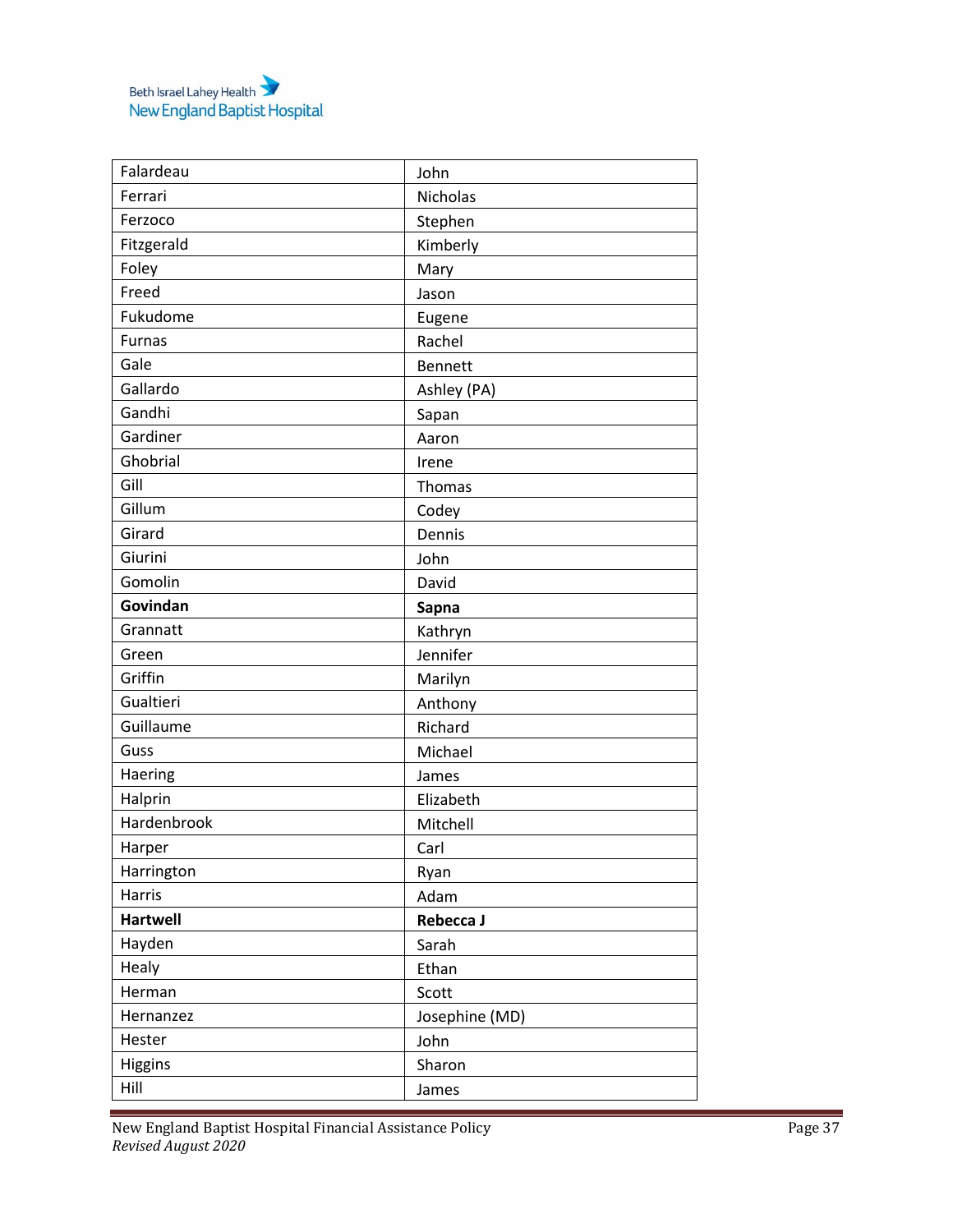| Hofmann       | Kurt            |
|---------------|-----------------|
| Hogan         | James (CRNA)    |
| Howard        | James           |
| Huang         | So-Min          |
| Hussain       | Mohamad         |
| Hwang         | Raymond         |
| Ikonos        | Amanda (MSN-NP) |
| Jacobs        | Jamie           |
| Jankun        | Jeffrey         |
| Jawa          | Andrew          |
| Johnson       | <b>Brian</b>    |
| Johnson       | Kurt            |
| Johnson       | Lindsay         |
| Kaminer       | Michael         |
| Kandula       | Prasanthi       |
| Kane          | Kay             |
| Kapasi        | Sameer          |
| Kapoor        | Sonia           |
| Karlson       | James           |
| Kavolus II    | Joseph (MD)     |
| Kearney       | Michael         |
| Keating       | Lauren          |
| Kendale       | Samir (MD)      |
| Kenney        | Robert          |
| <b>Keshav</b> | Vinny           |
| Kiley         | Elizabeth       |
| Kim           | David           |
| Kim           | Karen           |
| Kim           | Peter           |
| Kimball       | Hervey          |
| Kirsch        | Jacob           |
| Kovacs        | Stephen         |
| Krish         | Sonia           |
| Kunze         | Lisa            |
| Kwon          | <b>Brian</b>    |
| Labadie       | Jessica         |
| Lacey         | Alycia (NP)     |
| Larrabee      | Joan            |
| Larsen        | Kenneth         |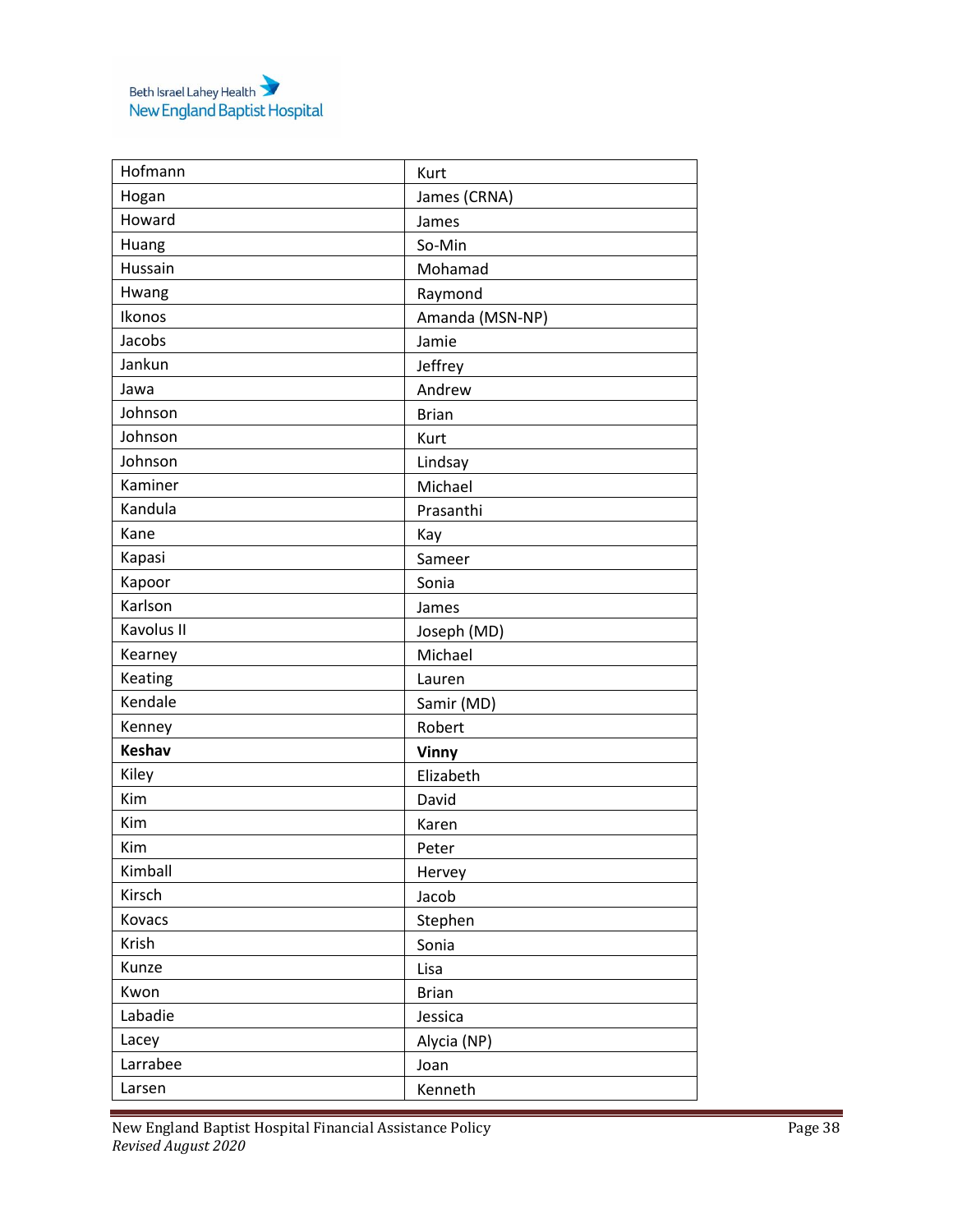| Lause            | Gregory          |
|------------------|------------------|
| Leckie           | Steven           |
| Lederman         | Andrew           |
| Lee              | Bernard          |
| Lee              | John J           |
| Lester           | <b>Brian</b>     |
| Like             | <b>Brian</b>     |
| Lin              | Samuel           |
| Linkiewicz       | Christina        |
| Lococo           | Daniel           |
| Lowney           | Michael J        |
| Lowney           | Michael P        |
| Ma               | Haobo (MD)       |
| Maddox           | Owen             |
| Madoff           | Samuel           |
| Magit            | David            |
| Mahapatra        | Soumya           |
| Mahoney          | Kathleen         |
| Manning          | Jennifer         |
| Manty            | Jessica          |
| <b>Marchetti</b> | <b>Michael E</b> |
| Marcotte         | Nicolas          |
| Marcoux          | John             |
| Markopoulos      | Asimina          |
| Martinelli       | Sheri            |
| Masia            | Shawn            |
| Matejka          | Jan              |
| Matheney         | <b>Travis</b>    |
| Matta            | Enrique          |
| Mattingly        | David            |
| Matzko           | Michelle         |
| McConville       | Owen             |
| McDonnell        | Keegan           |
| McGuire          | Patsy (MD)       |
| McKeon           | <b>Brian</b>     |
| McKersie         | Alicia           |
| Medeiros         | Matthew          |
| Menard           | Matthew          |
| Mentzer          | Steven           |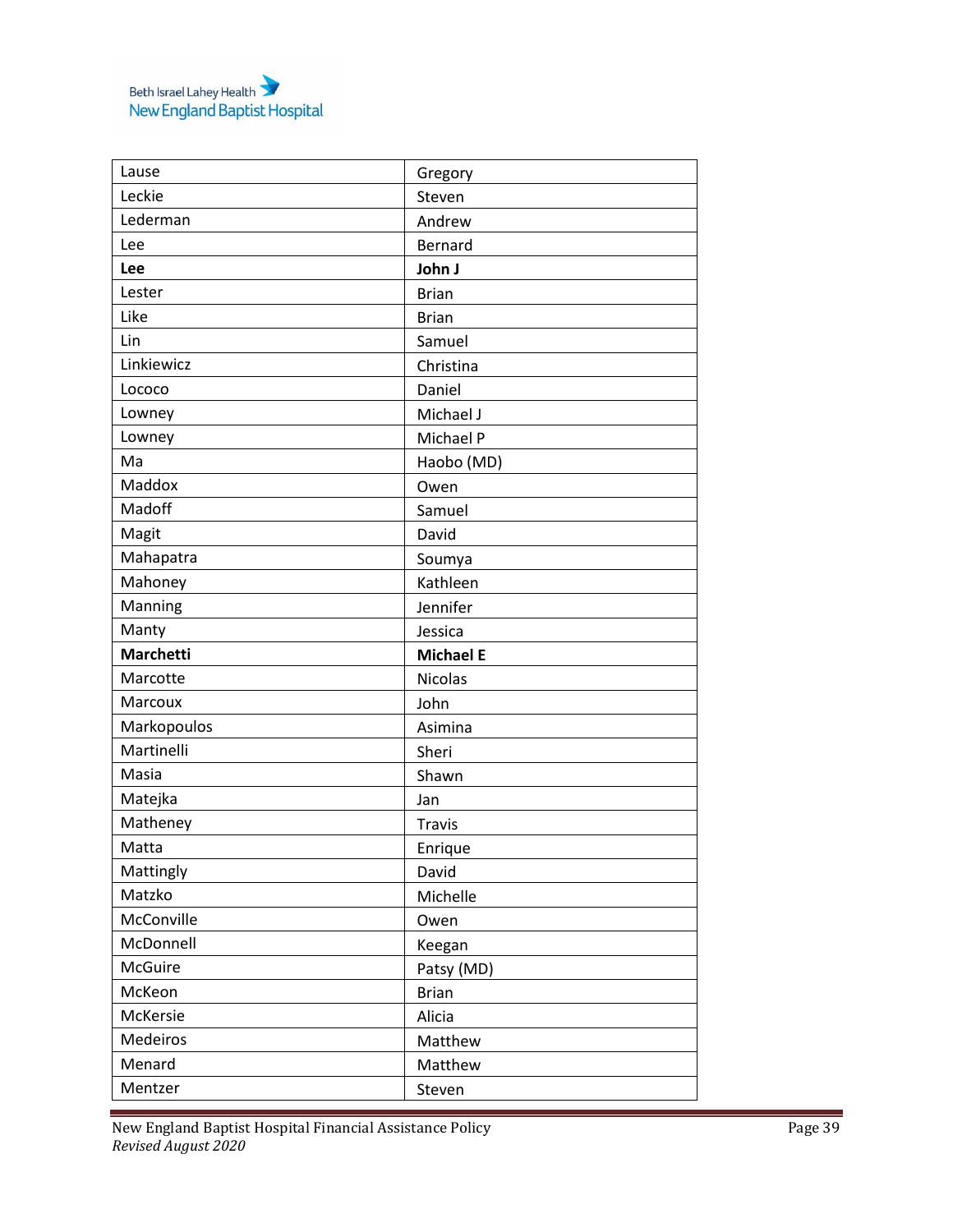| Messaris        | Evangelos     |
|-----------------|---------------|
| Micheli         | Lyle          |
| Miley           | Gerald        |
| Miller          | Christopher   |
| Miller          | Leonard       |
| Miller          | Suzanne       |
| Millis          | Michael       |
| Minos           | Lampros       |
| Mitchell        | Karl          |
| Mithoefer       | Kai           |
| Mitsis          | Fotini        |
| Mitzner         | Lyle          |
| Moceri          | Lia           |
| Modzelewski     | Nicole        |
| <b>Mohammed</b> | <b>Sanusi</b> |
| Moriarty        | James         |
| Morin           | Lisa          |
| Morris-Adams    | Terryl        |
| Morton          | Laurel        |
| Mullen          | Mariah        |
| Mulroy          | John          |
| Mulroy          | Richard       |
| Mulroy          | William (MD)  |
| Murphy          | Stephen       |
| Murtha          | Timothy (MD)  |
| Nahm            | Frederick     |
| <b>Nairus</b>   | James         |
| Nelson          | Erik          |
| Newman          | Joel          |
| Nguyen          | Louis         |
| Novak           | Lisa          |
| O'Donnell       | Kevin         |
| O'Donnell       | <b>Kevin</b>  |
| OConnell        | Noreen        |
| Ohaegbulam      | Chima         |
| Oliver          | R. Scott      |
| Oliwa           | Neil (MD)     |
| Olsen           | Aaron         |
| Osuch           | Daniel        |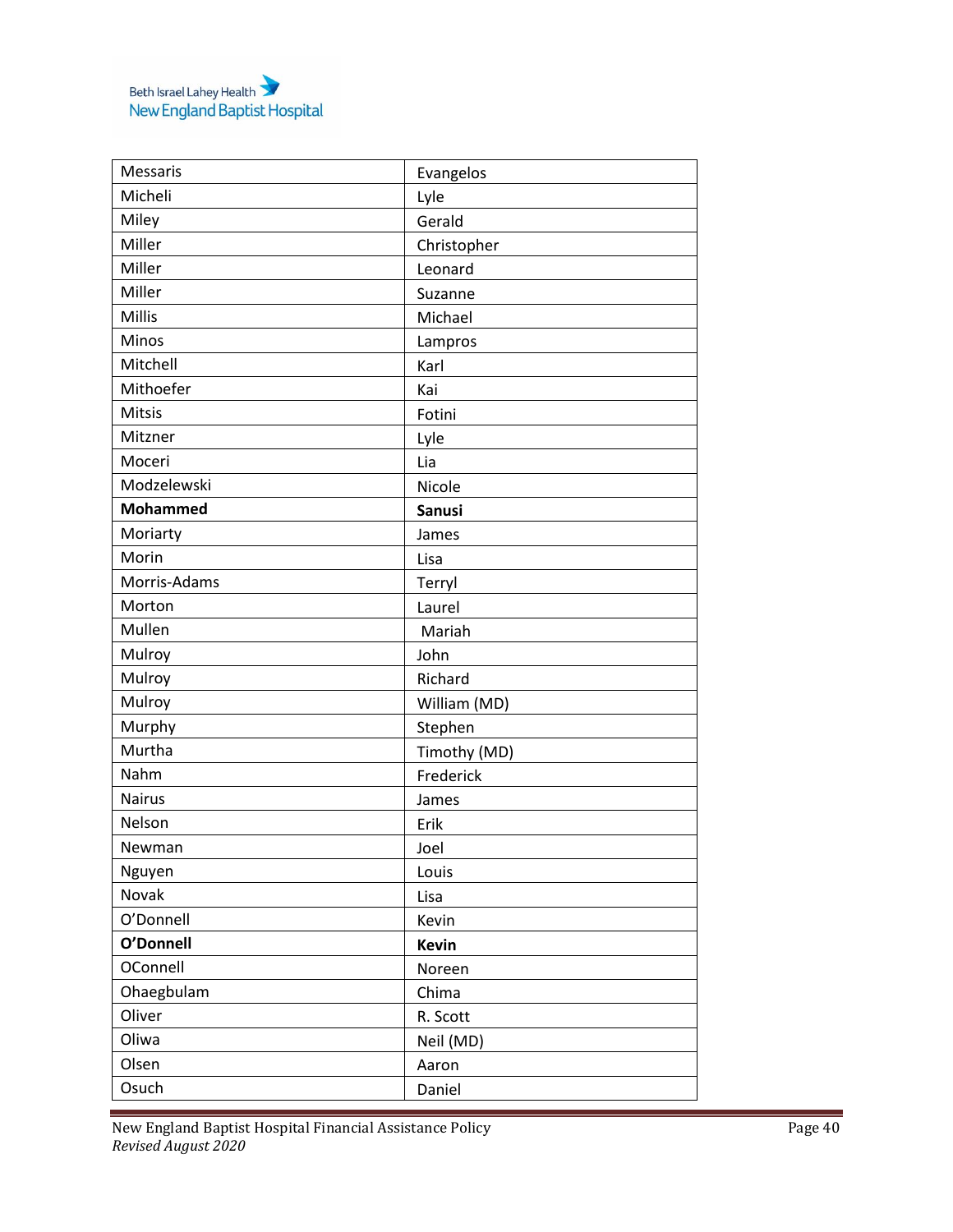| Ozaki                    | Charles           |
|--------------------------|-------------------|
| Pacheco                  | Thomas            |
| Papavassiliou            | Efstathios        |
| Parazin                  | Stephen           |
| Parminder                | Amy (MD)          |
| Patel                    | Hiren             |
| Patell                   | Rushad            |
| Patz                     | Robert            |
| Peditto                  | Emma              |
| Petrone                  | <b>Brian</b>      |
| Petrous                  | Patricia          |
| Pham                     | Dominique         |
| Phelan                   | Jennifer          |
| Phillips                 | James             |
| Phillips                 | Tania             |
| Piancastelli de Siqueria | Marcelo           |
| Pilichowska-Roehling     | Monika            |
| Pinkhasova               | Tereza Robertovna |
| Pittman                  | Jason             |
| Pollard                  | Richard (MD)      |
| Polshin                  | Victor (MD)       |
| Prager                   | Alisa (MD         |
| Procopio                 | Anthony           |
| Pugh                     | Emily             |
| Pugliano                 | Vito              |
| Qi                       | Michelle (MD)     |
| Rakalin                  | Andrey            |
| Ramachandran             | Satya             |
| Ramappa                  | Arun              |
| Rand                     | Frank             |
| Rand                     | Jason             |
| Ress                     | Richard           |
| Riccardi                 | <b>Mary Ellen</b> |
| Rice                     | Megan             |
| Rice                     | William           |
| Riemer                   | Kevin             |
| Rightmire                | Eric (MD)         |
| Robinson                 | Michael           |
| Robles                   | Liliana           |
|                          |                   |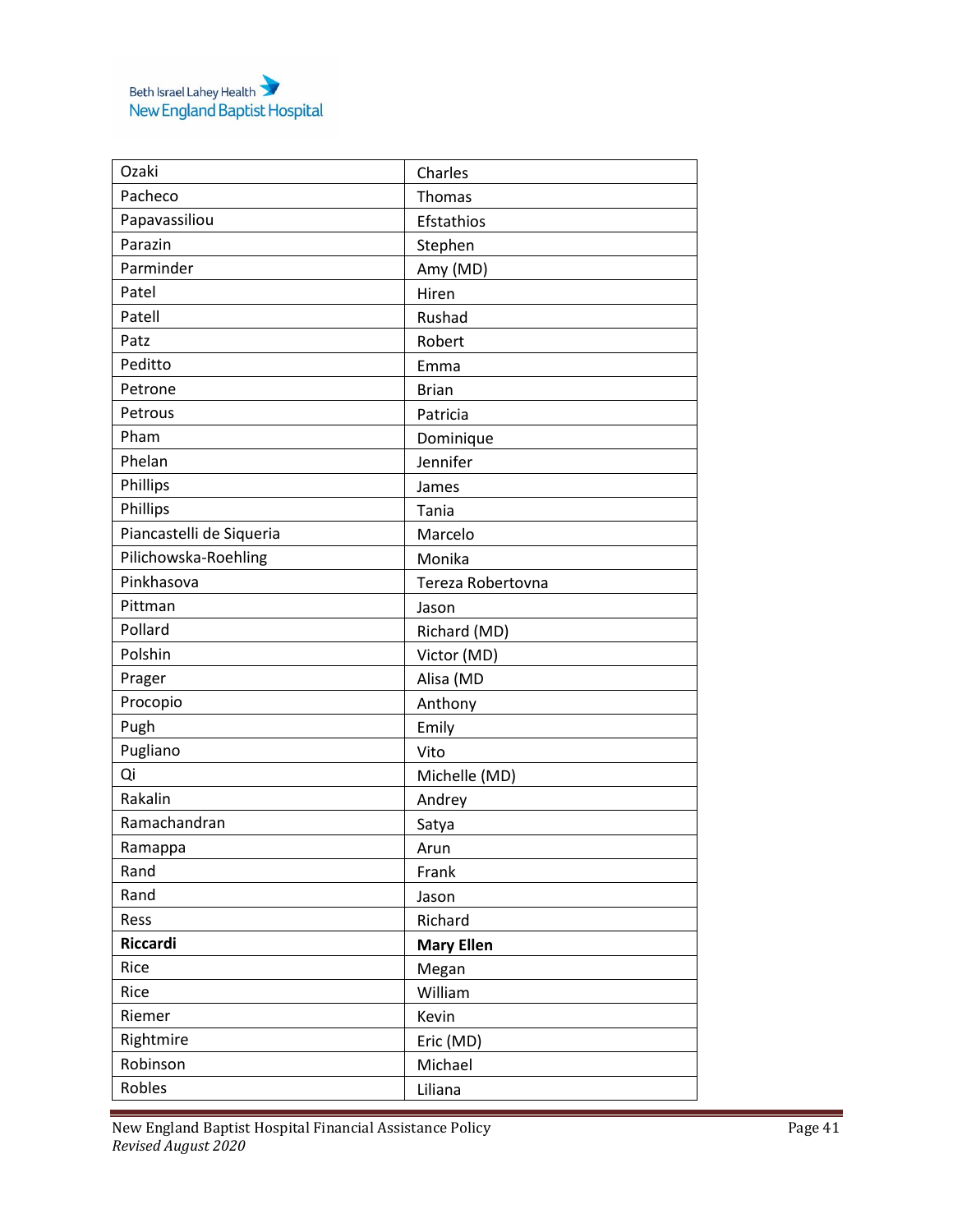| Rockett        | Sean          |
|----------------|---------------|
| Rodehorst      | Kristen       |
| Rodriguez      | Edward        |
| Roessle        | Susan         |
| Rohrer         | Thomas        |
| Rosenberg      | Jacob         |
| Rosenblum      | Barry         |
| Ross           | Glen          |
| Rozental       | Tamara        |
| Rubenstein     | Lindsay (MD)  |
| Sabra          | Amin          |
| Salemis        | James         |
| Samaha         | Kevin         |
| Sambaziotis    | Chris         |
| Sang           | Delia         |
| Santopietro    | Frank         |
| Sarkar         | Papri         |
| Sarni          | James         |
| Sato           | Sachiko       |
| Satpute        | Ankita        |
| Schafer        | Eric          |
| Schena         | Anthony       |
| Schurko        | <b>Brian</b>  |
| See            | Reiner        |
| Seifollahi     | Alexandra     |
| Shad           | Asfa          |
| Shaefi         | Shahzad       |
| Shah           | Agam          |
| Shah           | Sarav         |
| Shah           | Vivek         |
| Sharda         | Anish         |
| Sheen          | Volney        |
| Siegal         | Carolyn       |
| Sikora         | <b>Brooke</b> |
| Simon          | Josef         |
| <b>Singhal</b> | <b>Dhruv</b>  |
| Slovenkai      | Mark          |
| Sobell         | Jeffrey       |
| Spitz          | Damon         |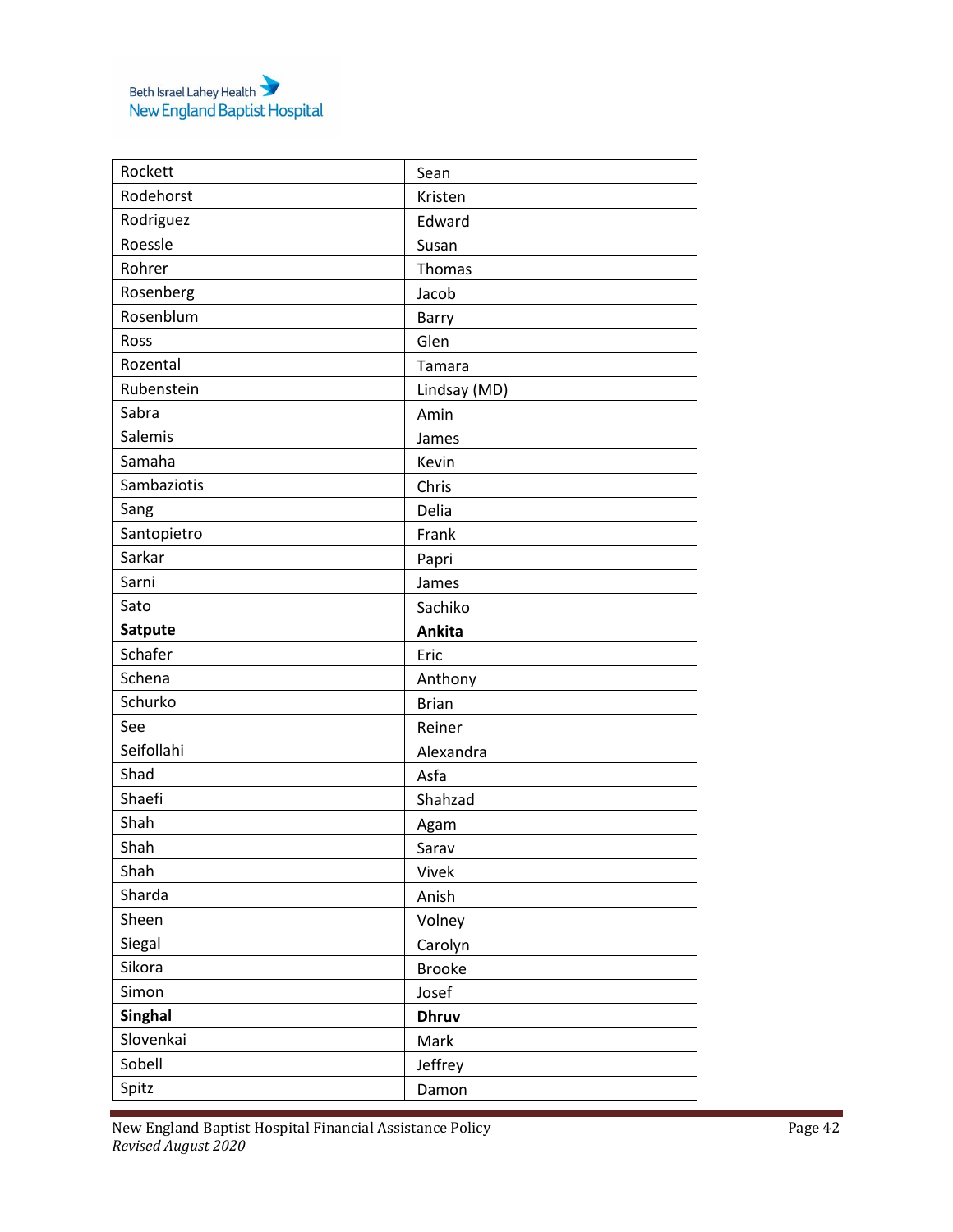| Stapleton      | Erick          |
|----------------|----------------|
| Steinberg      | Lon            |
| <b>Stiles</b>  | Justin         |
| Stippler       | Martina        |
| Stoker         | Geoffrey (MD)  |
| Sullivan       | Matthew        |
| Sung           | Jinsil K       |
| Talalayevsky   | Gregory        |
| Talmo          | Carl           |
| Tandon         | Deepak         |
| Terrono        | Andrew         |
| Thomas         | Aaron          |
| Thompson       | Jeffrey        |
| Tierney        | John           |
| Tighe          | Kimberly       |
| Tillotson      | Elizabeth      |
| Tobias         | Adam           |
| Torun          | Nurhan (MD)    |
| <b>Travers</b> | Robin          |
| Tsai           | Thomas         |
| Tsay           | Minghan        |
| Turner         | Eric           |
| ValdezArroyo   | Sherley        |
| Van Flandern   | Geoffrey       |
| Vitale         | Caitlin        |
| Wakakuwa       | Jason          |
| Wang           | Andrew         |
| Ward           | Daniel         |
| Warner         | Jon            |
| Watson         | Priscilla      |
| Weitzel        | Paul           |
| Weller         | Simcha         |
| Wetzner        | Steven         |
| Whetstone      | Leanne         |
| White          | Andrew         |
| Whitehouse     | <b>Brianna</b> |
| Winn           | Julie          |
| Wixted         | John           |
| Woodard        | Eric           |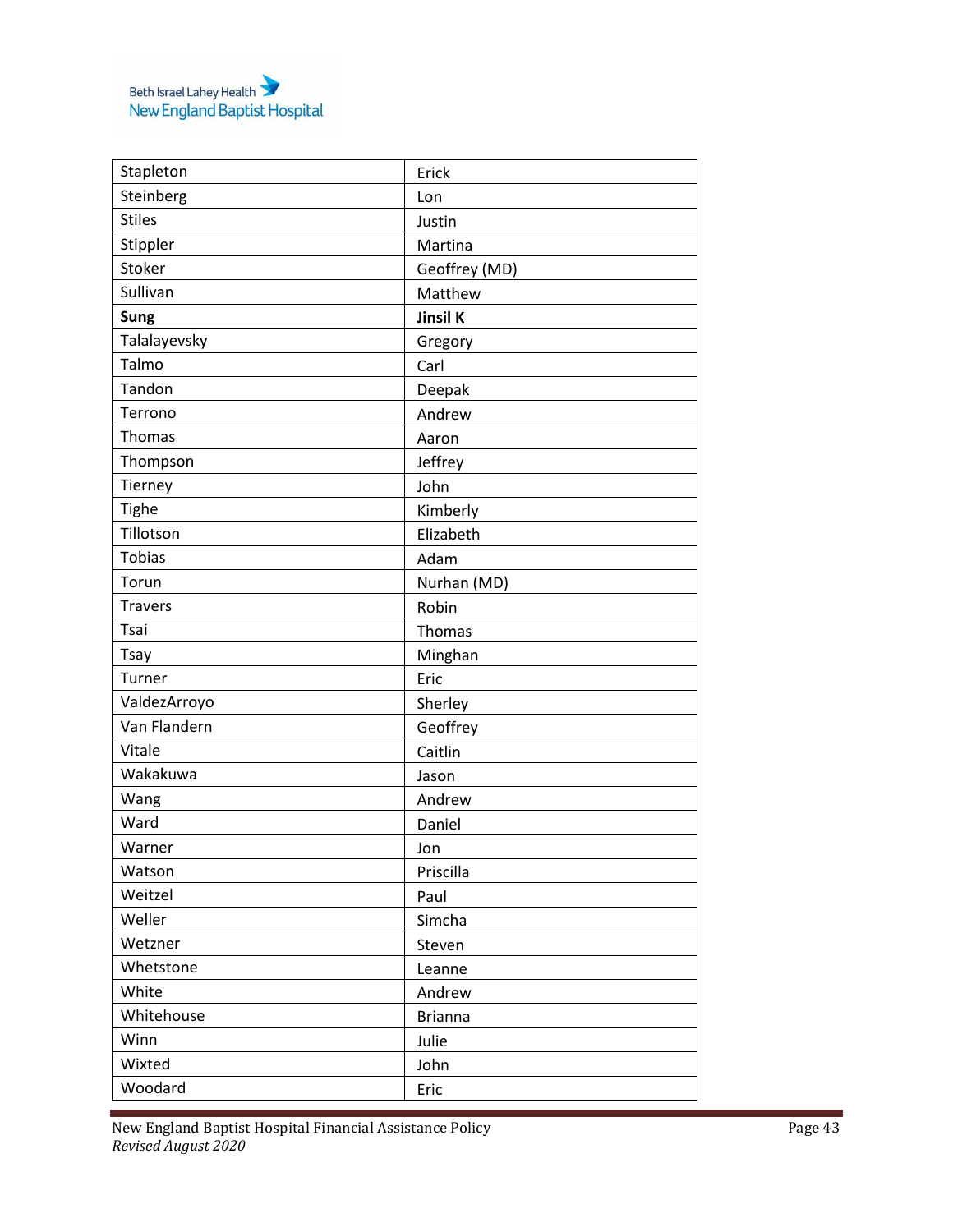

| Wright     | Stephen      |
|------------|--------------|
| Wuerz      | Thomas       |
| Wyers      | Mark         |
| Yim        | Nury         |
| You        | Jae Young    |
| Younghein  | John         |
| Yuyun      | Matthew      |
| Zilberfarb | Jeffrey      |
| Zimmer     | Scott        |
| Zwicker    | Jeffrey (MD) |

Updated 07/2022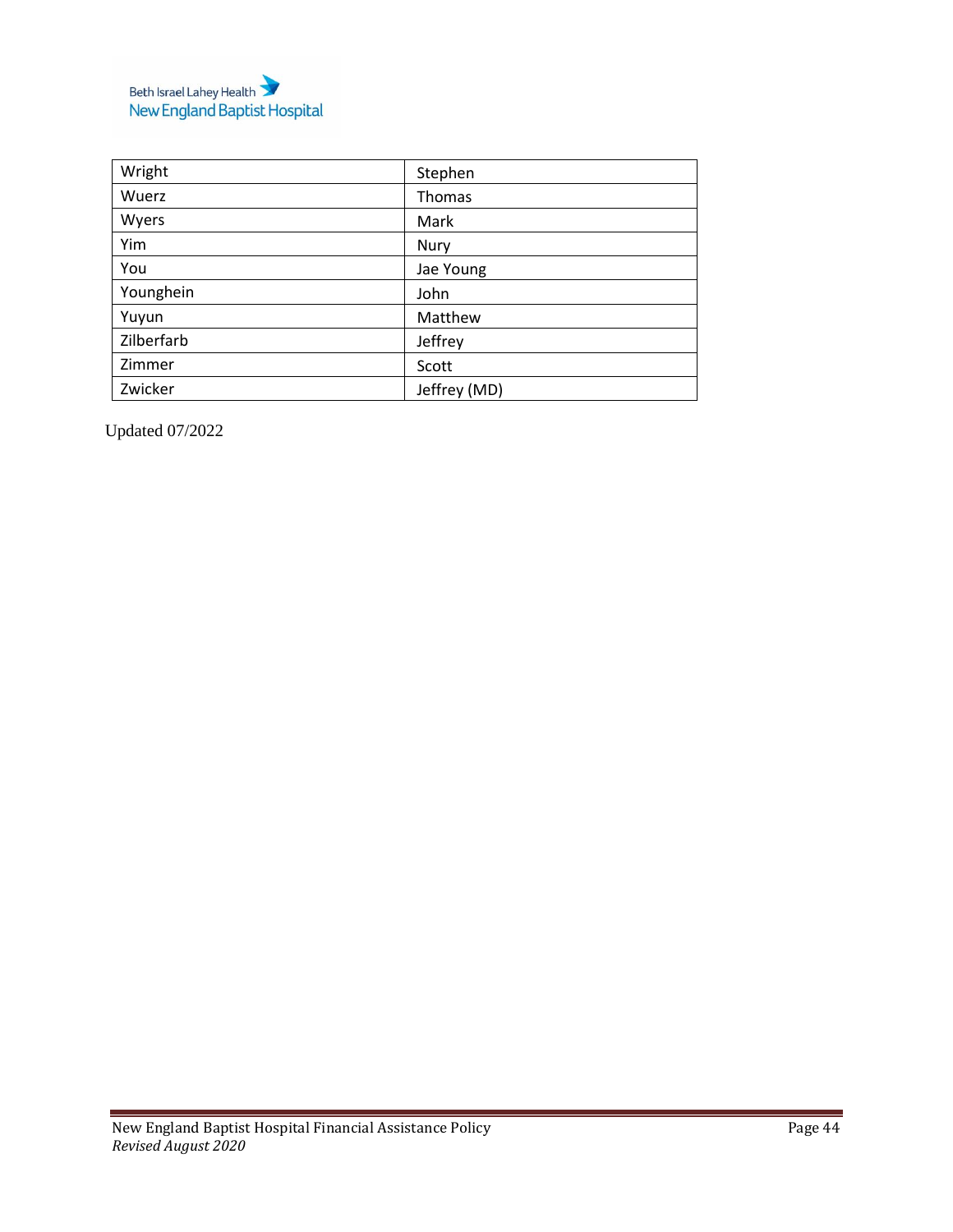

<span id="page-44-1"></span><span id="page-44-0"></span>**Public Access to Documents** Information on the NEBH Financial Assistance Policy, Plain Language Summary, Financial Assistance Application, Medical Hardship Application and the NEBH Credit and Collection Policy will be made available to patients and the community served by NEBH through a variety of sources, free of charge:

> 1. Patients and Guarantors may request copies of all documents pertaining to Financial Assistance and Credit and Collections, and may request assistance in completing both the Financial Assistance and Medical Hardship Applications, via phone, mail or in person at:

> > NEBH Patient Access: Certified Application Counselors 125 Parker Hill Ave Boston, MA 02120 617 754 5974 617 754 5979

2. Patients and Guarantors may download copies of all documents pertaining to Financial Assistance and Credit and Collection Policy via the NEBH public website: [https://www.nebh.org/patient-rights](https://www.nebh.org/patient-rights-regulations/)[regulations/](https://www.nebh.org/patient-rights-regulations/)

The Financial Assistance Policy, Plain Language Summary, Financial Assistance Application, Medical Hardship Application and Credit and Collection Policy will be translated into any language that is the primary language spoken by the lessor of 1,000 people or 5% of the residents in the community served by NEBH.

NEBH has posted notices (signs) of availability of Financial Assistance as outlined in this policy in the following locations:

- 1. General admissions, patient access, waiting/registration areas, or equivalent;
- 2. Waiting/registration areas or equivalent of off-site hospital-licensed facilities; and
- 3. Patient financial counselor areas.

Posted signs are clearly visible  $(8.5" \times 11")$  and legible to patients visiting these areas. The signs read:

#### **FINANCIAL ASSISTANCE NOTICE**